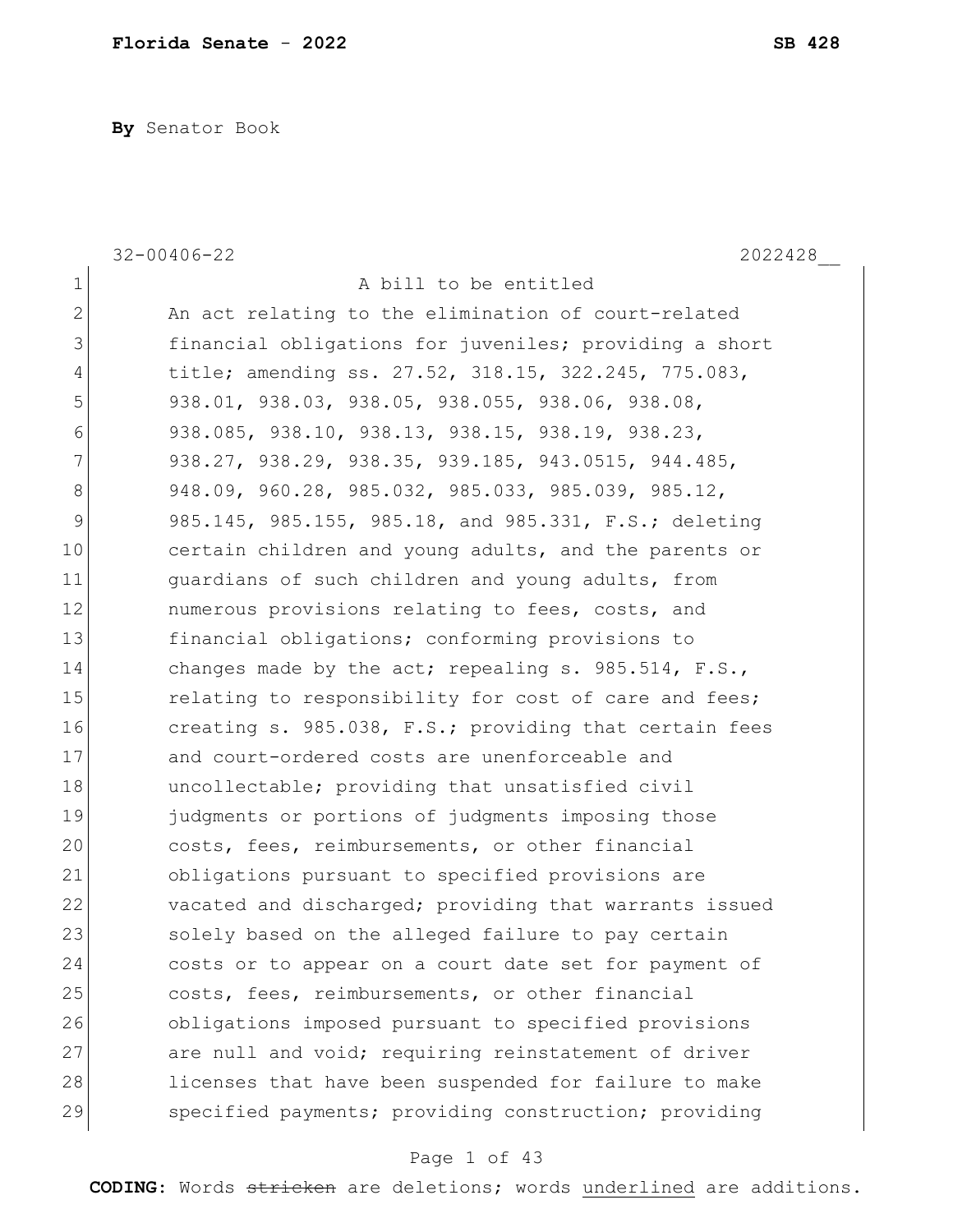|    | $32 - 00406 - 22$<br>2022428                                     |
|----|------------------------------------------------------------------|
| 30 | a directive to the Division of Law Revision; providing           |
| 31 | an effective date.                                               |
| 32 |                                                                  |
| 33 | Be It Enacted by the Legislature of the State of Florida:        |
| 34 |                                                                  |
| 35 | Section 1. This act may be cited as the "Debt-Free Justice       |
| 36 | for Children Act."                                               |
| 37 | Section 2. Subsections (1) and (6) of section 27.52,             |
| 38 | Florida Statutes, are amended to read:                           |
| 39 | 27.52 Determination of indigent status.-                         |
| 40 | (1) APPLICATION TO THE CLERK. - A person, other than a child     |
| 41 | as defined in s. 985.03, including a child found to be dependent |
| 42 | as defined in s. 39.01(14), or a young adult eligible for        |
| 43 | continued care pursuant to s. 39.6251, seeking appointment of a  |
| 44 | public defender under s. 27.51 based upon an inability to pay    |
| 45 | must apply to the clerk of the court for a determination of      |
| 46 | indigent status using an application form developed by the       |
| 47 | Florida Clerks of Court Operations Corporation with final        |
| 48 | approval by the Supreme Court.                                   |
| 49 | (a) The application must include, at a minimum, the              |
| 50 | following financial information:                                 |
| 51 | 1. Net income, consisting of total salary and wages, minus       |
| 52 | deductions required by law, including court-ordered support      |
| 53 | payments.                                                        |
| 54 | 2. Other income, including, but not limited to, social           |
| 55 | security benefits, union funds, veterans' benefits, workers'     |
| 56 | compensation, other regular support from absent family members,  |
| 57 | public or private employee pensions, reemployment assistance or  |
| 58 | unemployment compensation, dividends, interest, rent, trusts,    |
|    |                                                                  |

## Page 2 of 43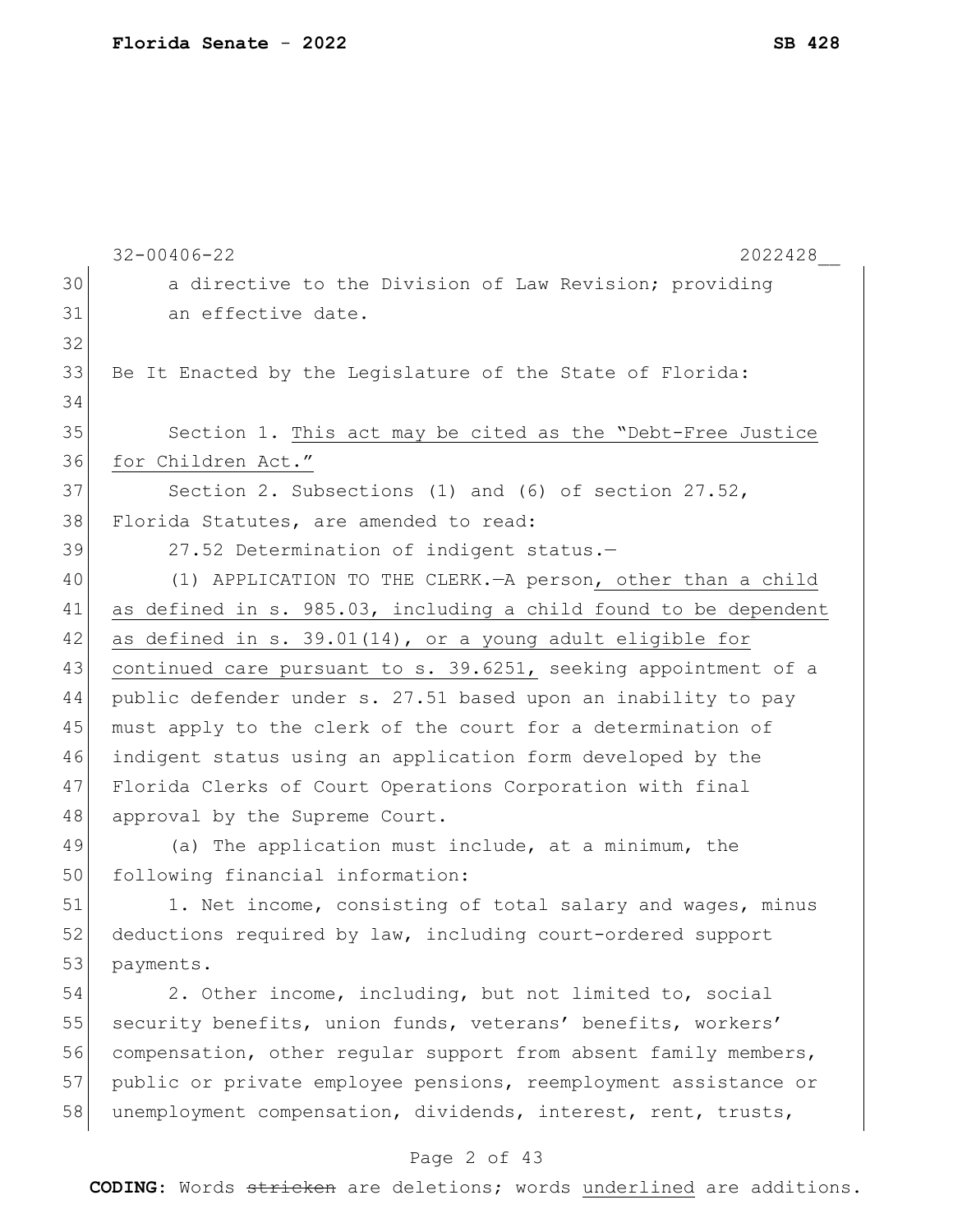|    | $32 - 00406 - 22$<br>2022428                                     |
|----|------------------------------------------------------------------|
| 59 | and gifts.                                                       |
| 60 | 3. Assets, including, but not limited to, cash, savings          |
| 61 | accounts, bank accounts, stocks, bonds, certificates of deposit, |
| 62 | equity in real estate, and equity in a boat or a motor vehicle   |
| 63 | or in other tangible property.                                   |
| 64 | 4. All liabilities and debts.                                    |
| 65 | 5. If applicable, the amount of any bail paid for the            |
| 66 | applicant's release from incarceration and the source of the     |
| 67 | funds.                                                           |
| 68 |                                                                  |
| 69 | The application must include a signature by the applicant which  |
| 70 | attests to the truthfulness of the information provided. The     |
| 71 | application form developed by the corporation must include       |
| 72 | notice that the applicant may seek court review of a clerk's     |
| 73 | determination that the applicant is not indigent, as provided in |
| 74 | this section.                                                    |
| 75 | (b) An applicant shall pay a \$50 application fee to the         |
| 76 | clerk for each application for court-appointed counsel filed,    |
| 77 | unless the applicant is a child as defined in s. 985.03,         |
| 78 | including a child found to be dependent as defined in s.         |
| 79 | 39.01(14), the child's parent or legal guardian, or a young      |
| 80 | adult eligible for continued care pursuant to s. 39.6251, in     |
| 81 | which case the application fee is waived, and the child as       |
| 82 | defined in s. 985.03, the child found to be dependent as defined |
| 83 | in s. 39.01(14), or the young adult eligible for continued care  |
| 84 | pursuant to s. 39.6251 is automatically granted indigent status. |
| 85 | The applicant shall pay the fee within 7 days after submitting   |
| 86 | the application. If the applicant does not pay the fee before    |
| 87 | prior to the disposition of the case, the clerk shall notify the |
|    |                                                                  |

### Page 3 of 43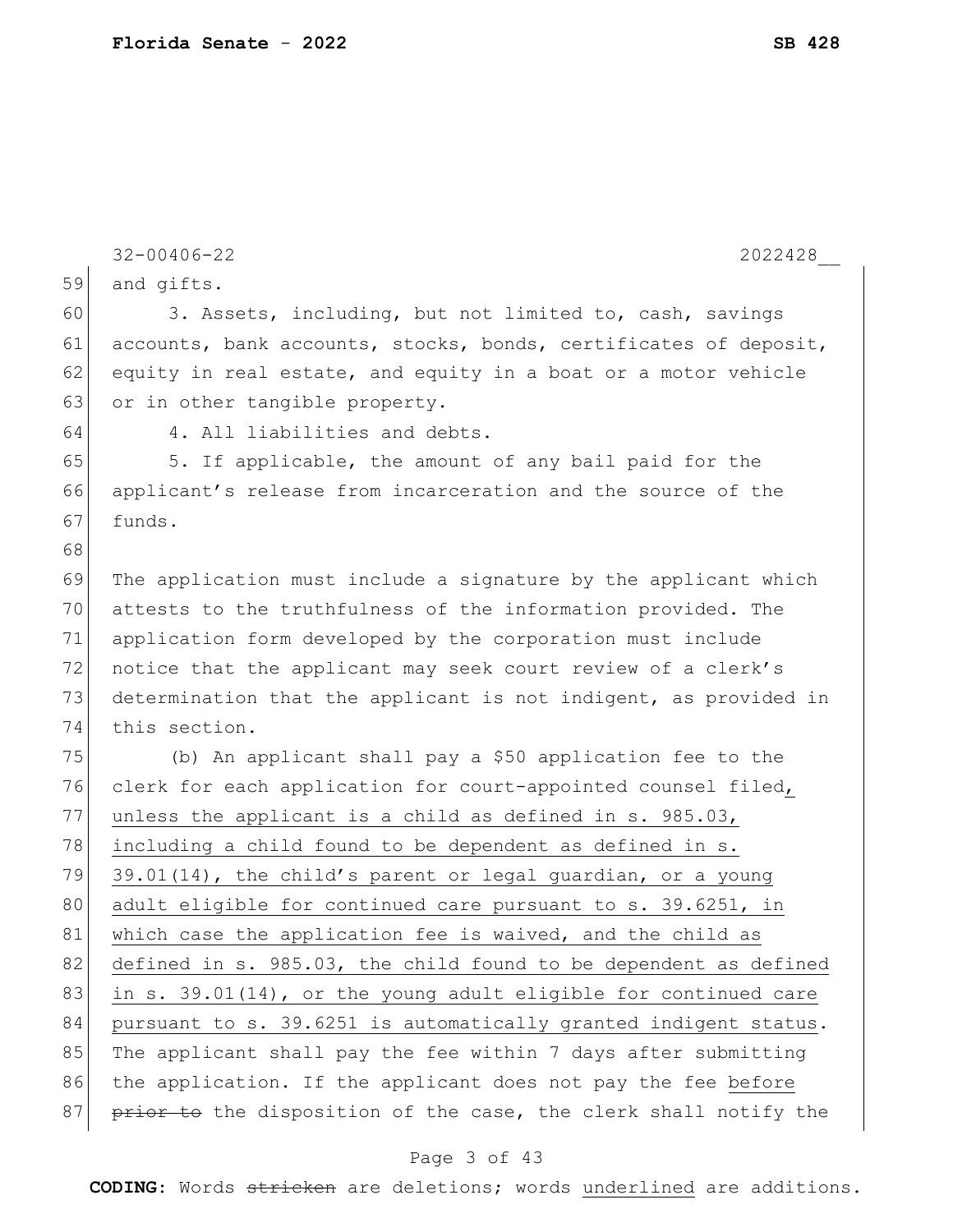|     | $32 - 00406 - 22$<br>2022428                                     |
|-----|------------------------------------------------------------------|
| 88  | court, and the court shall:                                      |
| 89  | 1. Assess the application fee as part of the sentence or as      |
| 90  | a condition of probation; or                                     |
| 91  | 2. Assess the application fee pursuant to s. 938.29.             |
| 92  | (c) Notwithstanding any provision of law, court rule, or         |
| 93  | administrative order, the clerk shall assign the first \$50 of   |
| 94  | any fees or costs paid by an indigent person as payment of the   |
| 95  | application fee. A person found to be indigent may not be        |
| 96  | refused counsel or other required due process services for       |
| 97  | failure to pay the fee.                                          |
| 98  | (d) All application fees collected by the clerk under this       |
| 99  | section shall be transferred monthly by the clerk to the         |
| 100 | Department of Revenue for deposit in the Indigent Criminal       |
| 101 | Defense Trust Fund administered by the Justice Administrative    |
| 102 | Commission, to be used as appropriated by the Legislature. The   |
| 103 | clerk may retain 2 percent of application fees collected monthly |
| 104 | for administrative costs from which the clerk shall remit \$0.20 |
| 105 | from each application fee to the Department of Revenue for       |
| 106 | deposit into the General Revenue Fund before prior to remitting  |
| 107 | the remainder to the Department of Revenue for deposit in the    |
| 108 | Indigent Criminal Defense Trust Fund.                            |
| 100 |                                                                  |

109 (e)1. The clerk shall assist a person who appears before 110 the clerk and requests assistance in completing the application, 111 and the clerk shall notify the court if a person is unable to 112 complete the application after the clerk has provided 113 assistance.

114 2. If the person seeking appointment of a public defender 115 is incarcerated, the public defender is responsible for 116 providing the application to the person and assisting him or her

### Page 4 of 43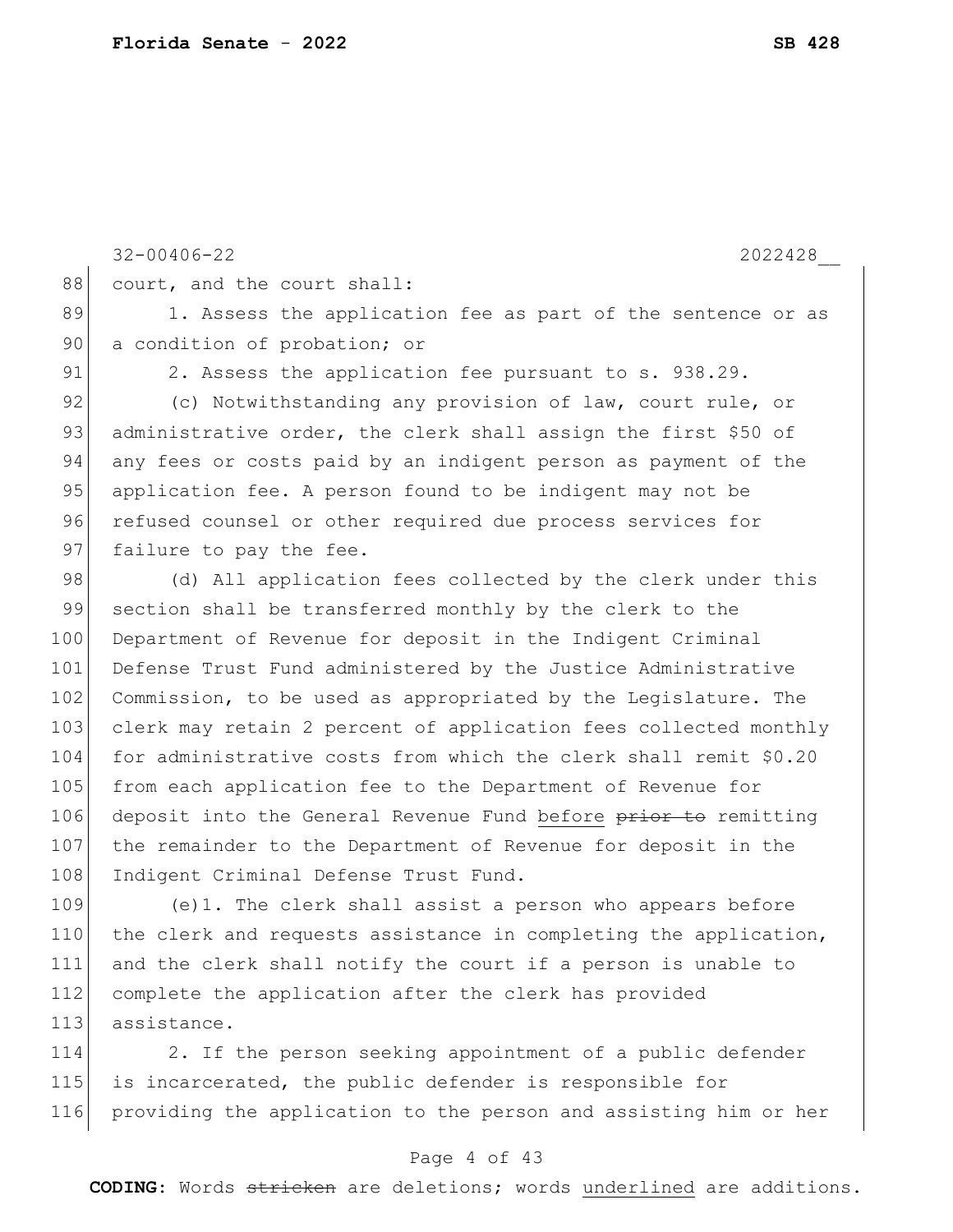|     | $32 - 00406 - 22$<br>2022428                                     |
|-----|------------------------------------------------------------------|
| 117 | in its completion and is responsible for submitting the          |
| 118 | application to the clerk on the person's behalf. The public      |
| 119 | defender may enter into an agreement for jail employees,         |
| 120 | pretrial services employees, or employees of other criminal      |
| 121 | justice agencies to assist the public defender in performing     |
| 122 | functions assigned to the public defender under this             |
| 123 | subparagraph.                                                    |
| 124 | (6) DUTIES OF PARENT OR LEGAL GUARDIAN. A nonindigent            |
| 125 | parent or legal guardian of an applicant who is a minor or an    |
| 126 | adult tax-dependent person shall furnish the minor or adult tax- |
| 127 | dependent person with the necessary legal services and costs     |
| 128 | incident to a delinquency proceeding or, upon transfer of such   |
| 129 | person for criminal prosecution as an adult pursuant to chapter  |
| 130 | 985, a criminal prosecution in which the person has a right to   |
| 131 | legal counsel under the Constitution of the United States or the |
| 132 | Constitution of the State of Florida. The failure of a parent or |
| 133 | legal guardian to furnish legal services and costs under this    |
| 134 | section does not bar the appointment of legal counsel pursuant   |
| 135 | to this section, s. 27.40, or s. 27.5303. When the public        |
| 136 | defender, the office of criminal conflict and civil regional     |
| 137 | counsel, a private court-appointed conflict counsel, or a        |
| 138 | private attorney is appointed to represent a minor or an adult   |
| 139 | tax-dependent person in any proceeding in circuit court or in a  |
| 140 | eriminal proceeding in any other court, the parents or the legal |
| 141 | guardian shall be liable for payment of the fees, charges, and   |
| 142 | costs of the representation even if the person is a minor being  |
| 143 | tried as an adult. Liability for the fees, charges, and costs of |
| 144 | the representation shall be imposed in the form of a lien        |
| 145 | against the property of the nonindigent parents or legal         |

## Page 5 of 43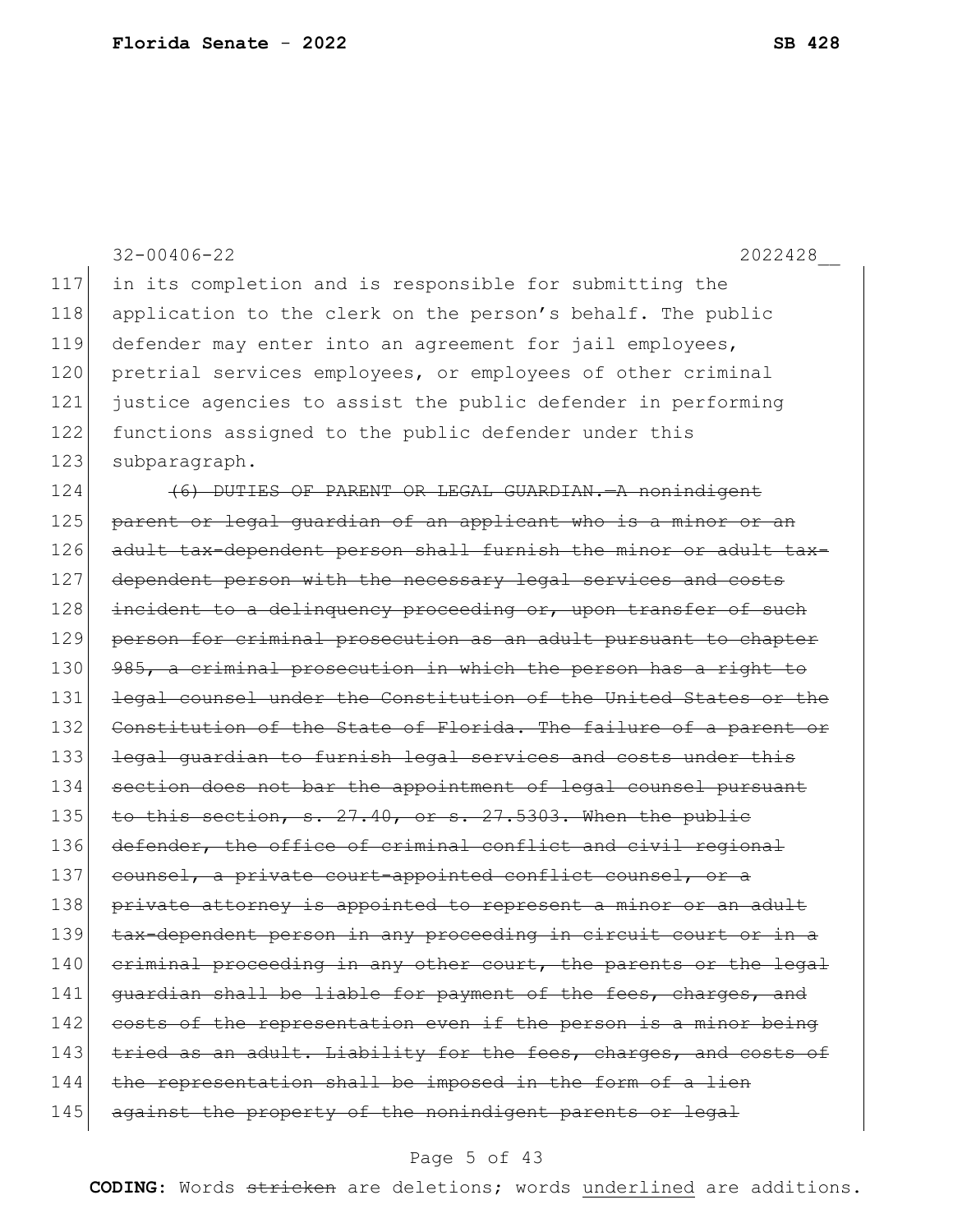32-00406-22 2022428\_\_ 146 guardian of the minor or adult tax-dependent person. The lien is 147 enforceable as provided in s. 27.561 or s. 938.29. 148 Section 3. Paragraph (a) of subsection (1) of section 149 318.15, Florida Statutes, is amended, and subsection (4) is 150 added to that section, to read: 151 318.15 Failure to comply with civil penalty or to appear; 152 penalty.-153  $(1)(a)$  If a person, other than a child as defined in s. 154 985.03, including a child found to be dependent as defined in s. 155 39.01(14), or a young adult eligible for continued care pursuant 156 to s. 39.6251, fails to comply with the civil penalties provided 157 in s. 318.18 within the time period specified in s. 318.14 $(4)$ , 158 fails to enter into or comply with the terms of a penalty 159 payment plan with the clerk of the court in accordance with ss. 160 318.14 and 28.246, fails to attend driver improvement school, or 161 fails to appear at a scheduled hearing, the clerk of the court 162 must notify the Department of Highway Safety and Motor Vehicles 163 of such failure within 10 days after such failure. Upon receipt 164 of such notice, the department must immediately issue an order 165 suspending the driver license and privilege to drive of such 166 person effective 20 days after the date the order of suspension 167 is mailed in accordance with s.  $322.251(1)$ ,  $(2)$ , and  $(6)$ . The 168 order also must inform the person that he or she may contact the 169 clerk of the court to establish a payment plan pursuant to s. 170 28.246(4) to make partial payments for court-related fines, 171 fees, service charges, and court costs. Any such suspension of 172 the driving privilege which has not been reinstated, including a 173 similar suspension imposed outside of this state, must remain on 174 the records of the department for a period of 7 years from the

#### Page 6 of 43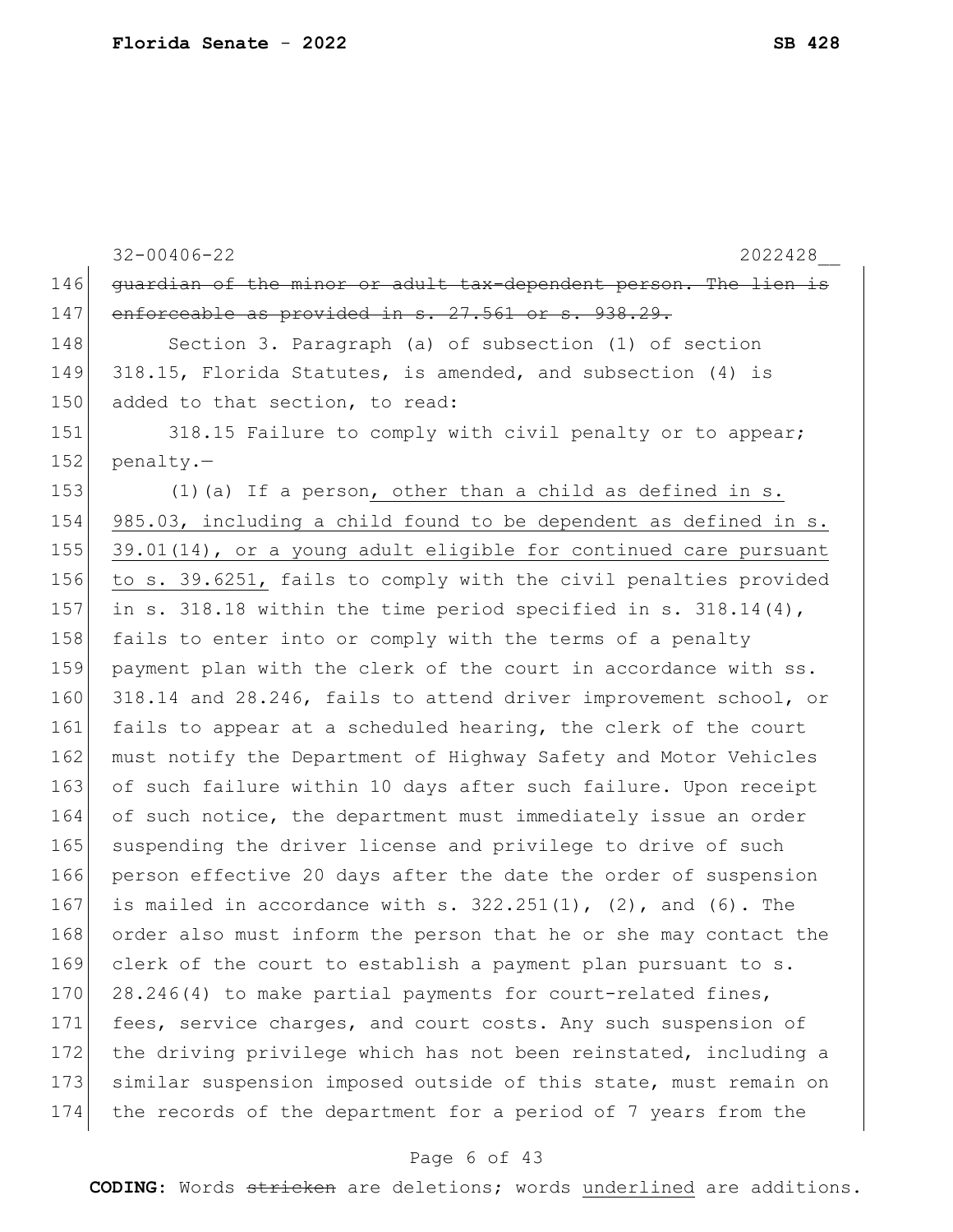|     | $32 - 00406 - 22$<br>2022428                                     |
|-----|------------------------------------------------------------------|
| 175 | date imposed and must be removed from the records after the      |
| 176 | expiration of 7 years from the date it is imposed. The           |
| 177 | department may not accept the resubmission of such suspension.   |
| 178 | (4) A child as defined in s. 985.03, including a child           |
| 179 | found to be dependent as defined in s. $39.01(14)$ , or a young  |
| 180 | adult eligible for continued care pursuant to s. 39.6251 may not |
| 181 | be charged any of the fees in this section. Any such child as    |
| 182 | defined in s. 985.03, including a child found to be dependent as |
| 183 | defined in s. 39.01(14), or a young adult eligible for continued |
| 184 | care pursuant to s. 39.6251 who has had his or her driver        |
| 185 | license suspended solely for nonpayment of fees under this       |
| 186 | section shall have his or her driver license reinstated pursuant |
| 187 | to s. 985.038.                                                   |
| 188 | Section 4. Subsection (1) of section 322.245, Florida            |
| 189 | Statutes, is amended, and subsection (6) is added to that        |
| 190 | section, to read:                                                |
| 191 | 322.245 Suspension of license upon failure of person             |
| 192 | charged with specified offense under chapter 316, chapter 320,   |
| 193 | or this chapter to comply with directives ordered by traffic     |
| 194 | court or upon failure to pay child support in non-IV-D cases as  |
| 195 | provided in chapter 61 or failure to pay any financial           |
| 196 | obligation in any other criminal case.-                          |
| 197 | (1) If a person, other than a child as defined in s.             |
| 198 | 985.03, including a child found to be dependent as defined in s. |
| 199 | 39.01(14), or a young adult eligible for continued care pursuant |
| 200 | to s. 39.6251, charged with a violation of any of the criminal   |
| 201 | offenses enumerated in s. 318.17 or with the commission of any   |
| 202 | offense constituting a misdemeanor under chapter 320 or this     |
| 203 | chapter fails to comply with all of the directives of the court  |
|     | Page 7 of 43                                                     |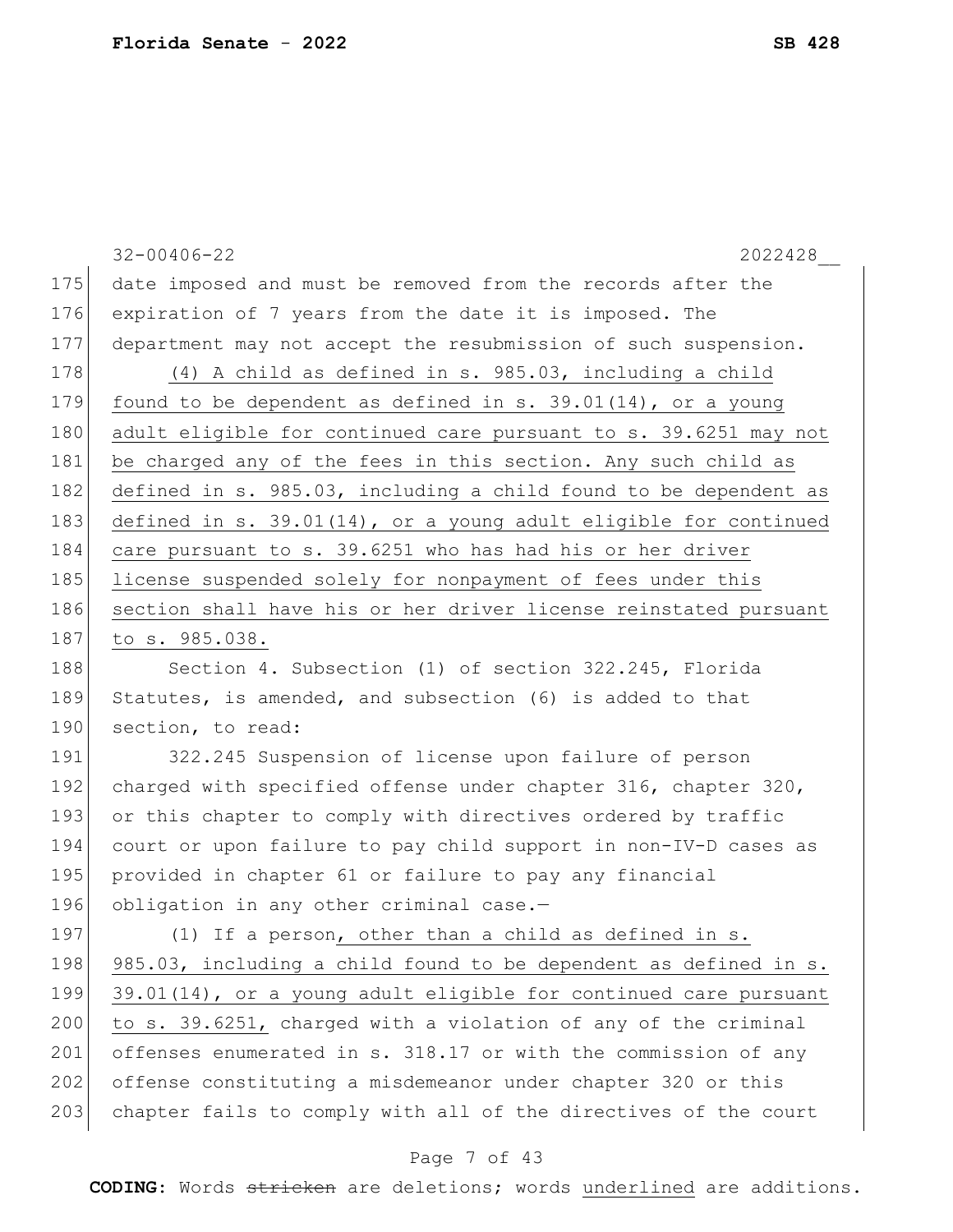|     | $32 - 00406 - 22$<br>2022428                                        |
|-----|---------------------------------------------------------------------|
| 204 | within the time allotted by the court, the clerk of the court       |
| 205 | must provide the person, either electronically or by mail sent      |
| 206 | to the address specified on the uniform traffic citation, a         |
| 207 | notice of such failure, notifying him or her that, if he or she     |
| 208 | does not comply with the directives of the court within 30 days     |
| 209 | after the date of the notice and pay a delinquency fee of up to     |
| 210 | \$25 to the clerk, from which the clerk shall remit \$10 to the     |
| 211 | Department of Revenue for deposit into the General Revenue Fund,    |
| 212 | his or her driver license will be suspended. The notice must be     |
| 213 | sent no later than 5 days after such failure. The delinquency       |
| 214 | fee may be retained by the office of the clerk to defray the        |
| 215 | operating costs of the office.                                      |
| 216 | (6) A child as defined in s. 985.03, including a child              |
| 217 | found to be dependent as defined in s. $39.01(14)$ , or a young     |
| 218 | adult eligible for continued care pursuant to s. 39.6251 may not    |
| 219 | be charged any of the fees in this section. Any such child as       |
| 220 | defined in s. 985.03, including a child found to be dependent as    |
| 221 | defined in $s. 39.01(14)$ , or a young adult eligible for continued |
| 222 | care pursuant to s. 39.6251 who has had his or her driver           |
| 223 | license suspended solely for nonpayment of fees under this          |
| 224 | section shall have his or her driver license reinstated pursuant    |
| 225 | to s. 985.038.                                                      |
| 226 | Section 5. Subsection (2) of section 775.083, Florida               |
| 227 | Statutes, is amended to read:                                       |
| 228 | 775.083 Fines.-                                                     |
| 229 | (2) In addition to the fines set forth in subsection $(1)$ ,        |
| 230 | court costs shall be assessed and collected in each instance a      |
| 231 | defendant, other than a child as defined in s. 985.03, including    |
| 232 | a child found to be dependent as defined in s. 39.01(14), or a      |
|     |                                                                     |

## Page 8 of 43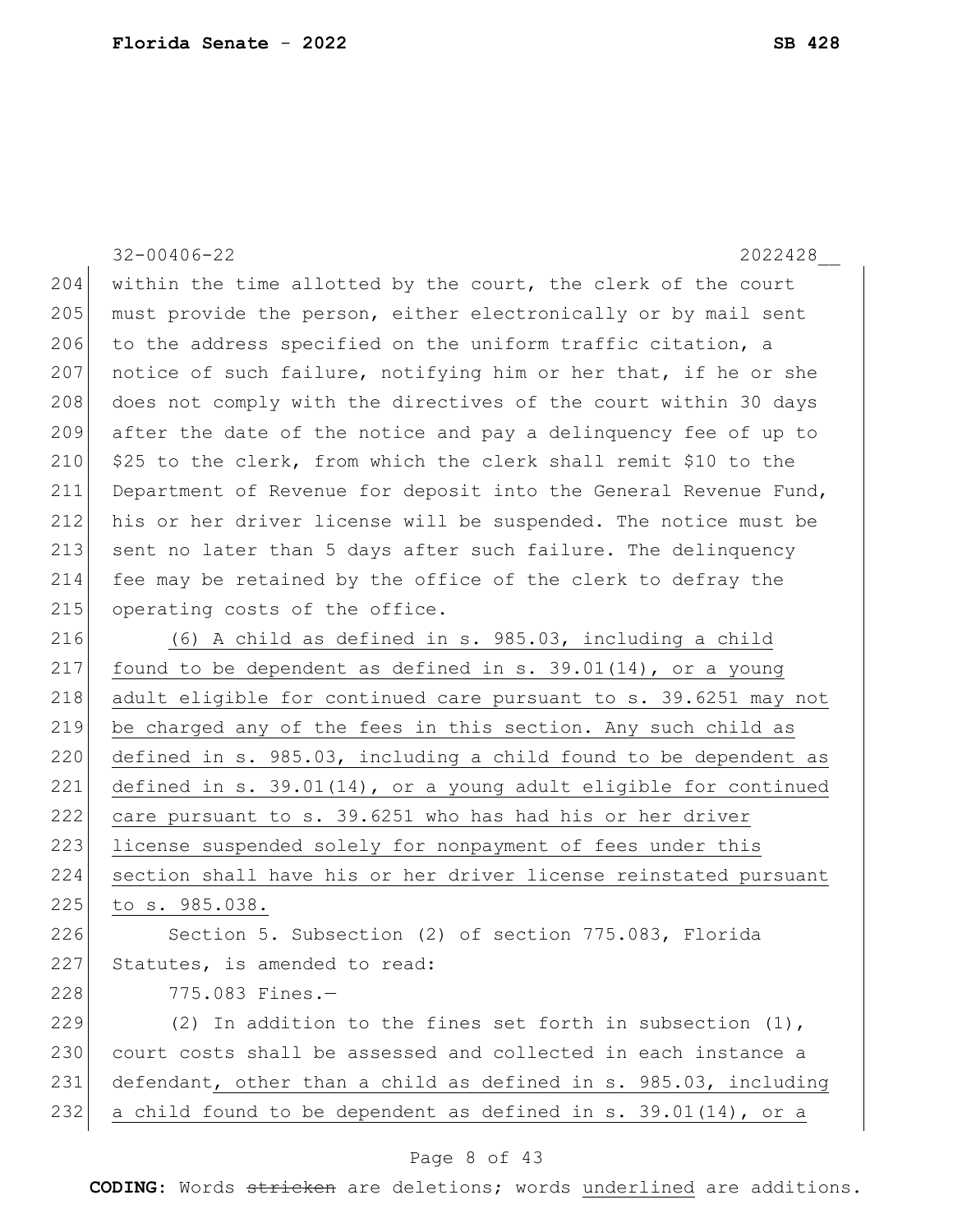32-00406-22 2022428\_\_ 233 young adult eligible for continued care pursuant to s. 39.6251, 234 pleads nolo contendere to, or is convicted of, or adjudicated 235 delinquent for, a felony, a misdemeanor, or a criminal traffic 236 offense under state law, or a violation of any municipal or 237 county ordinance if the violation constitutes a misdemeanor 238 under state law. The court costs imposed by this section shall 239 be \$50 for a felony and \$20 for any other offense and shall be 240 deposited by the clerk of the court into an appropriate county 241 account for disbursement for the purposes provided in this 242 subsection. A county shall account for the funds separately from 243 other county funds as crime prevention funds. The county, in 244 consultation with the sheriff, must expend such funds for crime 245 prevention programs in the county.

246 Section 6. Subsection (1) of section 938.01, Florida 247 Statutes, is amended to read:

248 938.01 Additional Court Cost Clearing Trust Fund.

249 (1) All courts created by Art. V of the State Constitution 250 shall, in addition to any fine or other penalty, require every 251 person, other than a child as defined in s. 985.03, including a 252 child found to be dependent as defined in s. 39.01(14), or a 253 young adult eligible for continued care pursuant to  $s. 39.6251$ , 254 convicted for violation of a state penal or criminal statute or 255 convicted for violation of a municipal or county ordinance to 256 pay \$3 as a court cost. Any person, other than a child as 257 defined in s. 985.03, including a child found to be dependent as 258 defined in s. 39.01(14), or a young adult eligible for continued 259 care pursuant to s. 39.6251, whose adjudication is withheld 260 pursuant to the provisions of s.  $318.14(9)$  or (10) shall also be 261 liable for payment of such cost. In addition, \$3 from every bond

#### Page 9 of 43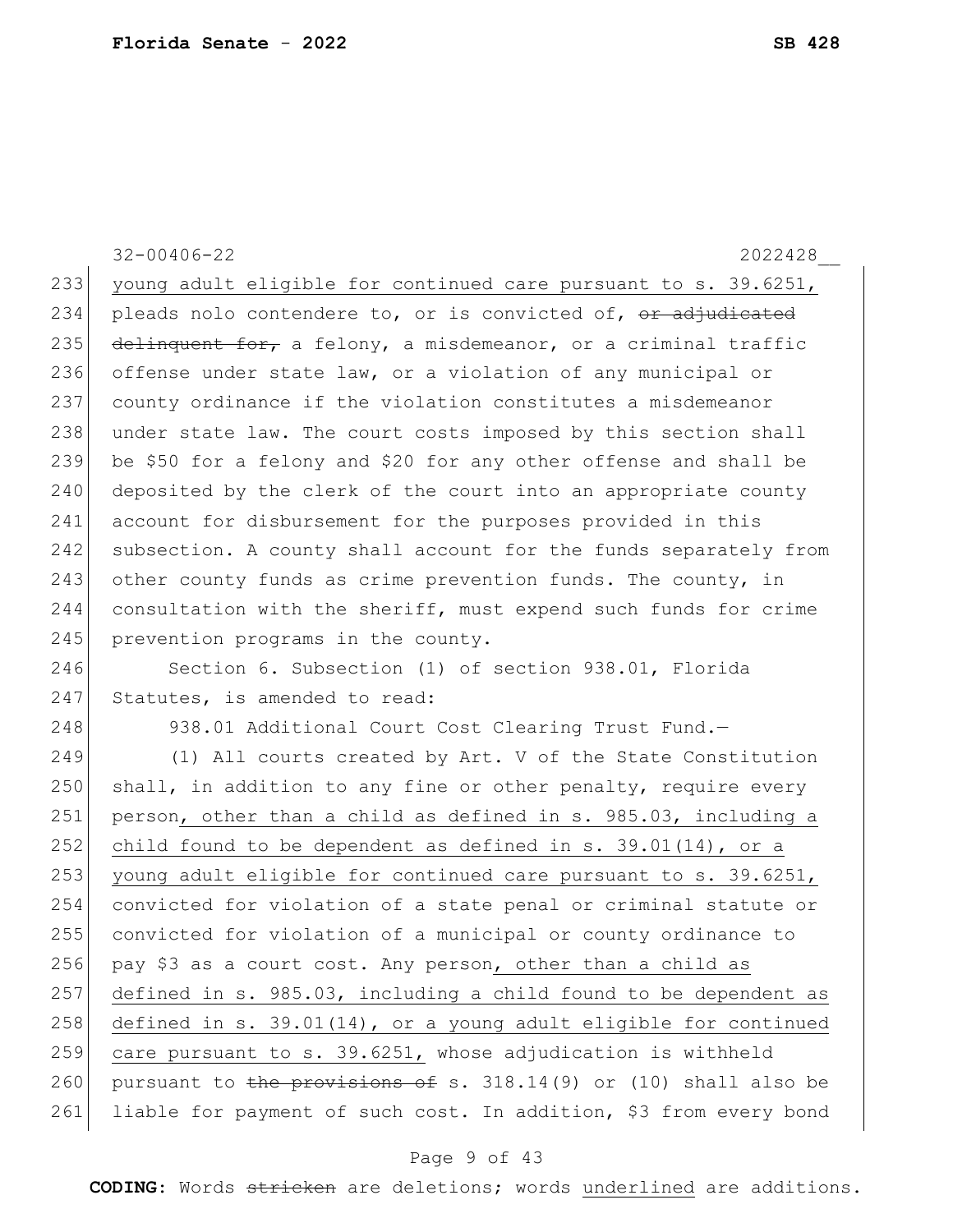|     | $32 - 00406 - 22$<br>2022428                                     |
|-----|------------------------------------------------------------------|
| 262 | estreature or forfeited bail bond related to such penal statutes |
| 263 | or penal ordinances shall be remitted to the Department of       |
| 264 | Revenue as described in this subsection. However, no such        |
| 265 | assessment may be made against any person convicted for          |
| 266 | violation of any state statute, municipal ordinance, or county   |
| 267 | ordinance relating to the parking of vehicles.                   |
| 268 | (a) All costs collected by the courts pursuant to this           |
| 269 | subsection shall be remitted to the Department of Revenue in     |
| 270 | accordance with administrative rules adopted by the executive    |
| 271 | director of the Department of Revenue for deposit in the         |
| 272 | Additional Court Cost Clearing Trust Fund. These funds and the   |
| 273 | funds deposited in the Additional Court Cost Clearing Trust Fund |
| 274 | pursuant to s. $318.21(2)$ (c) shall be distributed as follows:  |
| 275 | 1. Ninety-two percent to the Department of Law Enforcement       |
| 276 | Criminal Justice Standards and Training Trust Fund.              |
| 277 | 2. Six and three-tenths percent to the Department of Law         |
| 278 | Enforcement Operating Trust Fund for the Criminal Justice Grant  |
| 279 | Program.                                                         |
| 280 | 3. One and seven-tenths percent to the Department of             |
| 281 | Children and Families Domestic Violence Trust Fund for the       |
| 282 | domestic violence program pursuant to s. 39.903(1).              |
| 283 | (b) All funds in the Department of Law Enforcement Criminal      |
| 284 | Justice Standards and Training Trust Fund shall be disbursed     |
| 285 | only in compliance with s. 943.25(8).                            |
| 286 | Section 7. Subsection (1) of section 938.03, Florida             |
| 287 | Statutes, is amended to read:                                    |
| 288 | 938.03 Crimes Compensation Trust Fund.-                          |
| 289 | (1) Any person, other than a child as defined in s. 985.03,      |
| 290 | including a child found to be dependent as defined in s.         |
|     |                                                                  |

## Page 10 of 43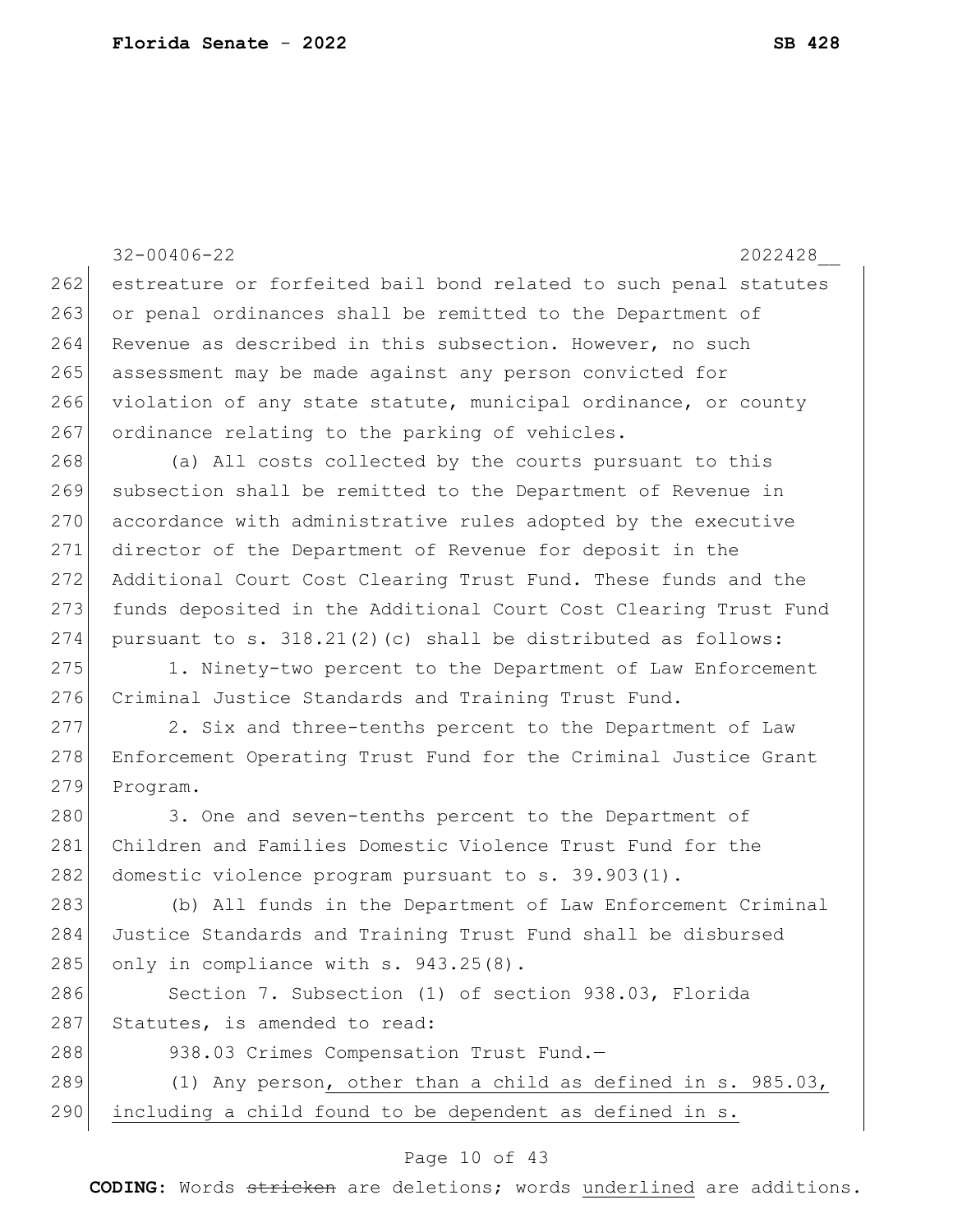32-00406-22 2022428\_\_ 291 39.01(14), or a young adult eligible for continued care pursuant 292 to s. 39.6251, pleading guilty or nolo contendere to, or being 293 convicted of  $e^2$  adjudicated delinguent for, any felony, 294 misdemeanor, delinquent act, or criminal traffic offense under 295 the laws of this state or the violation of any municipal or 296 county ordinance which adopts by reference any misdemeanor under 297 state law, shall pay as an additional cost in the case, in 298 addition and before prior to any other cost required to be 299 imposed by law, the sum of \$50. Any person, other than a child 300 as defined in s. 985.03, including a child found to be dependent 301 as defined in s. 39.01(14), or a young adult eligible for  $302$  continued care pursuant to s. 39.6251, whose adjudication is 303 withheld shall also be assessed such cost. 304 Section 8. Subsection (1) of section 938.05, Florida 305 Statutes, is amended to read: 306 938.05 Additional court costs for felonies, misdemeanors, 307 and criminal traffic offenses.- $308$  (1) Any person, other than a child as defined in s. 985.03, 309 including a child found to be dependent as defined in s. 310 39.01(14), or a young adult eligible for continued care pursuant 311 to s. 39.6251, pleading nolo contendere to a misdemeanor or 312 criminal traffic offense under s. 318.14(10)(a) or pleading 313 guilty or nolo contendere to, or being found guilty of, any 314 felony, misdemeanor, or criminal traffic offense under the laws 315 of this state or the violation of any municipal or county 316 ordinance which adopts by reference any misdemeanor under state  $317$  law, shall pay as a cost in the case, in addition to any other 318 cost required to be imposed by law, a sum in accordance with the 319 following schedule:

#### Page 11 of 43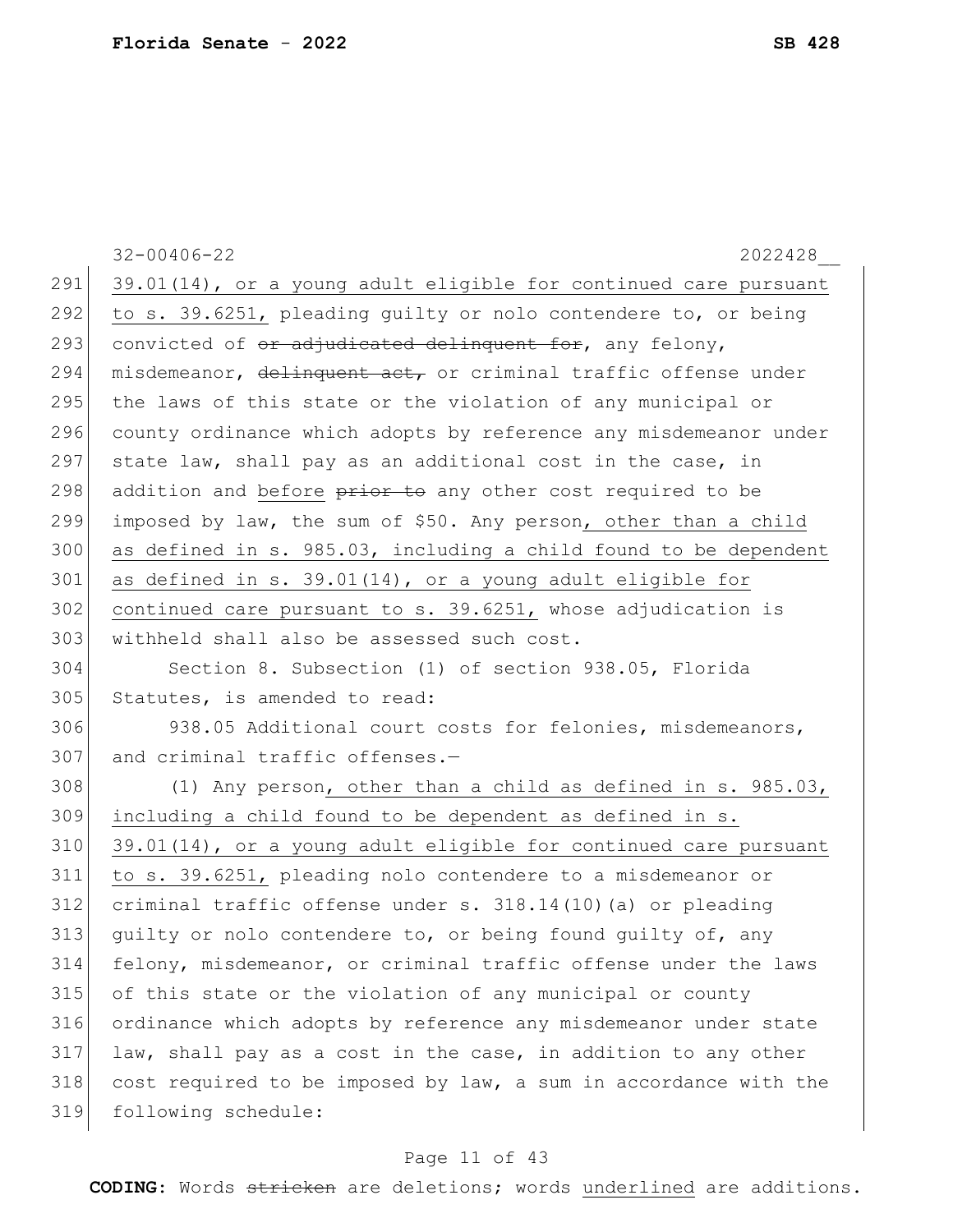```
32-00406-22 2022428__
320 (a) Felonies: $225, from which the clerk shall remit $25 to 
321 the Department of Revenue for deposit into the General Revenue 
322 Fund.
323 (b) Misdemeanors: $60, from which the clerk shall remit $10 
324 to the Department of Revenue for deposit into the General 
325 Revenue Fund.
326 (c) Criminal traffic offenses: $60, from which the clerk
327 shall remit $10 to the Department of Revenue for deposit into 
328 the General Revenue Fund.
329 Section 9. Section 938.055, Florida Statutes, is amended to 
330 read:
331 938.055 Operating Trust Fund of the Department of Law 
332 Enforcement.—Notwithstanding any other law, the court may assess 
333 a defendant, other than a child as defined in s. 985.03, 
334 including a child found to be dependent as defined in s. 
335 39.01(14), or a young adult eligible for continued care pursuant
336 to s. 39.6251, who pleads quilty or nolo contendere to, or is
337 convicted of, a violation of any provision of chapters 775-896,
338 without regard to whether adjudication was withheld, in addition 
339 to any fine and other penalty provided or authorized by law, an
340 amount of $100, to be paid to the clerk of the court, who shall
341 forward it to the Department of Revenue for deposit in the 
342 Operating Trust Fund of the Department of Law Enforcement to be 
343 used by the statewide criminal analysis laboratory system for 
344 the purposes specified in s. 943.361. This amount shall be 
345 assessed if the services of a local county-operated crime 
346 laboratory enumerated in s. 943.35(1) are used in connection 
347 with the investigation or prosecution of a violation of \frac{any}{any}348 provision of chapters 775-896.
```
#### Page 12 of 43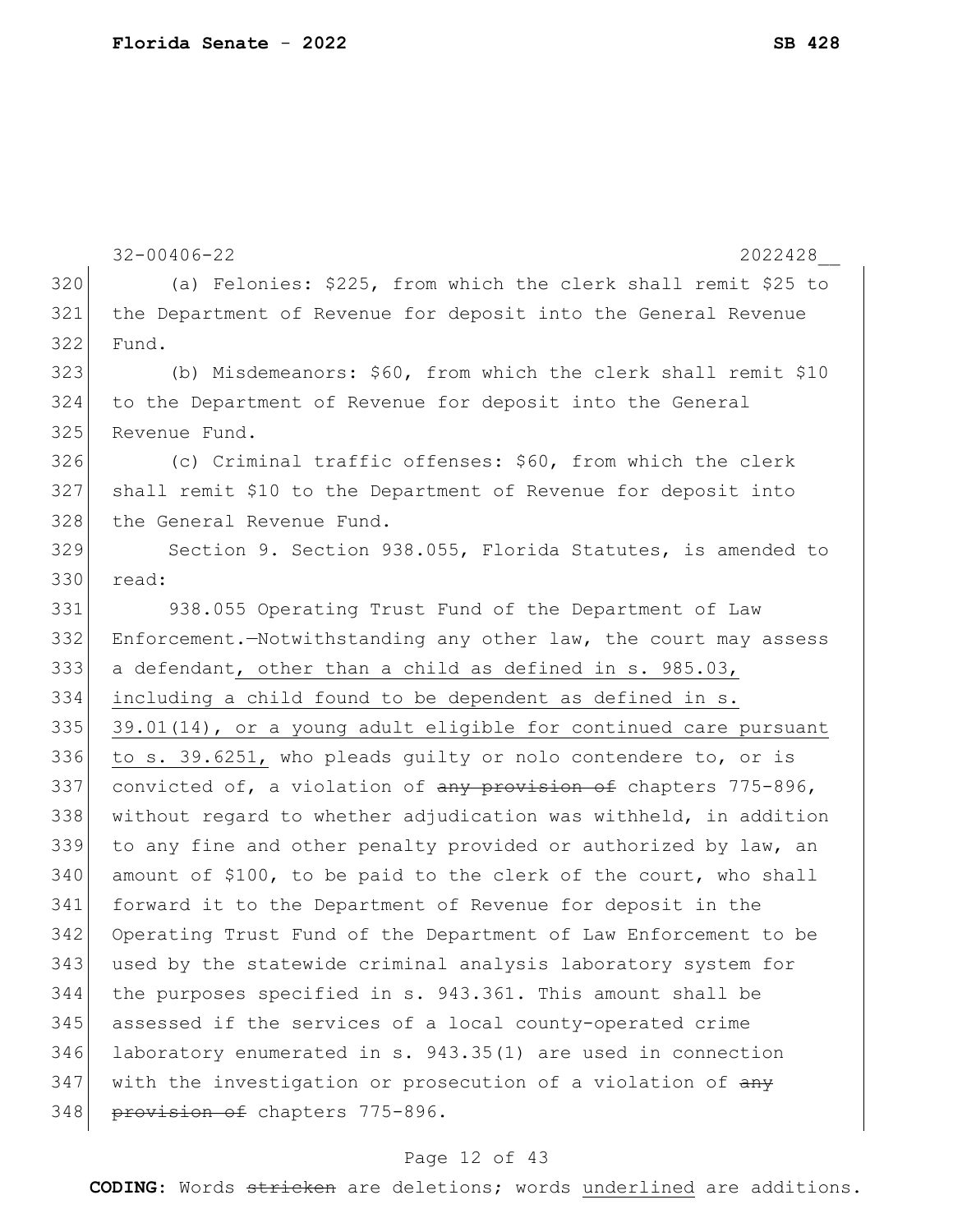32-00406-22 2022428\_\_ Section 10. Subsection (1) of section 938.06, Florida 350 Statutes, is amended to read: 351 938.06 Cost for crime stoppers programs.- (1) In addition to any fine prescribed by law, when a person, other than a child as defined in s. 985.03, including a 354 child found to be dependent as defined in s. 39.01(14), or a young adult eligible for continued care pursuant to s. 39.6251, is convicted of any criminal offense, the county or circuit 357 court shall assess a court cost of \$20. 358 Section 11. Section 938.08, Florida Statutes, is amended to read: 938.08 Additional cost to fund programs in domestic violence.—In addition to any sanction imposed on a person, other than a child as defined in s. 985.03, including a child found to 363 be dependent as defined in s. 39.01(14), or a young adult eligible for continued care pursuant to s. 39.6251, for a violation of s. 784.011, s. 784.021, s. 784.03, s. 784.041, s. 784.045, s. 784.048, s. 784.07, s. 784.08, s. 784.081, s. 784.082, s. 784.083, s. 784.085, s. 794.011, or for any offense 368 of domestic violence described in s. 741.28, the court shall impose a surcharge of \$201. Payment of the surcharge shall be a 370 condition of probation, community control, or any other court- ordered supervision. The sum of \$85 of the surcharge shall be deposited into the Domestic Violence Trust Fund established in s. 741.01. The clerk of the court shall retain \$1 of each surcharge that the clerk of the court collects as a service 375 charge of the clerk's office. The remainder of the surcharge shall be provided to the governing board of the county and must be used only to defray the costs of incarcerating persons

#### Page 13 of 43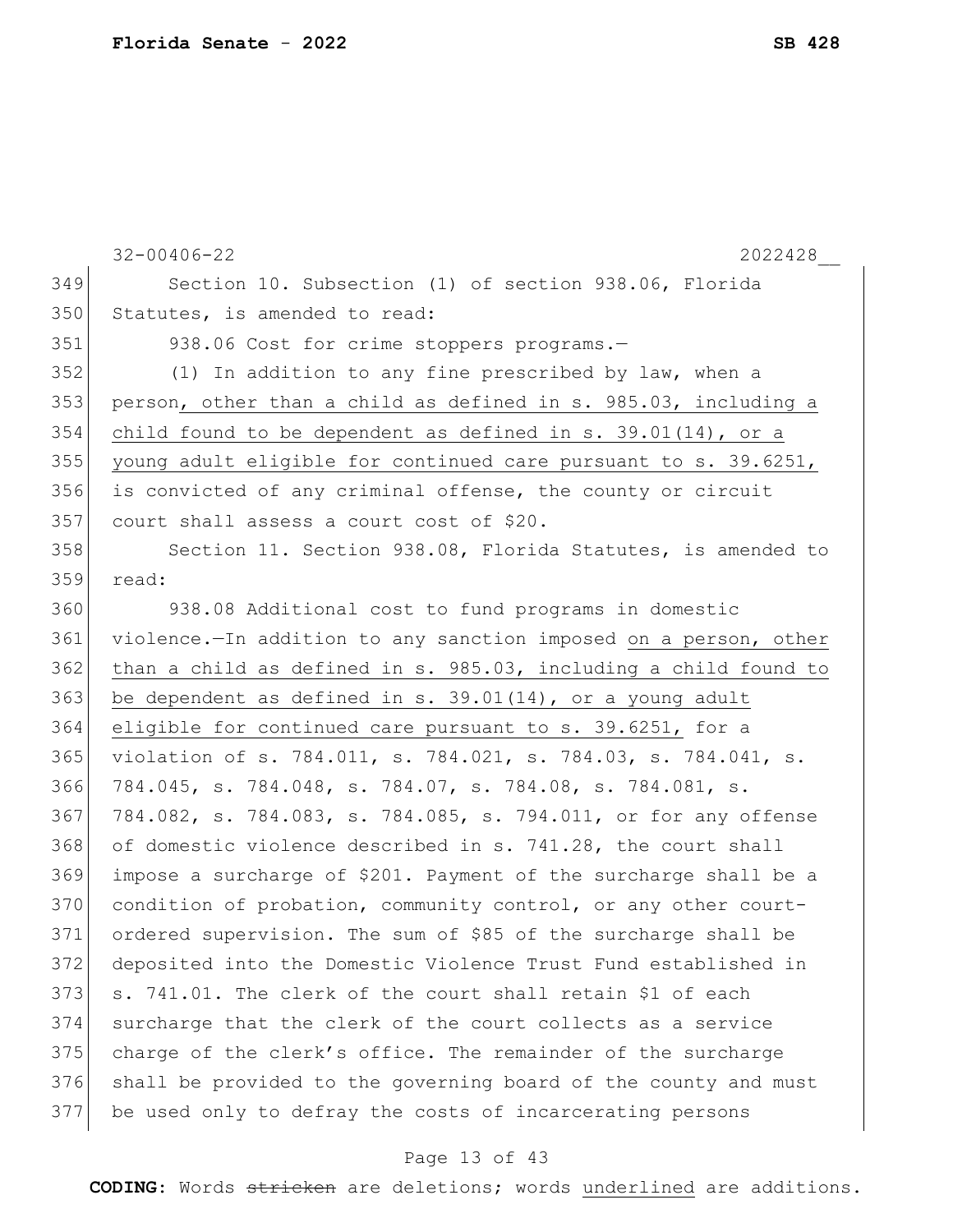|     | $32 - 00406 - 22$<br>2022428                                            |
|-----|-------------------------------------------------------------------------|
| 378 | sentenced under s. 741.283 and provide additional training to           |
| 379 | law enforcement personnel in combating domestic violence.               |
| 380 | Section 12. Section 938.085, Florida Statutes, is amended               |
| 381 | to read:                                                                |
| 382 | 938.085 Additional cost to fund rape crisis centers.-In                 |
| 383 | addition to any sanction imposed when a person, other than a            |
| 384 | child as defined in s. 985.03, including a child found to be            |
| 385 | dependent as defined in s. $39.01(14)$ , or a young adult eligible      |
| 386 | for continued care pursuant to s. 39.6251, pleads guilty or nolo        |
| 387 | contendere to, or is found quilty of, regardless of                     |
| 388 | adjudication, a violation of s. $775.21(6)$ and $(10)(a)$ , $(b)$ , and |
| 389 | (q); s. 784.011; s. 784.021; s. 784.03; s. 784.041; s. 784.045;         |
| 390 | s. 784.048; s. 784.07; s. 784.08; s. 784.081; s. 784.082; s.            |
| 391 | 784.083; s. 784.085; s. 787.01(3); s. 787.02(3); 787.025; s.            |
| 392 | 787.06; s. 787.07; s. 794.011; s. 794.05; s. 794.08; former s.          |
| 393 | 796.03; former s. 796.035; s. 796.04; s. 796.05; s. 796.06; s.          |
| 394 | 796.07(2)(a)-(d) and (i); s. 800.03; s. 800.04; s. 810.14; s.           |
| 395 | 810.145; s. 812.135; s. 817.025; s. 825.102; s. 825.1025; s.            |
| 396 | 827.071; s. 836.10; s. 847.0133; s. 847.0135(2); s. 847.0137; s.        |
| 397 | 847.0145; s. 943.0435(4)(c), (7), (8), (9)(a), (13), and                |
| 398 | $(14)$ (c); or s. 985.701(1), the court shall impose a surcharge of     |
| 399 | \$151. Payment of the surcharge shall be a condition of                 |
| 400 | probation, community control, or any other court-ordered                |
| 401 | supervision. The sum of \$150 of the surcharge shall be deposited       |
| 402 | into the Rape Crisis Program Trust Fund established within the          |
| 403 | Department of Health by chapter 2003-140, Laws of Florida. The          |
| 404 | clerk of the court shall retain \$1 of each surcharge that the          |
| 405 | clerk of the court collects as a service charge of the clerk's          |
| 406 | office.                                                                 |
|     |                                                                         |

## Page 14 of 43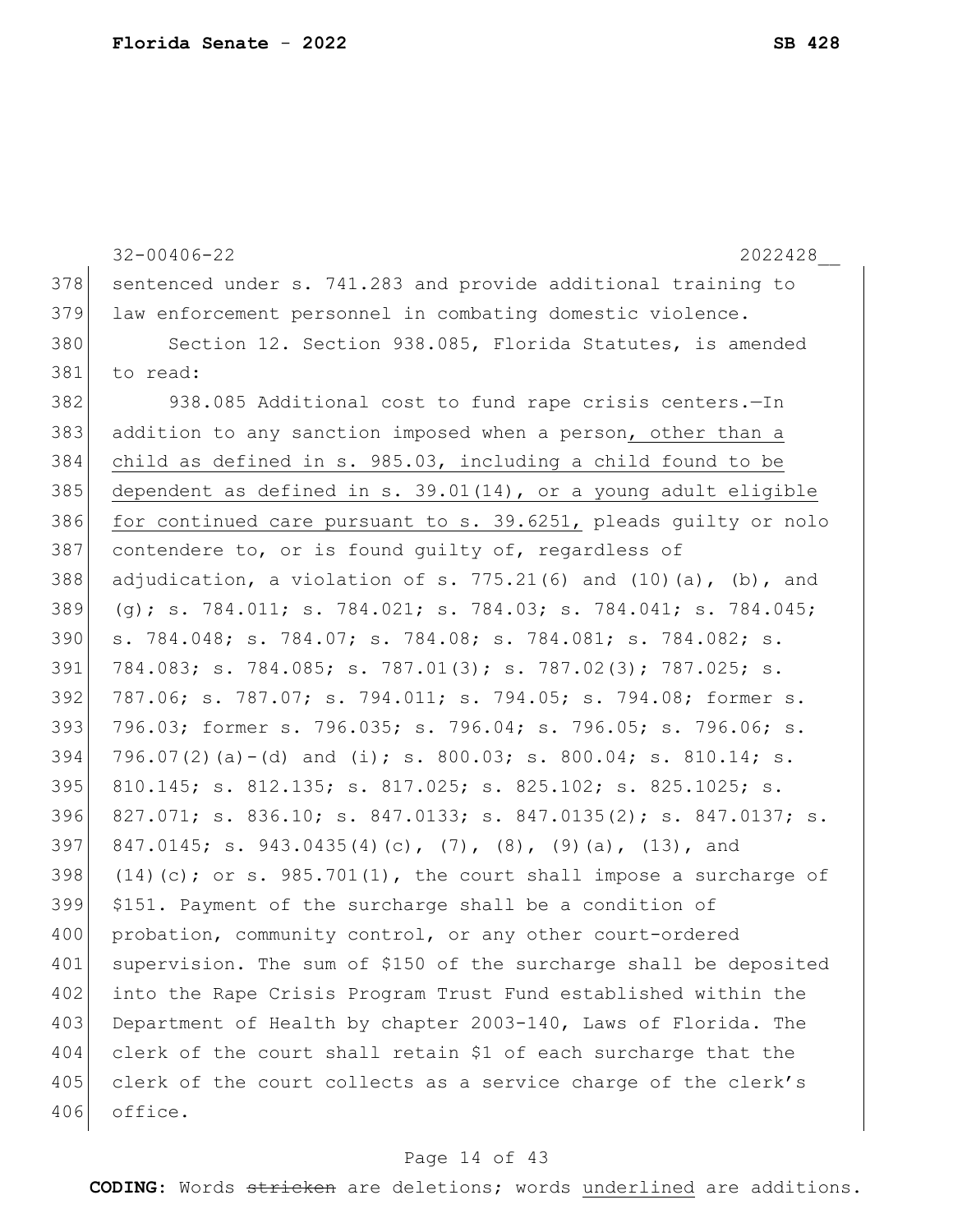32-00406-22 2022428\_\_ 407 Section 13. Subsection (1) of section 938.10, Florida 408 Statutes, is amended to read: 409 938.10 Additional court cost imposed in cases of certain 410 crimes.— 411 (1) If a person, other than a child as defined in s. 412 985.03, including a child found to be dependent as defined in s. 413 39.01(14), or a young adult eligible for continued care pursuant 414 to s. 39.6251, pleads guilty or nolo contendere to, or is found 415 quilty of, regardless of adjudication, any offense against a 416 minor in violation of s. 784.085, chapter 787, chapter 794, 417 former s. 796.03, former s. 796.035, s. 800.04, chapter 827, s. 418 847.012, s. 847.0133, s. 847.0135(5), s. 847.0138, s. 847.0145, 419 s. 893.147(3), or s. 985.701, or any offense in violation of s. 420 775.21, s. 823.07, s. 847.0125, s. 847.0134, or s. 943.0435, the 421 court shall impose a court cost of \$151 against the offender in 422 addition to any other cost or penalty required by law. 423 Section 14. Paragraph (a) of subsection (1) of section 424 938.13, Florida Statutes, is amended to read: 425 938.13 Misdemeanor convictions involving drugs or alcohol.— 426 (1) (a) When a  $\frac{a}{a}$  person, other than a child as defined in 427 s. 985.03, including a child found to be dependent as defined in 428 s. 39.01(14), or a young adult eligible for continued care 429 pursuant to s. 39.6251 on or after October 1, 1988, is found 430 quilty of any misdemeanor under the laws of this state in which 431 the unlawful use of drugs or alcohol is involved, there shall be 432 imposed an additional cost in the case, in addition to any other 433 cost required to be imposed by law, in the sum of \$15. Under no 434 condition shall a political subdivision be held liable for the 435 payment of such sum.

#### Page 15 of 43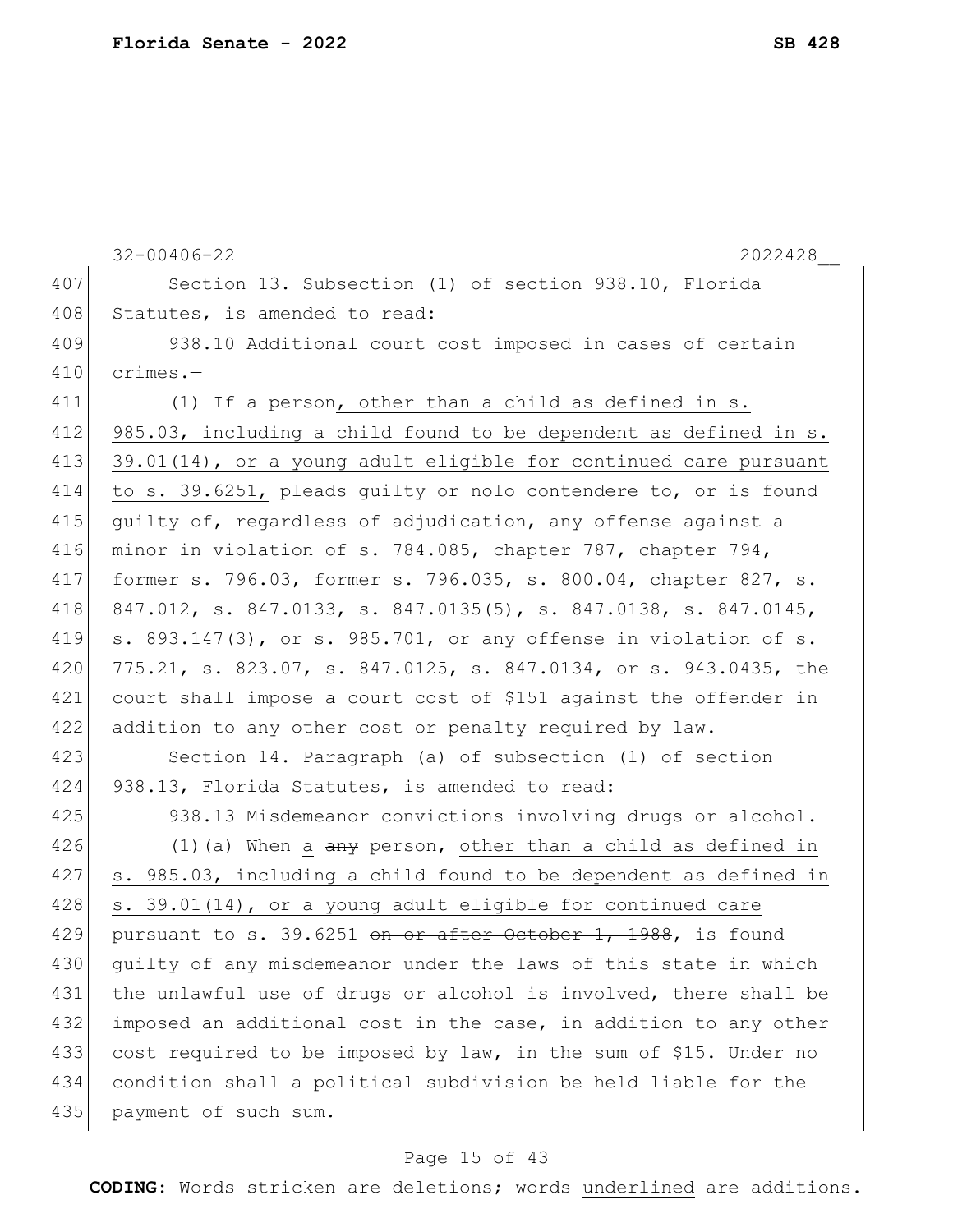```
32-00406-22 2022428__
436 Section 15. Section 938.15, Florida Statutes, is amended to
437 read:
438 938.15 Criminal justice education for local government.—In
439 addition to the costs provided for in s. 938.01, municipalities 
440 and counties may assess a person, other than a child as defined
441 in s. 985.03, including a child found to be dependent as defined
```
442 in s. 39.01(14), or a young adult eligible for continued care 443 | pursuant to s. 39.6251, an additional \$2 for expenditures for 444 criminal justice education degree programs and training courses, 445 including basic recruit training, for their respective officers 446 and employing agency support personnel, provided such education 447 degree programs and training courses are approved by the 448 employing agency administrator, on a form provided by the 449 Criminal Justice Standards and Training Commission, for local 450 funding.

451 (1) Workshops, meetings, conferences, and conventions 452 shall, on a form approved by the Criminal Justice Standards and 453 Training Commission for use by the employing agency, be 454 individually approved by the employing agency administrator 455 before prior to attendance. The form shall include, but not be 456 limited to, a demonstration by the employing agency of the 457 purpose of the workshop, meeting, conference, or convention; the 458 direct relationship of the training to the officer's job; the 459 direct benefits the officer and agency will receive; and all 460 anticipated costs.

461 (2) The Criminal Justice Standards and Training Commission 462 may inspect and copy the documentation of independent audits 463 conducted of the municipalities and counties which make such 464 assessments to ensure that such assessments have been made and

#### Page 16 of 43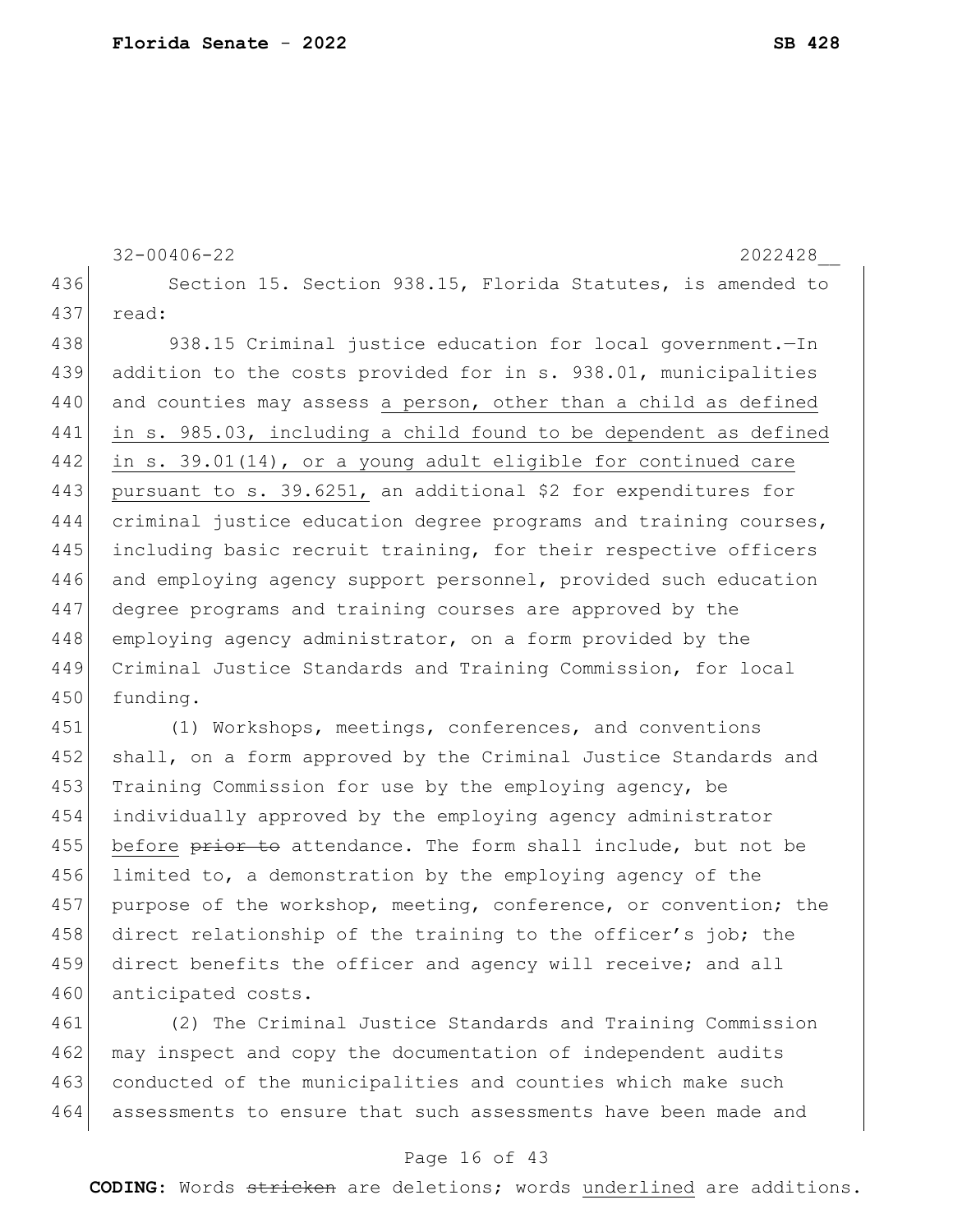|     | $32 - 00406 - 22$<br>2022428                                     |
|-----|------------------------------------------------------------------|
| 465 | that expenditures are in conformance with the requirements of    |
| 466 | this subsection and with other applicable procedures.            |
| 467 | Section 16. Subsections (1) and (2) of section 938.19,           |
| 468 | Florida Statutes, are amended to read:                           |
| 469 | 938.19 Teen courts.-                                             |
| 470 | (1) Notwithstanding s. 318.121, in each county in which a        |
| 471 | teen court has been created, the board of county commissioners   |
| 472 | may adopt a mandatory court cost to be assessed in specific      |
| 473 | cases, other than a child as defined in s. 985.03, including a   |
| 474 | child found to be dependent as defined in $s. 39.01(14)$ , or a  |
| 475 | young adult eligible for continued care pursuant to s. 39.6251,  |
| 476 | by incorporating by reference the provisions of this section in  |
| 477 | a county ordinance. Assessments collected by the clerk of the    |
| 478 | circuit court under this section shall be deposited into an      |
| 479 | account specifically for the operation and administration of the |
| 480 | teen court.                                                      |
| 481 | (2) A sum of up to \$3 shall be assessed as a court cost in      |
| 482 | the circuit and county court in the county against each person,  |
| 483 | other than a child as defined in s. 985.03, including a child    |
| 484 | found to be dependent as defined in s. $39.01(14)$ , or a young  |
| 485 | adult eligible for continued care pursuant to s. 39.6251, who    |
| 486 | pleads guilty or nolo contendere to, or is convicted of,         |
| 487 | regardless of adjudication, or adjudicated delinquent for a      |
| 488 | violation of a criminal law, a delinquent act, or a municipal or |
| 489 | county ordinance, or who pays a fine or civil penalty for any    |
| 490 | violation of chapter 316. Any person whose adjudication is       |
| 491 | withheld under $s. 318.14(9)$ or (10) shall also be assessed the |
| 492 | cost.                                                            |

493 Section 17. Subsection (1) of section 938.23, Florida

### Page 17 of 43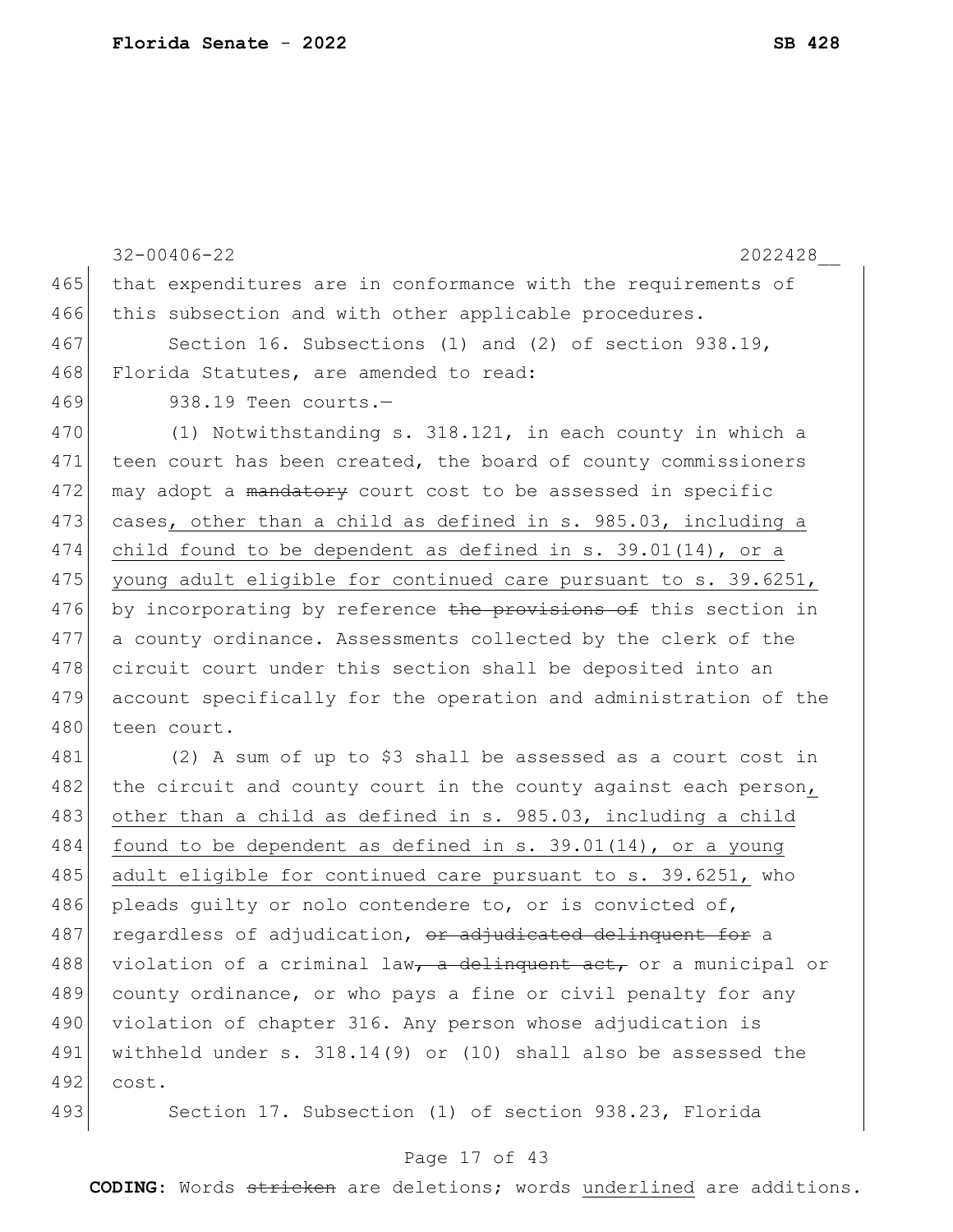```
32-00406-22 2022428__
494 Statutes, is amended to read:
495 938.23 Assistance grants for alcohol and other drug abuse
496 programs.—
497 (1) In addition to any fine imposed on a person, other than
498 a child as defined in s. 985.03, including a child found to be
499 dependent as defined in s. 39.01(14), or a young adult eligible 
500 for continued care pursuant to s. 39.6251, by law for any
501 criminal offense under chapter 893 or for any criminal violation 
502 of s. 316.193, s. 856.011, s. 856.015, or chapter 562, chapter 
503 567, or chapter 568, the court shall be authorized, pursuant to
504 the requirements of s. 938.21, to impose an additional 
505 assessment in an amount up to the amount of the fine authorized
506 for the offense. Such additional assessments shall be deposited
507 for the purpose of providing assistance grants to drug abuse 
508 treatment or alcohol treatment or education programs as provided 
509 in s. 893.165.
510 Section 18. Subsections (1) and (3) of section 938.27,
511 Florida Statutes, are amended to read:
512 938.27 Judgment for costs of prosecution and 
513 investigation.-
514 (1) In all criminal and violation-of-probation or 
515 community-control cases, convicted persons are liable for 
516 payment of the costs of prosecution, including investigative 
517 costs incurred by law enforcement agencies, by fire departments 
518 for arson investigations, and by investigations of the
519 Department of Financial Services or the Office of Financial 
520 Regulation of the Financial Services Commission, if requested by
521 such agencies. The court shall include these costs in every 
522 judgment rendered against the convicted person, other than a
```
#### Page 18 of 43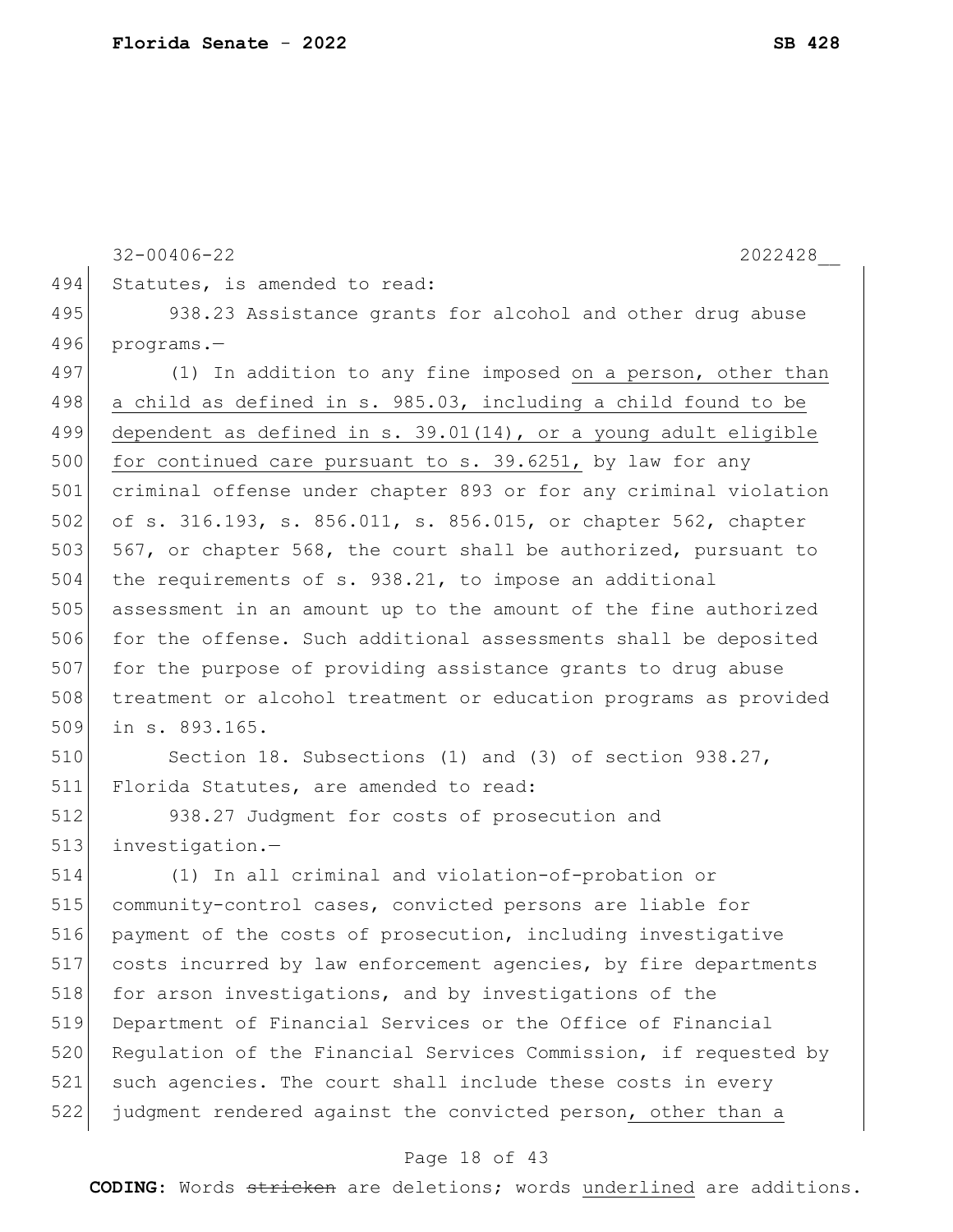|     | $32 - 00406 - 22$<br>2022428                                     |
|-----|------------------------------------------------------------------|
| 523 | child as defined in s. 985.03, including a child found to be     |
| 524 | dependent as defined in s. 39.01(14), or a young adult eligible  |
| 525 | for continued care pursuant to s. 39.6251. For purposes of this  |
| 526 | section, the term "convicted" means a determination of guilt, or |
| 527 | of violation of probation or community control, which is a       |
| 528 | result of a plea, trial, or violation proceeding, regardless of  |
| 529 | whether adjudication is withheld.                                |
| 530 | (3) If a defendant, other than a child as defined in s.          |
| 531 | 985.03, including a child found to be dependent as defined in s. |
| 532 | 39.01(14), or a young adult eligible for continued care pursuant |
| 533 | to s. 39.6251, is placed on probation or community control,      |
| 534 | payment of any costs under this section shall be a condition of  |
| 535 | such probation or community control. The court may revoke        |
| 536 | probation or community control if the defendant fails to pay     |
| 537 | these costs.                                                     |
| 538 | Section 19. Section 938.29, Florida Statutes, is amended to      |
| 539 | read:                                                            |
| 540 | 938.29 Legal assistance; lien for payment of attorney            |
| 541 | attorney's fees or costs.-                                       |
| 542 | $(1)$ (a) A defendant, other than a child as defined in s.       |
| 543 | 985.03, including a child found to be dependent as defined in s. |
| 544 | 39.01(14), or a young adult eligible for continued care pursuant |
| 545 | to s. 39.6251, who is convicted of a criminal act or a violation |
| 546 | of probation or community control and who has received the       |
| 547 | assistance of the public defender's office, a special assistant  |
| 548 | public defender, the office of criminal conflict and civil       |
| 549 | regional counsel, or a private conflict attorney, or who has     |
| 550 | received due process services after being found indigent for     |
| 551 | costs under s. 27.52, shall be liable for payment of the         |
|     | Page 19 of 43                                                    |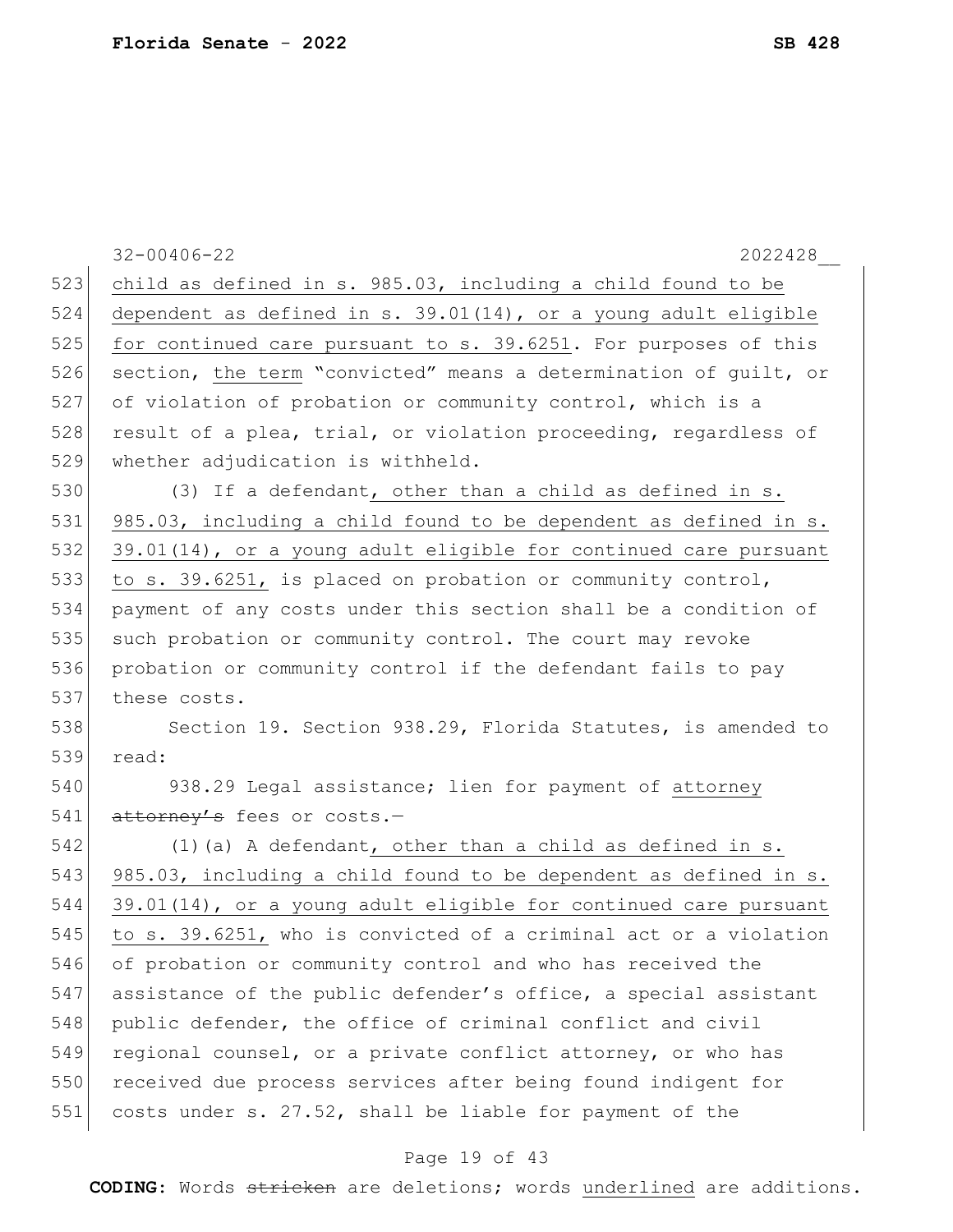32-00406-22 2022428\_\_

552 assessed application fee under s. 27.52 and attorney attorney's 553 fees and costs. Attorney Attorney's fees and costs shall be set 554 in all cases at no less than \$50 per case when a misdemeanor or 555 criminal traffic offense is charged and no less than \$100 per 556 case when a felony offense is charged, including a proceeding in 557 which the underlying offense is a violation of probation or 558 community control. The court may set a higher amount upon a 559 showing of sufficient proof of higher fees or costs incurred. 560 For purposes of this section, "convicted" means a determination 561 of guilt, or of violation of probation or community control, 562 which is a result of a plea, trial, or violation proceeding, 563 regardless of whether adjudication is withheld. The court shall 564 include these fees and costs in every judgment rendered against 565 the convicted person.

566 (b) Upon entering a judgment of conviction, the defendant 567 shall be liable to pay the attorney attorney's fees and costs in 568 full after the judgment of conviction becomes final. The court 569 shall impose the attorney attorney's fees and costs 570 notwithstanding the defendant's present ability to pay.

571 (c) The defendant shall pay the application fee under s. 572 27.52(1)(b) and attorney  $at$  to  $r$  fees and costs in full or in 573 installments, at the time or times specified. The court may 574 order payment of the assessed application fee and attorney 575 attorney's fees and costs as a condition of probation, of 576 suspension of sentence, or of withholding the imposition of 577 sentence. All funds collected under this section shall be 578 distributed as provided in s. 27.562.

579 (2) (a) There is created in the name of the state a lien, 580 enforceable as hereinafter provided, upon all the property, both

#### Page 20 of 43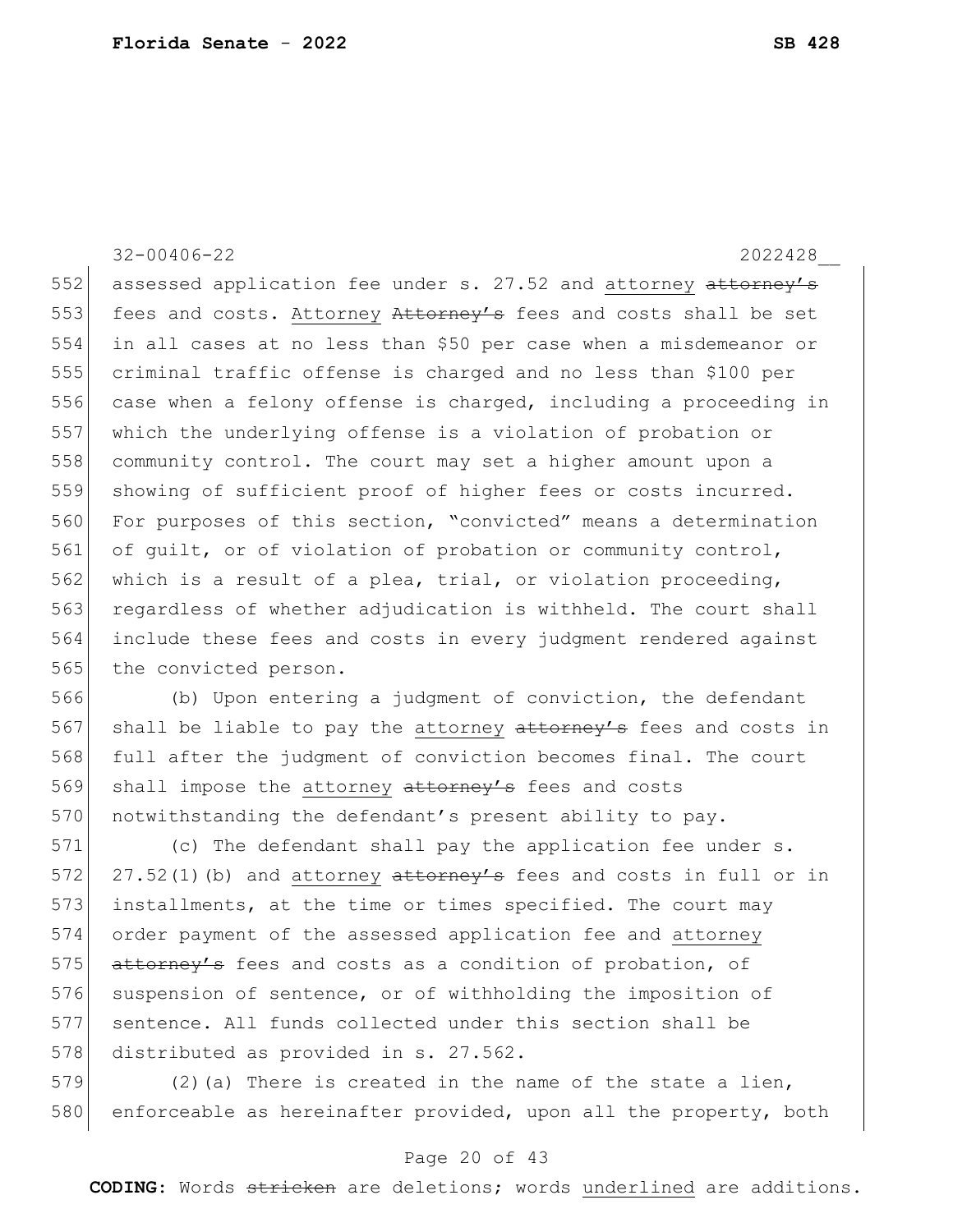32-00406-22 2022428\_\_ 581 real and personal, of any person who: 582 1. has received any assistance from any public defender of 583 the state, from any special assistant public defender, from any 584 office of criminal conflict and civil regional counsel, or from 585 any private conflict attorney, or who has received due process 586 services after being found indigent for costs<del>; or</del> 587 2. Is a parent of an accused minor or an accused adult tax-588 dependent person who is being, or has been, represented by any 589 public defender of the state, by any special assistant public 590 defender, by any office of criminal conflict and civil regional 591 counsel, or by a private conflict attorney, or who is receiving 592 or has received due process services after being found indigent  $593$  for costs. 594 595 Such lien constitutes a claim against the defendant-recipient  $\theta$ 596  $\beta$  parent and his or her estate, enforceable according to law. 597 (b) A judgment showing the name and residence of the 598 defendant-recipient or parent shall be recorded in the public 599 record, without cost, by the clerk of the circuit court in the 600 county where the defendant-recipient  $\sigma$  are resides and in  $601$  each county in which such defendant-recipient or parent then 602 owns or later acquires any property. Such judgments shall be 603 enforced on behalf of the state by the clerk of the circuit  $604$  court of the county in which assistance was rendered. The lien 605 against a parent shall remain in force notwithstanding the child

607 (3) The clerk of the circuit court within the county 608 wherein the defendant-recipient was tried or received the 609 services of a public defender, special assistant public

 $606$  becoming emancipated or the child reaching the age of majority.

#### Page 21 of 43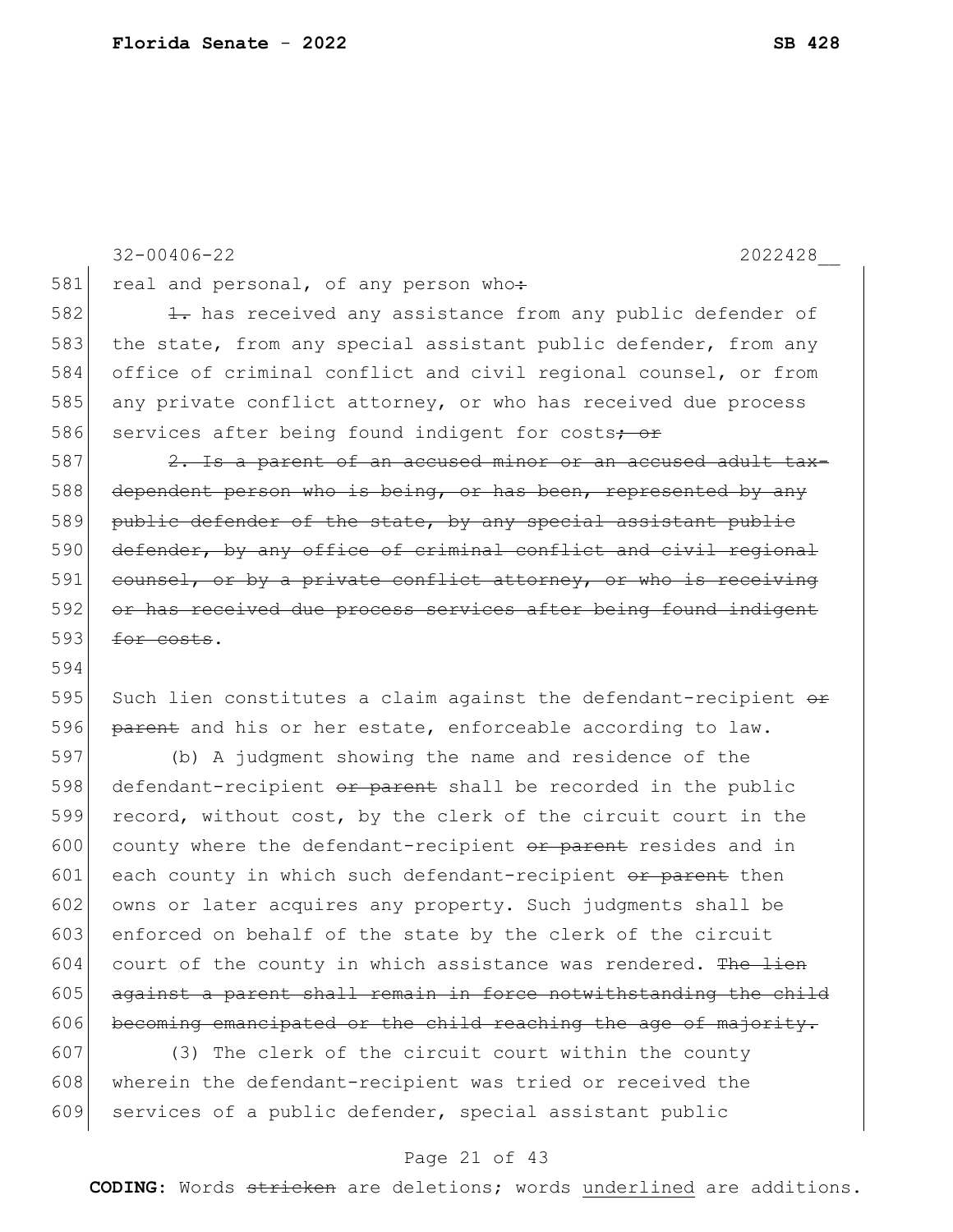32-00406-22 2022428\_\_ 610 defender, office of criminal conflict and civil regional 611 counsel, or appointed private legal counsel, or received due 612 process services after being found indigent for costs, shall 613 enforce, satisfy, compromise, settle, subordinate, release, or 614 otherwise dispose of any debt or lien imposed under this 615 section. A defendant-recipient  $or$  parent, liable to pay attorney 616  $at\text{torney's}$  fees or costs and who is not in willful default in 617 the payment thereof, may, at any time, petition the court which 618 entered the order for deferral of the payment of attorney 619 attorney's fees or costs or of any unpaid portion thereof.

620 (4) No lien thus created shall be foreclosed upon the 621 homestead of such defendant-recipient  $\sigma$  parent, nor shall any 622 defendant-recipient or parent liable for payment of attorney 623  $at$   $\frac{at \text{torney's}}{s}$  fees or costs be denied any of the protections 624 afforded any other civil judgment debtor.

 (5) The court having jurisdiction of the defendant- recipient shall, at such stage of the proceedings as the court 627 may deem appropriate, determine the value of the services of the 628 public defender, special assistant public defender, office of criminal conflict and civil regional counsel, or appointed private legal counsel and costs, at which time the defendant-631 recipient  $\theta$  parent, after adequate notice thereof, shall have opportunity to be heard and offer objection to the determination, and to be represented by counsel, with due opportunity to exercise and be accorded the procedures and rights provided in the laws and court rules pertaining to civil cases at law.

637 (6) A defendant who is a child as defined in s. 985.03,  $638$  including a child found to be dependent as defined in s.

#### Page 22 of 43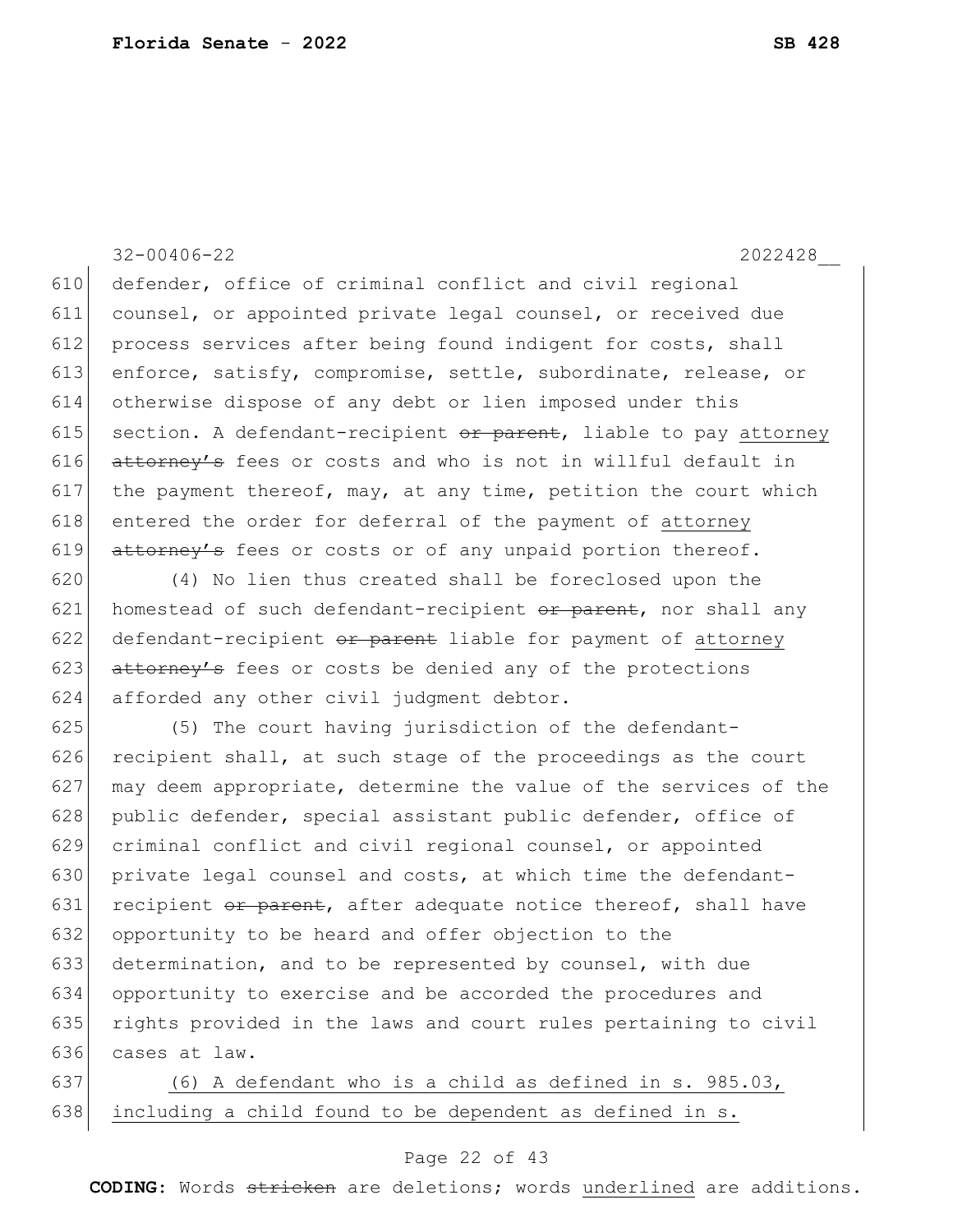|     | $32 - 00406 - 22$<br>2022428                                     |
|-----|------------------------------------------------------------------|
| 639 | 39.01(14), or the child's parent or legal guardian, or a         |
| 640 | defendant who is a young adult eligible for continued care       |
| 641 | pursuant to s. 39.6251 may not be required to reimburse the      |
| 642 | costs of or pay the fees for the services of a public defender,  |
| 643 | special assistant public defender, office of criminal conflict   |
| 644 | and civil regional counsel, or appointed private legal counsel,  |
| 645 | or for received due process services. A defendant who is a child |
| 646 | as defined in s. 985.03, including a child found to be dependent |
| 647 | as defined in s. 39.01(14), or the child's parent or legal       |
| 648 | guardian, or a defendant who is a young adult eligible for       |
| 649 | continued care pursuant to s. 39.6251 may not be required to pay |
| 650 | the application fee pursuant to s. 27.52.                        |
| 651 | Section 20. Section 938.35, Florida Statutes, is amended to      |
| 652 | read:                                                            |
| 653 | 938.35 Collection of court-related financial obligations.-       |
| 654 | (1) The board of county commissioners or the governing body      |
| 655 | of a municipality may pursue the collection of any fees, service |
| 656 | charges, fines, or costs to which it is entitled which remain    |
| 657 | unpaid for 90 days or more, or refer the account to a private    |
| 658 | attorney who is a member in good standing of The Florida Bar or  |
| 659 | collection agent who is registered and in good standing pursuant |
| 660 | to chapter 559. In pursuing the collection of such unpaid        |
| 661 | financial obligations through a private attorney or collection   |
| 662 | agent, the board of county commissioners or the governing body   |
| 663 | of a municipality must determine this is cost-effective and      |
| 664 | follow applicable procurement practices. The collection fee,     |
| 665 | including any reasonable attorney attorney's fee, paid to any    |
| 666 | attorney or collection agent retained by the board of county     |

### Page 23 of 43

commissioners or the governing body of a municipality may be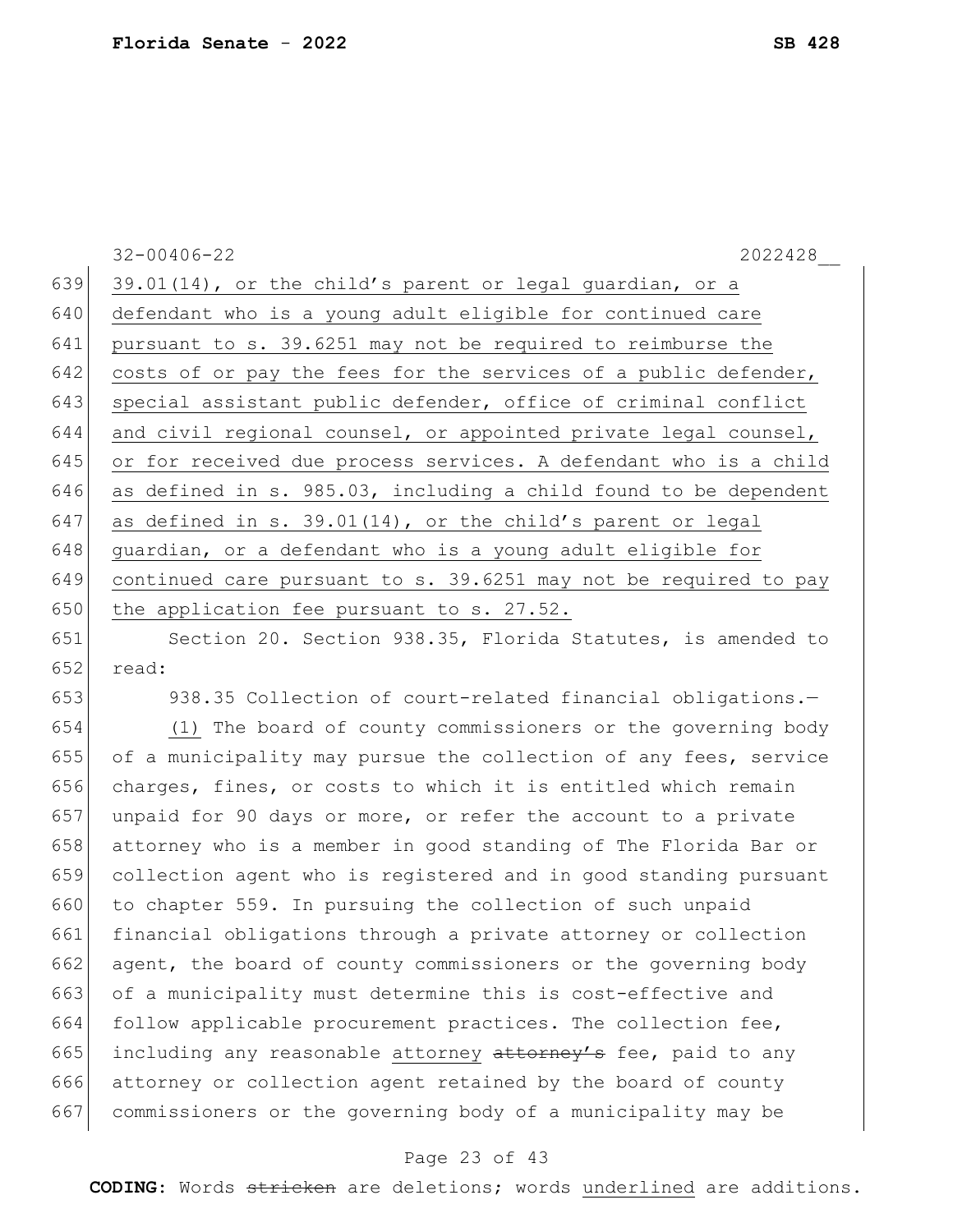32-00406-22 2022428\_\_ 668 added to the balance owed, in an amount not to exceed 40 percent 669 of the amount owed at the time the account is referred to the 670 attorney or agents for collection. 671 (2) A child as defined in s. 985.03, including a child 672 found to be dependent as defined in s. 39.01(14), or the child's 673 parent or legal guardian, or a defendant who is a young adult 674 eligible for continued care pursuant to s. 39.6251 may not be 675 required to pay any fee imposed under subsection  $(1)$ . 676 Section 21. Paragraphs (a) and (b) of subsection (1) and 677 subsection (2) of section 939.185, Florida Statutes, are amended  $678$  to read: 679 939.185 Assessment of additional court costs and 680 surcharges.-681 (1)(a) The board of county commissioners may adopt by 682 ordinance an additional court cost, not to exceed \$65, to be 683 imposed by the court when a person, other than a child as 684 defined in s. 985.03, including a child found to be dependent as 685 defined in s. 39.01(14), or a young adult eligible for continued 686 care pursuant to s.  $39.6251$ , pleads guilty or nolo contendere 687 to, or is found guilty of,  $\theta$ r adjudicated delinquent for, any 688 felony, misdemeanor, delinquent act, or criminal traffic offense 689 under the laws of this state. Such additional assessment shall 690 be accounted for separately by the county in which the offense 691 occurred and be used only in the county imposing this cost, to 692 be allocated as follows: 693 1. Twenty-five percent of the amount collected shall be 694 allocated to fund innovations, as determined by the chief judge 695 of the circuit, to supplement state funding for the elements of 696 the state courts system identified in s. 29.004 and county

#### Page 24 of 43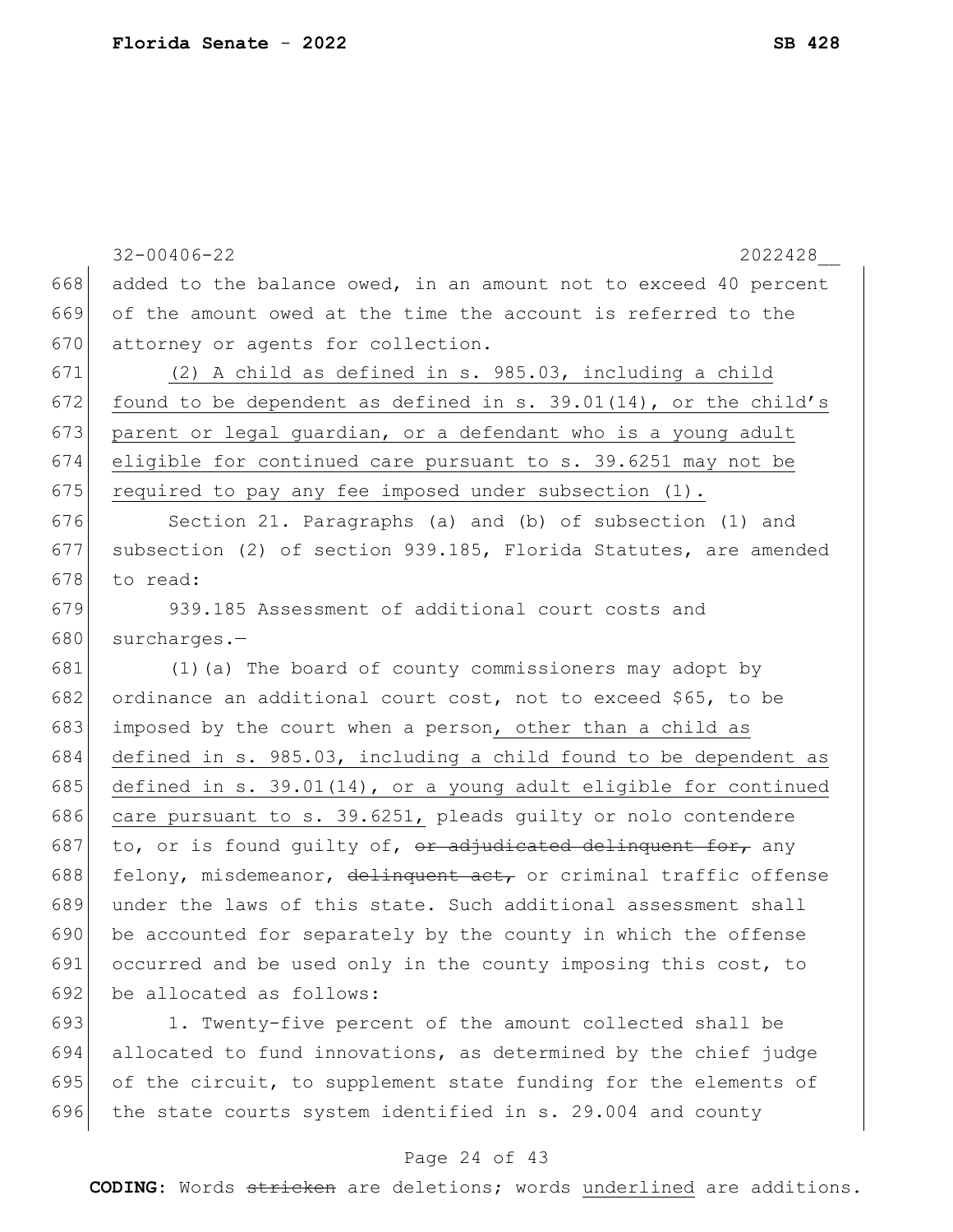32-00406-22 2022428\_\_ 697 funding for local requirements under  $s. 29.008(2)(a)2$ . 698 2. Twenty-five percent of the amount collected shall be 699 allocated to assist counties in providing legal aid programs 700 required under s. 29.008(3)(a). 701 3. Twenty-five percent of the amount collected shall be 702 allocated to fund personnel and legal materials for the public 703 as part of a law library. 704 4. Twenty-five percent of the amount collected shall be 705 used as determined by the board of county commissioners to 706 support teen court programs, except as provided in s. 938.19(7), 707 juvenile assessment centers, and other juvenile alternative 708 programs. 709 710 Each county receiving funds under this section shall report the 711 amount of funds collected pursuant to this section and an 712 itemized list of expenditures for all authorized programs and 713 activities. The report shall be submitted in a format developed 714 by the Supreme Court to the Governor, the Chief Financial 715 Officer, the President of the Senate, and the Speaker of the 716 House of Representatives on a quarterly basis beginning with the 717 quarter ending September 30, 2004. Quarterly reports shall be 718 submitted no later than 30 days after the end of the quarter. 719 Any unspent funds at the close of the county fiscal year 720 allocated under subparagraphs 2., 3., and 4., shall be 721 transferred for use pursuant to subparagraph 1. 722 (b) In addition to the court costs imposed under paragraph 723 (a) and any other cost, fine, or penalty imposed by law, any 724 unit of local government which is consolidated as provided by s. 725 9, Art. VIII of the State Constitution of 1885, as preserved by

#### Page 25 of 43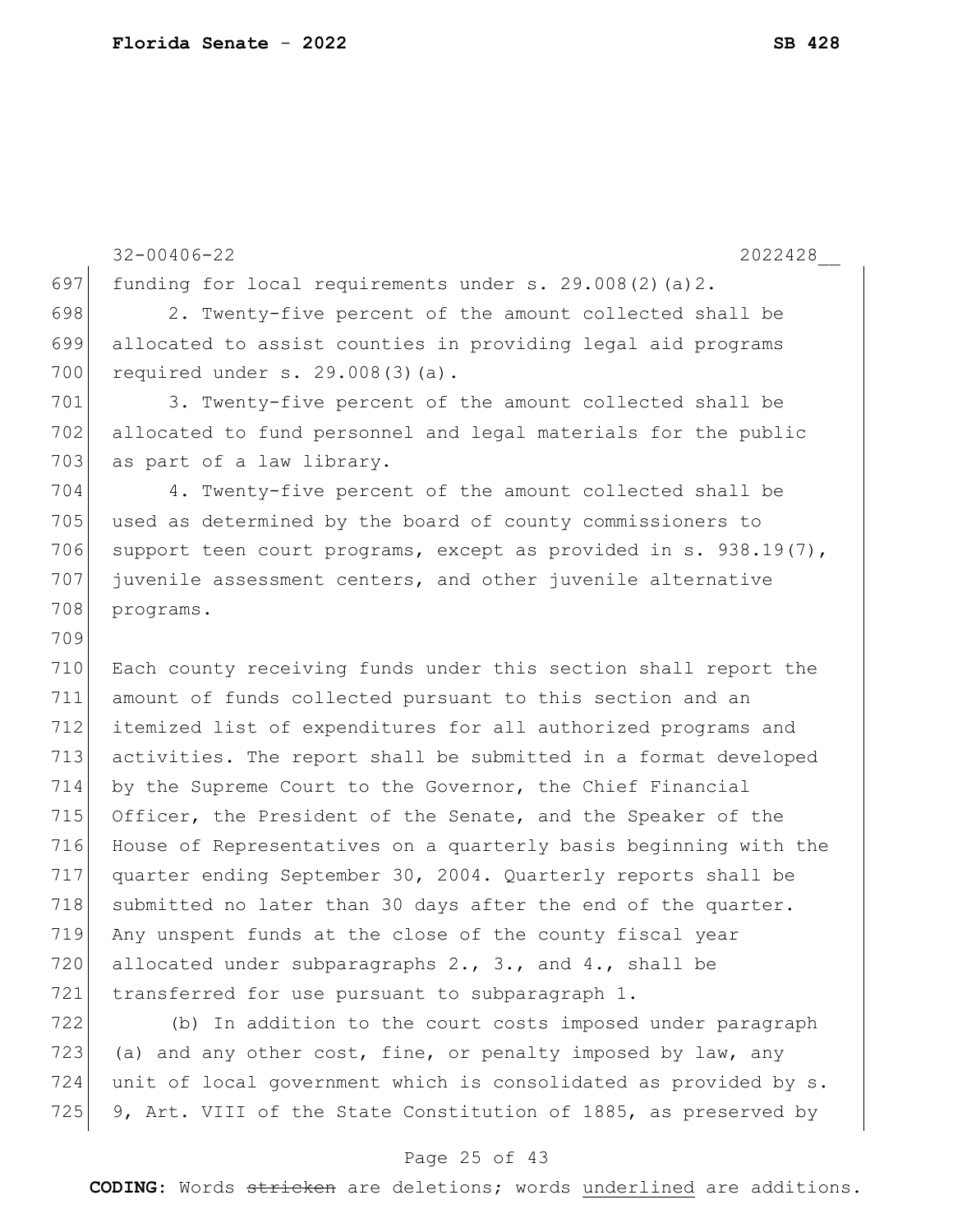|     | $32 - 00406 - 22$<br>2022428                                     |
|-----|------------------------------------------------------------------|
| 726 | s. 6(e), Art. VIII of the State Constitution of 1968, and which  |
| 727 | is granted the authority in the State Constitution to exercise   |
| 728 | all the powers of a municipal corporation, and any unit of local |
| 729 | government operating under a home rule charter adopted pursuant  |
| 730 | to ss. 10, 11, and 24, Art. VIII of the State Constitution of    |
| 731 | 1885, as preserved by s. 6(e), Art. VIII of the State            |
| 732 | Constitution of 1968, which is granted the authority in the      |
| 733 | State Constitution to exercise all the powers conferred now or   |
| 734 | hereafter by general law upon municipalities, may impose by      |
| 735 | ordinance a surcharge in the amount of \$85 to be imposed by the |
| 736 | court when a person, other than a child as defined in s. 985.03, |
| 737 | including a child found to be dependent as defined in s.         |
| 738 | 39.01(14), or a young adult eligible for continued care pursuant |
| 739 | to s. 39.6251, pleads guilty or nolo contendere to, or is found  |
| 740 | quilty of, or adjudicated delinquent for, any felony,            |
| 741 | misdemeanor, delinquent act, or criminal traffic offense under   |
| 742 | the laws of this state. Revenue from the surcharge shall be      |
| 743 | transferred to such unit of local government for the purpose of  |
| 744 | replacing fine revenue deposited into the clerk's fine and       |
| 745 | forfeiture fund under s. 142.01. Proceeds from the imposition of |
| 746 | the surcharge authorized in this paragraph may shall not be used |
| 747 | for the purpose of securing payment of the principal and         |
| 748 | interest on bonds.                                               |
| 749 | (2) The court shall order a person, other than a child as        |
| 750 | defined in s. 985.03, including a child found to be dependent as |
| 751 | defined in s. 39.01(14), or a young adult eligible for continued |
| 752 | care pursuant to s. 39.6251, to pay the additional court cost.   |
| 753 | If the person is determined to be indigent, the clerk shall      |

# defer payment of this cost.

### Page 26 of 43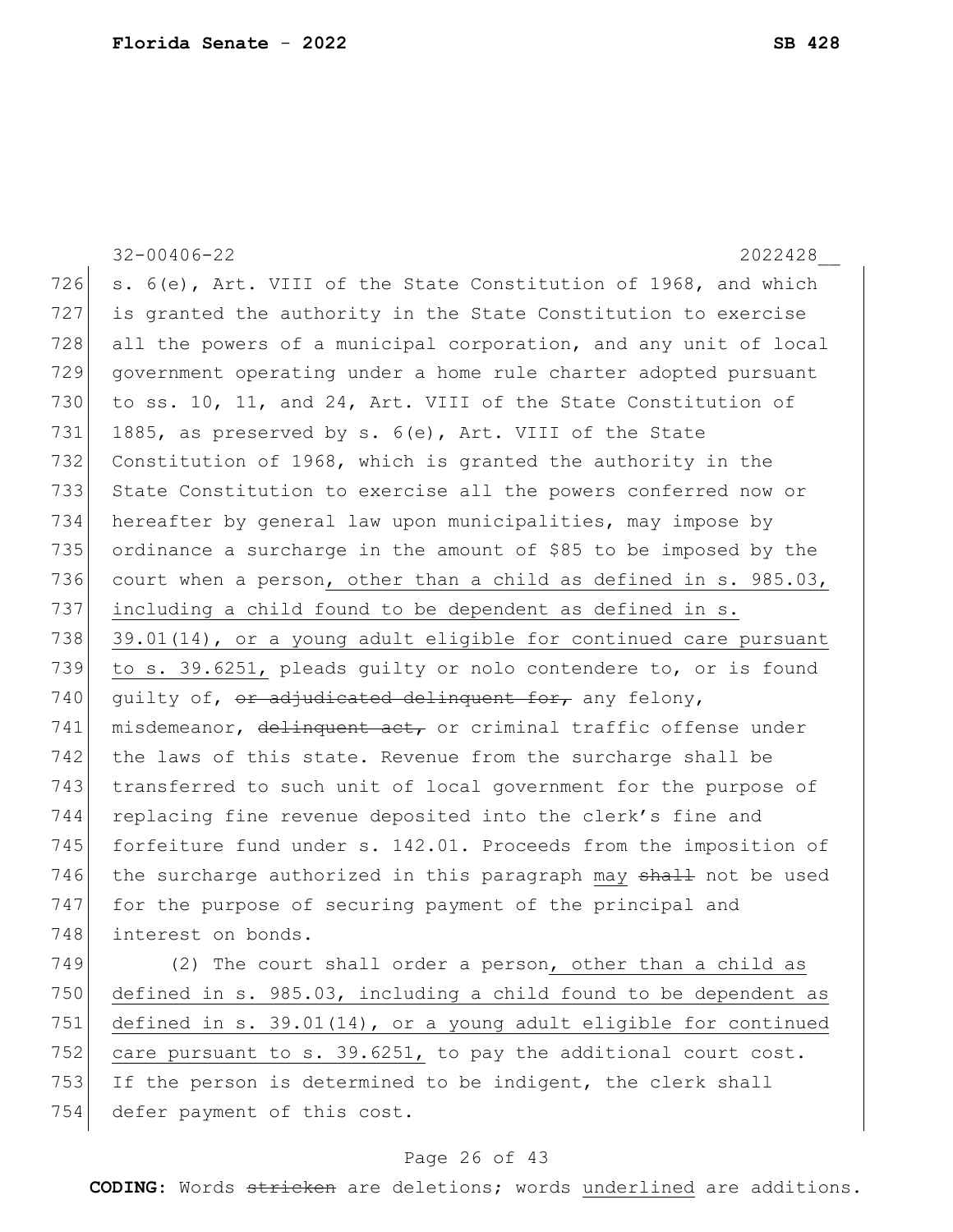32-00406-22 2022428\_\_ 755 Section 22. Paragraph (b) of subsection (1) of section 756 943.0515, Florida Statutes, is amended to read: 757 943.0515 Retention of criminal history records of minors. 758 (1) 759 (b)1. If the minor is not classified as a serious or 760 habitual juvenile offender or committed to a juvenile 761 correctional facility or juvenile prison under chapter 985, the 762 program shall retain the minor's criminal history record for 2 763 years after the date the minor reaches 19 years of age, at which 764 time the record shall be expunged unless it meets the criteria 765 of paragraph  $(2)$   $(a)$  or paragraph  $(2)$   $(b)$ . 766 2. A minor described in subparagraph 1. may apply to the 767 department to have his or her criminal history record expunged 768 before the minor reaches 21 years of age. To be eligible for 769 expunction under this subparagraph, the minor must be 18 years 770 of age or older and less than 21 years of age and have not been 771 charged by the state attorney with or found to have committed 772 any criminal offense within the 5-year period before the 773 application date. The only offenses eligible to be expunged 774 under this subparagraph are those that the minor committed 775 before the minor reached 18 years of age. A criminal history 776 record expunged under this subparagraph requires the approval of 777 the state attorney for each circuit in which an offense 778 specified in the criminal history record occurred. A minor 779 seeking to expunge a criminal history record under this 780 subparagraph shall apply to the department for expunction in the 781 manner prescribed by rule. An application for expunction under 782 | this subparagraph shall include:

783  $\vert$  a. A processing fee of \$75 to the department for placement

#### Page 27 of 43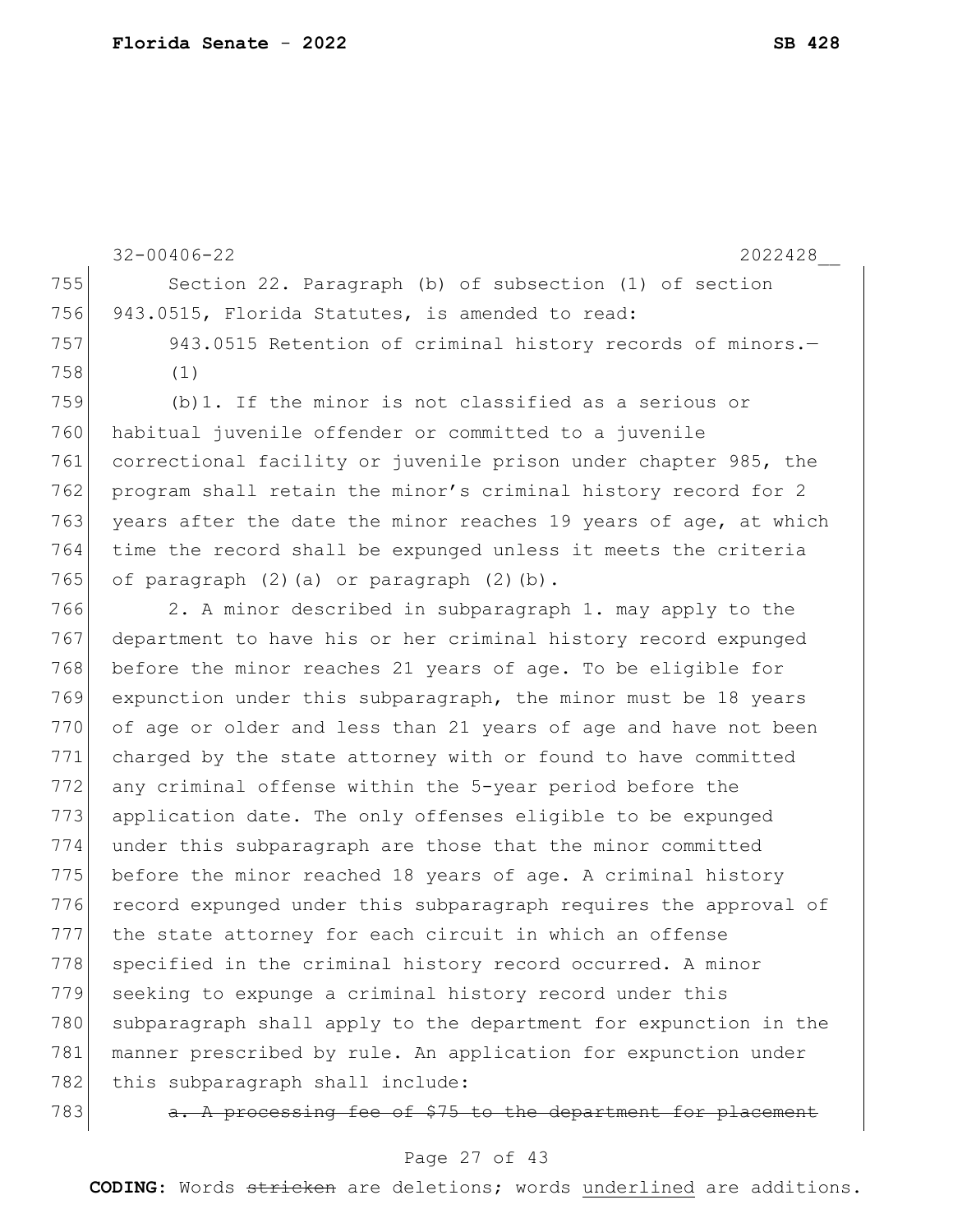|     | $32 - 00406 - 22$<br>2022428                                        |
|-----|---------------------------------------------------------------------|
| 784 | in the Department of Law Enforcement Operating Trust Fund,          |
| 785 | unless such fee is waived by the executive director.                |
| 786 | a.b. A full set of fingerprints of the applicant taken by a         |
| 787 | law enforcement agency for purposes of identity verification.       |
| 788 | b.e. A sworn, written statement from the minor seeking              |
| 789 | relief that he or she is no longer under court supervision          |
| 790 | applicable to the disposition of the arrest or alleged criminal     |
| 791 | activity to which the application to expunge pertains and that      |
| 792 | he or she has not been charged with or found to have committed a    |
| 793 | criminal offense, in any jurisdiction of the state or within the    |
| 794 | United States, within the 5-year period before the application      |
| 795 | date. A person who knowingly provides false information on the      |
| 796 | sworn statement required by this sub-subparagraph commits a         |
| 797 | misdemeanor of the first degree, punishable as provided in s.       |
| 798 | 775.082 or s. 775.083.                                              |
| 799 | 3. A minor who applies, but who is not approved for early           |
| 800 | expunction in accordance with subparagraph $2.$ , shall have his or |
| 801 | her criminal history record expunged at age 21 if eligible under    |
| 802 | subparagraph 1.                                                     |
| 803 | Section 23. Subsection (3) is added to section 944.485,             |
| 804 | Florida Statutes, to read:                                          |
| 805 | 944.485 Subsistence fees with respect to certain prisoners;         |
| 806 | time of adoption; requirements.-                                    |
| 807 | (3) This section does not apply to a child as defined in s.         |
| 808 | 985.03, including a child found to be dependent as defined in s.    |
| 809 | 39.01(14), or the child's parent or legal guardian, or a            |
| 810 | defendant who is a young adult eligible for continued care          |
| 811 | pursuant to s. 39.6251.                                             |
| 812 | Section 24. Subsections (1) and (2) of section 948.09,              |

## Page 28 of 43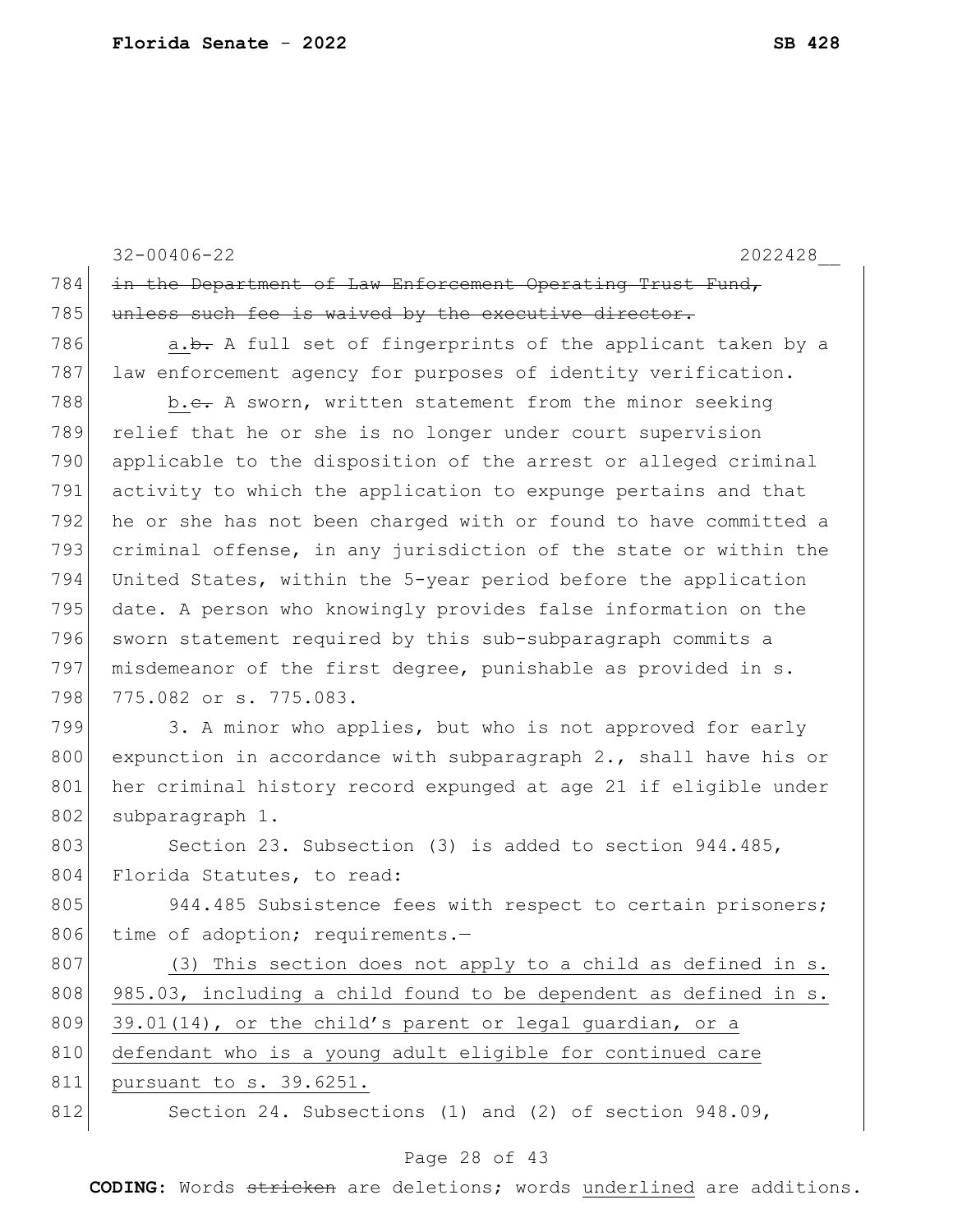32-00406-22 2022428\_\_ 813 Florida Statutes, are amended, and subsection (7) is added to 814 that section, to read: 815 948.09 Payment for cost of supervision and other monetary 816 obligations.-817 (1) (a) 1. A  $A_{\text{H}}$  person, other than a child as defined in s.  $818$  985.03, including a child found to be dependent as defined in s. 819 39.01(14), or a young adult eligible for continued care pursuant 820 to s. 39.6251, ordered by the court, the Department of 821 Corrections, or the Florida Commission on Offender Review to be 822 placed under supervision under this chapter, chapter 944, 823 chapter 945, chapter 947, or chapter 958, or in a pretrial 824 intervention program, must, as a condition of any placement, pay 825 the department a total sum of money equal to the total month or 826 portion of a month of supervision times the court-ordered 827 amount, but not to exceed the actual per diem cost of the 828 supervision. The department shall adopt rules by which an 829 offender who pays in full and in advance of regular termination 830 of supervision may receive a reduction in the amount due. The 831 rules shall incorporate provisions by which the offender's 832 ability to pay is linked to an established written payment plan. 833 Funds collected from felony offenders may be used to offset 834 costs of the Department of Corrections associated with community 835 supervision programs, subject to appropriation by the 836 Legislature. 837 2. In addition to any other contribution or surcharge

838 imposed by this section, each felony offender assessed under 839 this paragraph shall pay a \$2-per-month surcharge to the 840 department. The surcharge shall be deemed to be paid only after 841 the full amount of any monthly payment required by the

#### Page 29 of 43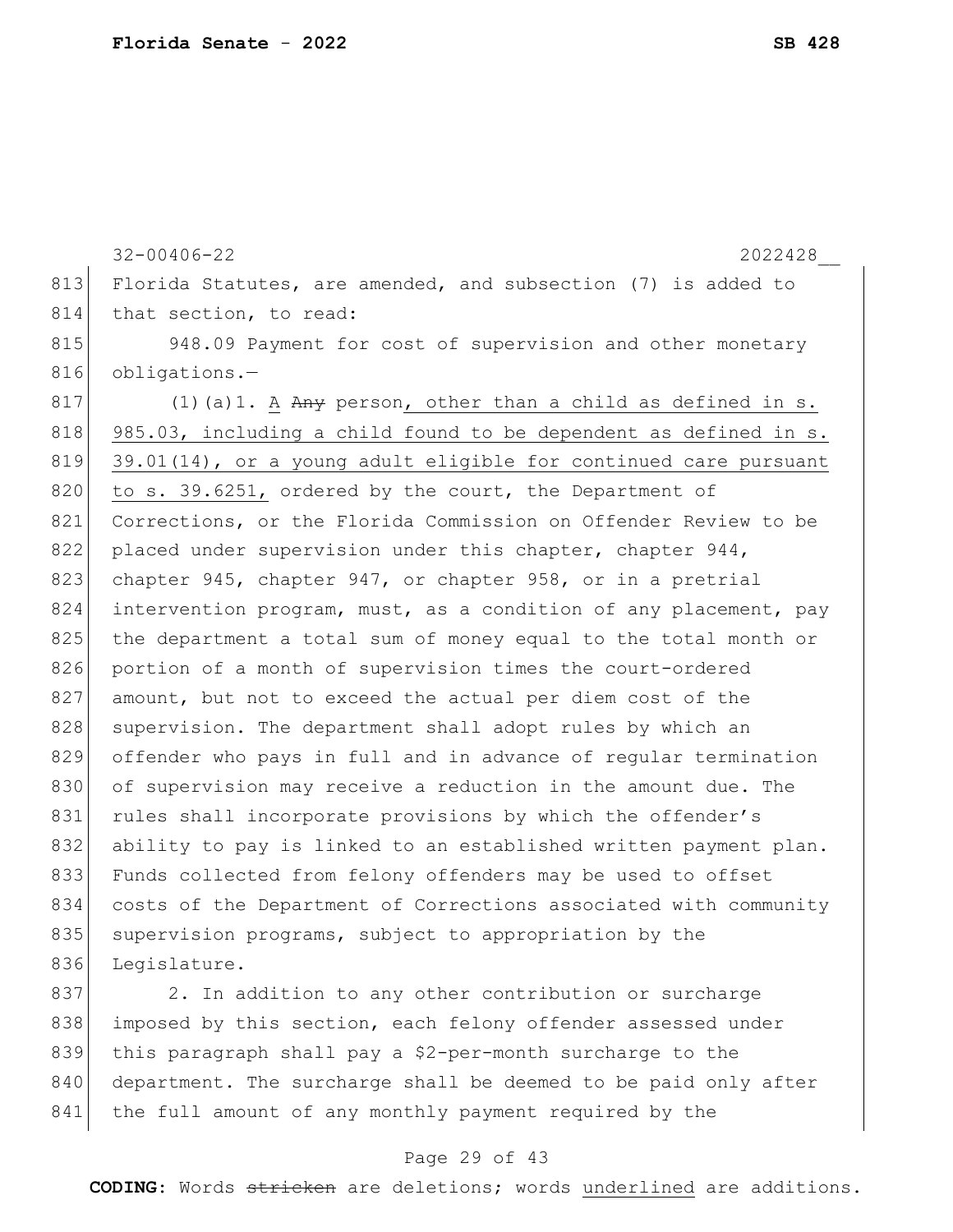842 established written payment plan has been collected by the 843 department. These funds shall be used by the department to pay 844 for correctional probation officers' training and equipment, 845 including radios, and firearms training, firearms, and attendant 846 equipment necessary to train and equip officers who choose to 847 carry a concealed firearm while on duty. This subparagraph does 848 not limit the department's authority to determine who shall be 849 authorized to carry a concealed firearm while on duty, or limit 850 the right of a correctional probation officer to carry a 851 personal firearm approved by the department. 852 (b) A  $Any$  person, other than a child as defined in s. 853 985.03, including a child found to be dependent as defined in s. 854 39.01(14), or a young adult eligible for continued care pursuant 855 to s. 39.6251, placed on misdemeanor probation by a county court 856 must contribute not less than \$40 per month, as decided by the 857 sentencing court, to the court-approved public or private entity 858 providing misdemeanor supervision. 859 (2) A  $\overline{Any}$  person, other than a child as defined in s. 860 985.03, including a child found to be dependent as defined in s. 861 39.01(14), or a young adult eligible for continued care pursuant 862 to s. 39.6251, being electronically monitored by the department 863 as a result of being placed on supervision shall pay the 864 department for electronic monitoring services at a rate that may 865 not exceed the full cost of the monitoring service in addition

32-00406-22 2022428\_\_

Page 30 of 43 **CODING**: Words stricken are deletions; words underlined are additions.

866 to the cost of supervision as directed by the sentencing court. 867 The funds collected under this subsection shall be deposited in

870 monitoring service if it finds that any of the factors listed in

868 the General Revenue Fund. The department may exempt a person

869 from paying all or any part of the costs of the electronic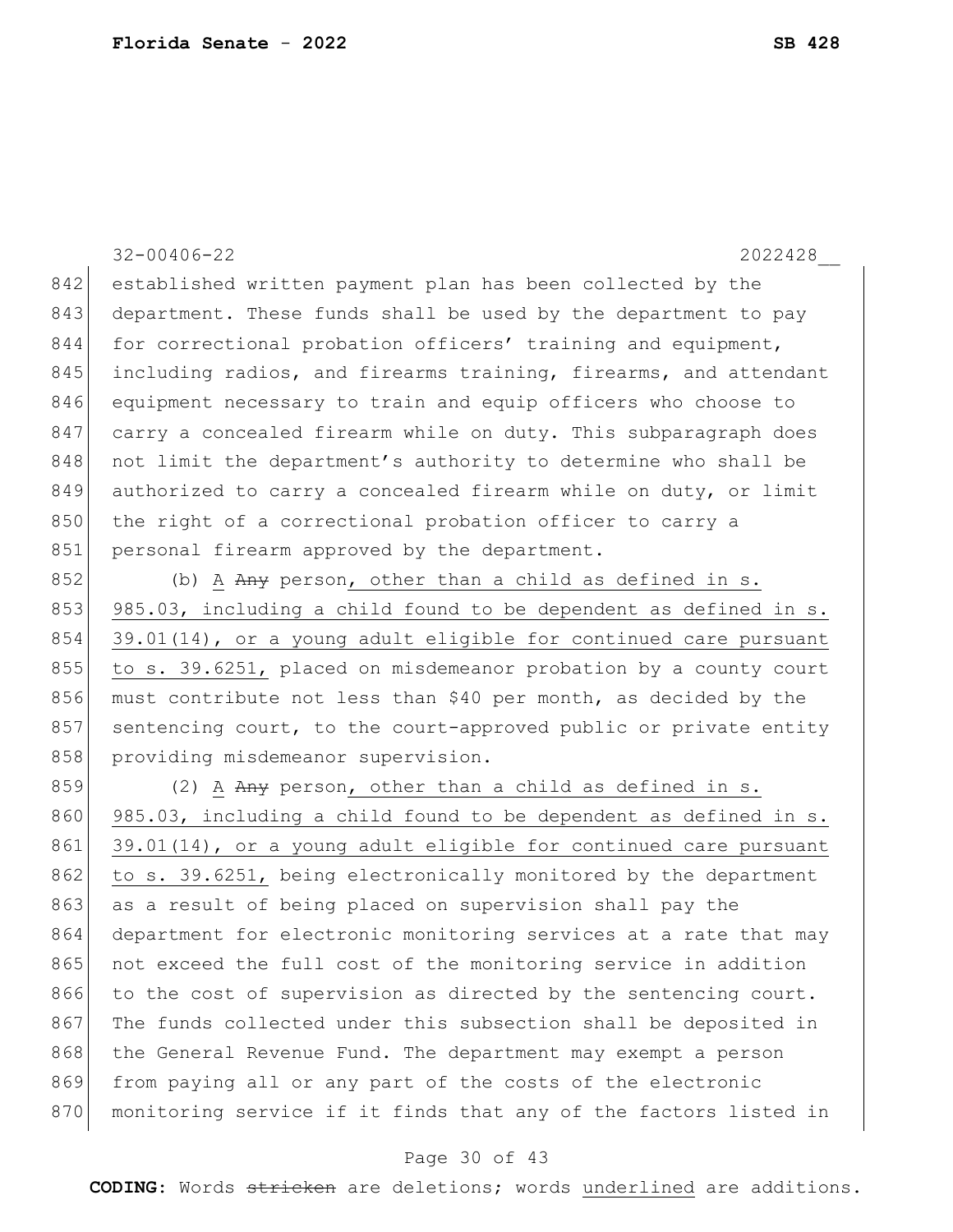|     | $32 - 00406 - 22$<br>2022428                                        |
|-----|---------------------------------------------------------------------|
| 871 | subsection (3) exist.                                               |
| 872 | (7) A child as defined in s. 985.03, including a child              |
| 873 | found to be dependent as defined in s. $39.01(14)$ , or the child's |
| 874 | parent or legal guardian, or a young adult eligible for             |
| 875 | continued care pursuant to s. 39.6251 may not be required to        |
| 876 | reimburse the costs of or pay the fees for the supervision and      |
| 877 | monitoring services provided in this section.                       |
| 878 | Section 25. Subsection (5) of section 960.28, Florida               |
| 879 | Statutes, is amended to read:                                       |
| 880 | 960.28 Payment for victims' initial forensic physical               |
| 881 | $examinations.$ -                                                   |
| 882 | (5) A defendant, other than a child as defined in s.                |
| 883 | 985.03, including a child found to be dependent as defined in s.    |
| 884 | 39.01(14), or a young adult eligible for continued care pursuant    |
| 885 | to s. 39.6251, or juvenile offender who pleads guilty or nolo       |
| 886 | contendere to, or is convicted of $er$ adjudicated delinquent for,  |
| 887 | a violation of chapter 794 or chapter 800 shall be ordered by       |
| 888 | the court to make restitution to the Crimes Compensation Trust      |
| 889 | Fund in an amount equal to the compensation paid to the medical     |
| 890 | provider by the Crime Victims' Services Office for the cost of      |
| 891 | the initial forensic physical examination. The order may be         |
| 892 | enforced by the department in the same manner as a judgment in a    |
| 893 | civil action.                                                       |
| 894 | Section 26. Subsection (2) of section 985.032, Florida              |
| 895 | Statutes, is amended to read:                                       |
| 896 | 985.032 Legal representation for delinquency cases.-                |
| 897 | (2) A juvenile who has been adjudicated delinquent or has           |
| 898 | had adjudication of delinquency withheld may not shall be           |
| 899 | assessed the costs of prosecution or probation or diversion         |
|     | Page 31 of 43                                                       |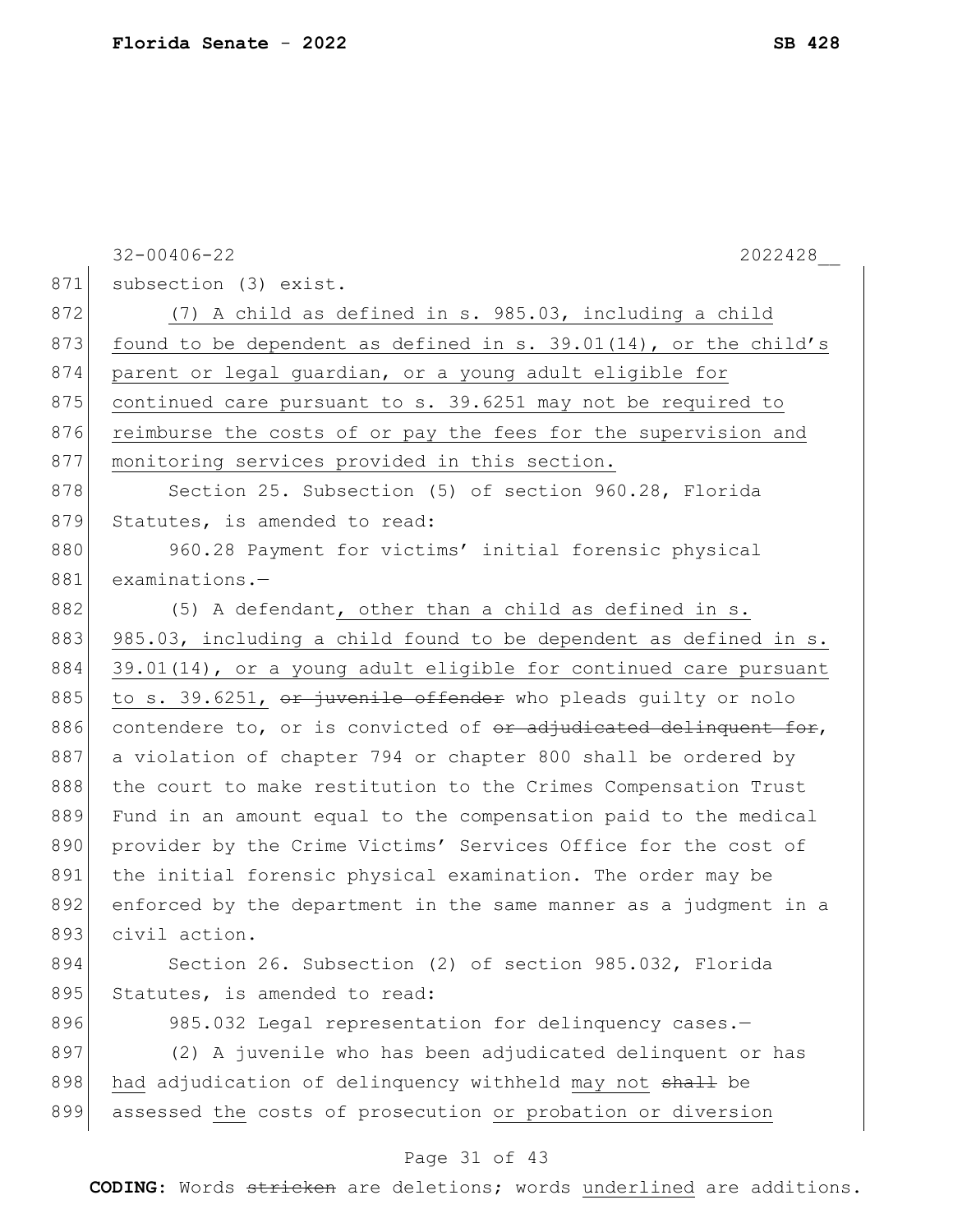```
32-00406-22 2022428__
900 services as provided in s. 938.27.
901 Section 27. Section 985.033, Florida Statutes, is amended
902 to read:
903 985.033 Right to counsel.-
904 (1) A child is entitled to representation by legal counsel 
905 at all stages of any delinguency court proceedings under this
906 chapter. If the child and the parents or other legal guardian do
907 not are indigent and unable to employ counsel for the child, the
908 court shall appoint counsel under s. 27.52. Determination of
909 indigence and costs of representation shall be as provided by
910 \sigma \sigma \sim 27.52 and 938.29. Legal counsel representing a child who
911 exercises the right to counsel shall be allowed to provide 
912 advice and counsel to the child at any time subsequent to the
913 child's arrest, including before \frac{1}{2} be a detention hearing
914 while in secure detention care. A child shall be represented by 
915 legal counsel at all stages of all court proceedings unless the
916 right to counsel is freely, knowingly, and intelligently waived
917 by the child. If the child appears without counsel, the court
918 shall advise the child of his or her rights with respect to
919 representation of court-appointed counsel.
920 (2) This section does not apply to transfer proceedings
```
921 under s. 985.441(4), unless the court sets a hearing to review 922 the transfer.

923 (3) If the parents or legal quardian of an indigent child 924 are not indigent but refuse to employ counsel, the court shall 925 appoint counsel pursuant to s. 27.52 to represent the child at 926 the detention hearing and until counsel is provided. Costs of  $927$  representation are hereby imposed as provided by ss.  $27.52$  and  $928$   $938.29$ . Thereafter, the court shall not appoint counsel for an

#### Page 32 of 43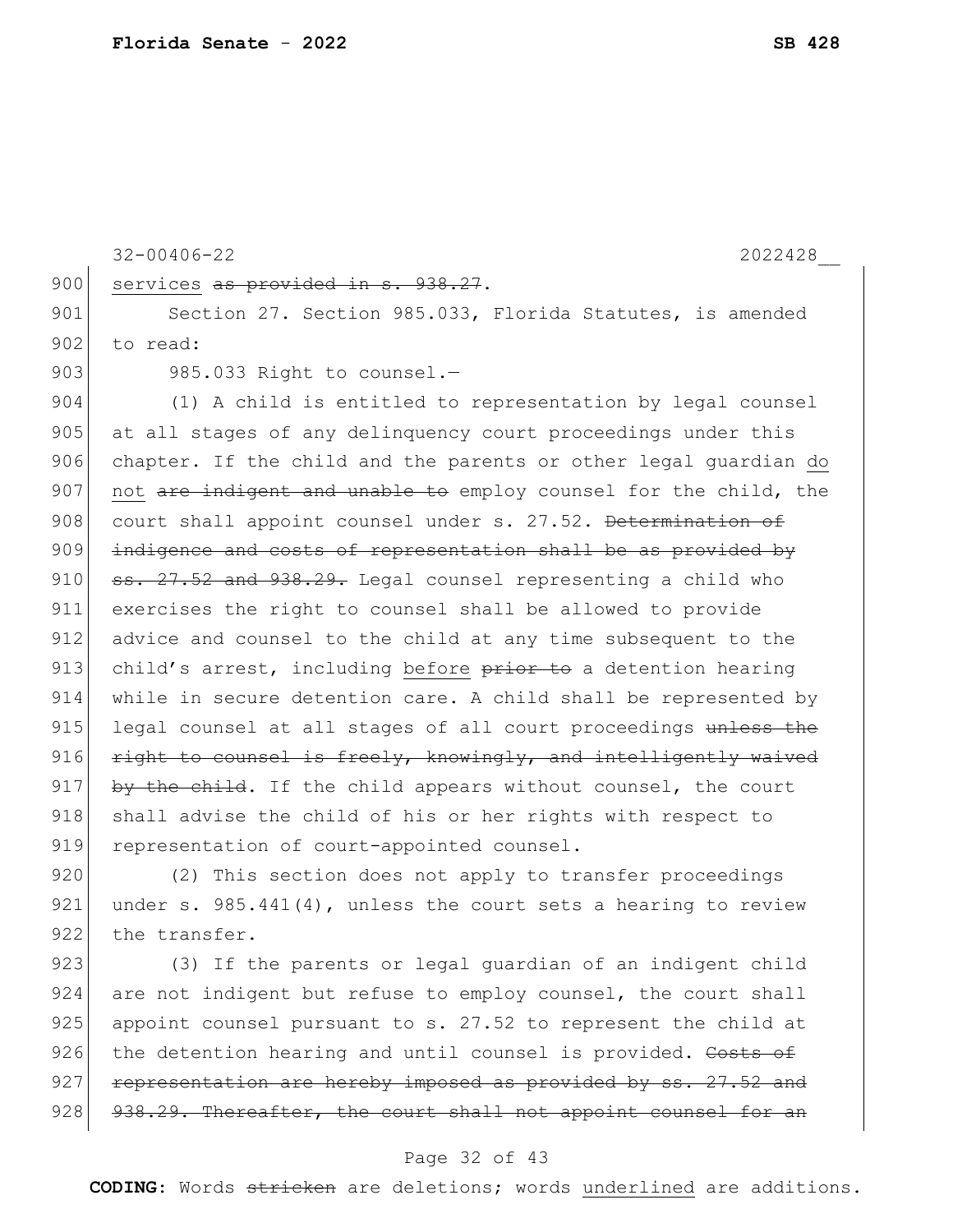|     | $32 - 00406 - 22$<br>2022428                                     |
|-----|------------------------------------------------------------------|
| 929 | indigent child with nonindigent parents or legal guardian but    |
| 930 | shall order the parents or legal quardian to obtain private      |
| 931 | counsel. A parent or legal quardian of an indigent child who has |
| 932 | been ordered to obtain private counsel for the child and who     |
| 933 | willfully fails to follow the court order shall be punished by   |
| 934 | the court in civil contempt proceedings.                         |
| 935 | (4) If the court appoints counsel under s. 27.52, the child      |
| 936 | or the child's parent or legal guardian may not be required to   |
| 937 | pay the fees, costs, and expenses of the appointed counsel. The  |
| 938 | child or the child's parent or legal guardian may not be         |
| 939 | required to pay the application fee for an indigency             |
| 940 | determination under s. 27.52(1)(b) An indigent child with        |
| 941 | nonindigent parents or legal quardian may have counsel appointed |
| 942 | pursuant to s. 27.52 if the parents or legal guardian have       |
| 943 | willfully refused to obey the court order to obtain counsel for  |
| 944 | the child and have been punished by civil contempt and then      |
| 945 | still have willfully refused to obey the court order. Costs of   |
| 946 | representation are hereby imposed as provided by ss. 27.52 and   |
| 947 | 938.29.                                                          |
| 948 | (5) Notwithstanding any provision of this section or any         |
| 949 | other law to the contrary, if a child is transferred for         |
| 950 | eriminal prosecution pursuant to this chapter, a nonindigent or  |
| 951 | indigent-but-able-to-contribute parent or legal guardian of the  |
| 952 | child pursuant to s. 27.52 is liable for necessary legal fees    |
| 953 | and costs incident to the criminal prosecution of the child as   |
| 954 | an adult.                                                        |
| 955 | Section 28. Section 985.039, Florida Statutes, is amended        |
| 956 | to read:                                                         |
| 957 | 985.039 Cost of supervision; cost of care; charges               |
|     |                                                                  |

## Page 33 of 43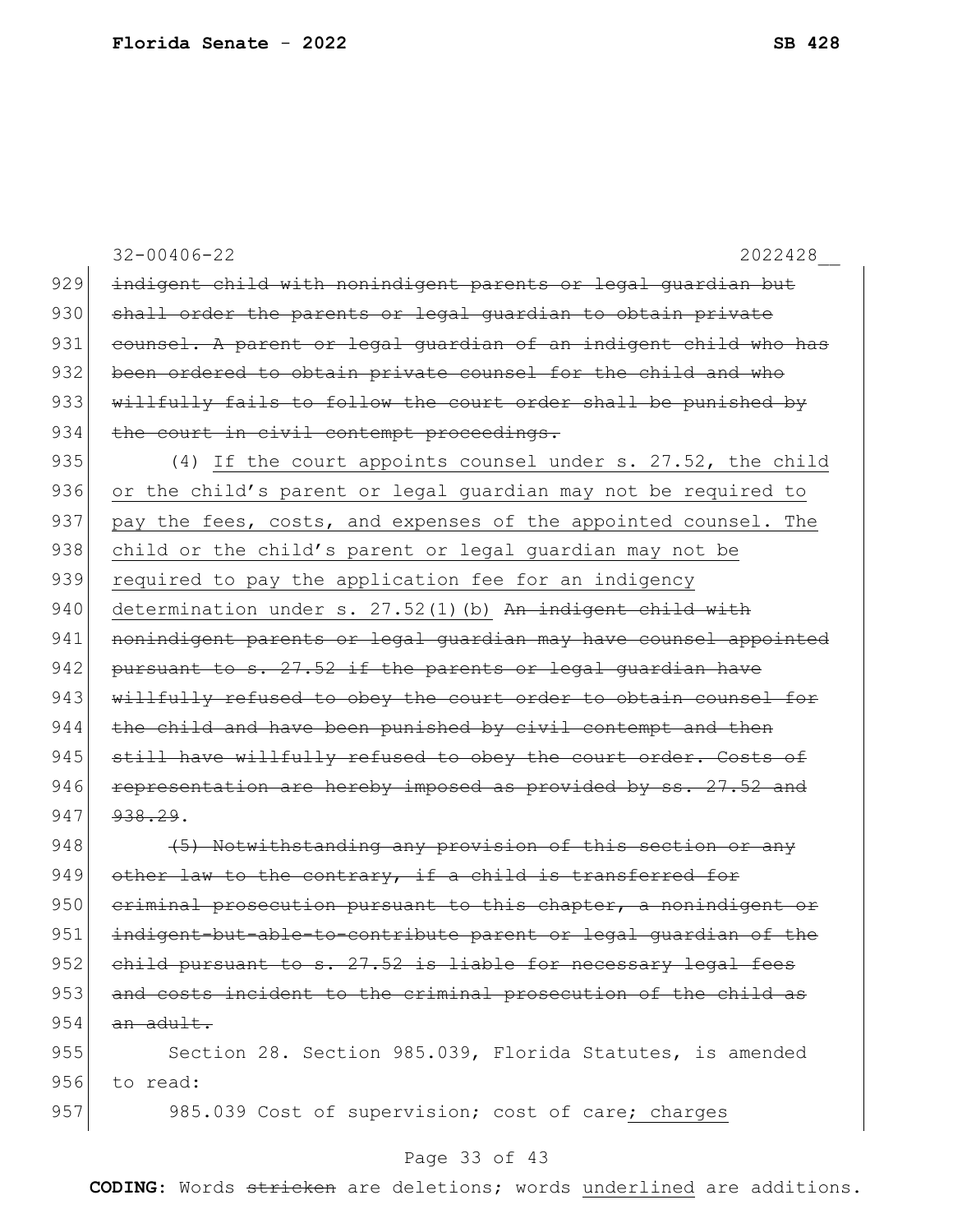|     | $32 - 00406 - 22$<br>2022428                                       |
|-----|--------------------------------------------------------------------|
| 958 | prohibited. - A child as defined in s. 985.03, including a child   |
| 959 | found to be dependent as defined in s. 39.01(14), or the child's   |
| 960 | parent or legal guardian, or a young adult eligible for            |
| 961 | continued care pursuant to s. 39.6251 may not be ordered to pay    |
| 962 | fees under this chapter, including probation supervision fees,     |
| 963 | or court administration fees, including the cost of court-         |
| 964 | appointed attorneys or public defenders, the cost of               |
| 965 | prosecution, or other administrative costs of the court.           |
| 966 | $(1)$ Except as provided in subsection $(3)$ or subsection $(4)$ : |
| 967 | (a) When any child is placed into supervised release               |
| 968 | detention, probation, or other supervision status with the         |
| 969 | department, or is committed to the minimum-risk nonresidential     |
| 970 | restrictiveness level, the court shall order the parent of such    |
| 971 | child to pay to the department a fee for the cost of the           |
| 972 | supervision of such child in the amount of \$1 per day for each    |
| 973 | day that the child is in such status.                              |
| 974 | (b) When any child is placed into secure detention or              |
| 975 | placed on committed status and the temporary legal custody of      |
| 976 | such child is placed with the department, the court shall order    |
| 977 | the parent of such child to pay to the department a fee for the    |
| 978 | cost of the care of such child in the amount of \$5 per day for    |
| 979 | each day that the child is in the temporary legal custody of the   |
| 980 | department.                                                        |
| 981 | (2) The parent of any child who has been placed under the          |
| 982 | supervision or care of the department shall provide to the         |
| 983 | department his or her name, address, social security number,       |
| 984 | date of birth, driver license number or identification card        |
| 985 | number, and sufficient financial information so as to assist the   |
| 986 | court in determining the parent's ability to pay any fee           |

## Page 34 of 43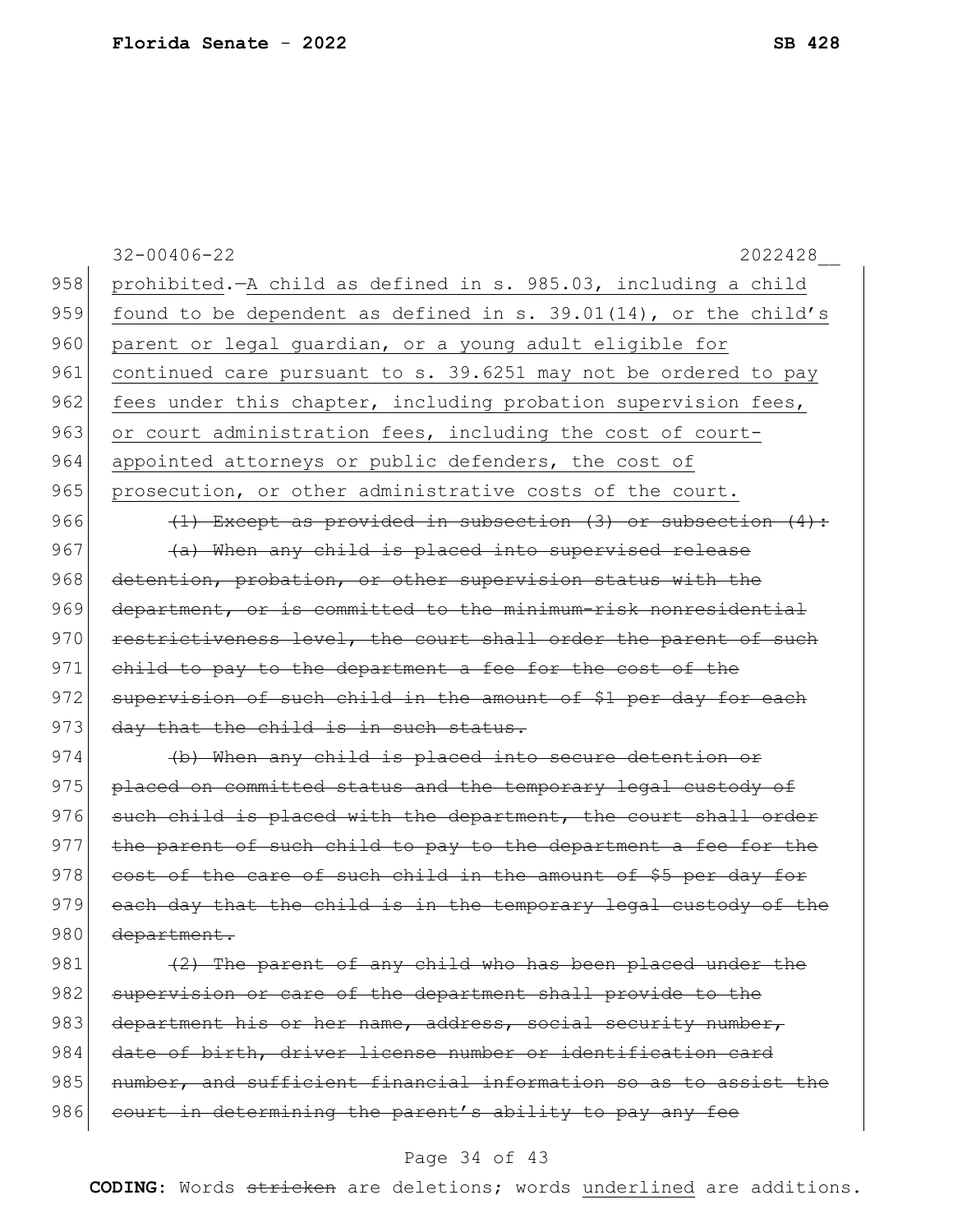|      | $32 - 00406 - 22$<br>2022428                                               |
|------|----------------------------------------------------------------------------|
| 987  | associated with the cost of the child's supervision or care. If            |
| 988  | the parent refuses to provide the department with the                      |
| 989  | information required by this subsection, the court shall order             |
| 990  | the parent to provide such information. The failure of the                 |
| 991  | parent to comply with such order of the court constitutes                  |
| 992  | contempt of court, and the court may punish the parent                     |
| 993  | accordingly.                                                               |
| 994  | (3) At the time of any detention or disposition hearing,                   |
| 995  | the court shall receive the information described in subsection            |
| 996  | (2), as well as any other verbal or written information offered            |
| 997  | as to the ability of the parent of a child who is being placed             |
| 998  | under the supervision or care of the department to pay any fee             |
| 999  | imposed pursuant to this section and whether the payment of such           |
| 1000 | fee will create a significant financial hardship. The court may            |
| 1001 | apportion the obligation for the fee to each parent in a manner            |
| 1002 | it deems appropriate; however, the total amount of the daily fee           |
| 1003 | may not exceed the amounts specified in this section. Any                  |
| 1004 | finding made by the court as to the ability of the parent to pay           |
| 1005 | such fee, including any finding of indigency or significant                |
| 1006 | financial hardship, shall be in writing and shall contain a                |
| 1007 | detailed description of the facts supporting such finding. If              |
| 1008 | court makes a finding of indigency and significant<br><del>financial</del> |
| 1009 | hardship, the court shall waive the fee or reduce it to an                 |
| 1010 | amount deemed appropriate.                                                 |
| 1011 | (4) Notwithstanding subsection (3), the court may reduce or                |
| 1012 | waive the fee as to each parent if the court makes a finding on            |
| 1013 | the record that the parent was the victim of the delinquent act            |

# 1014 or violation of law for which the child has been placed under 1015 the supervision or care of the department and that the parent is

### Page 35 of 43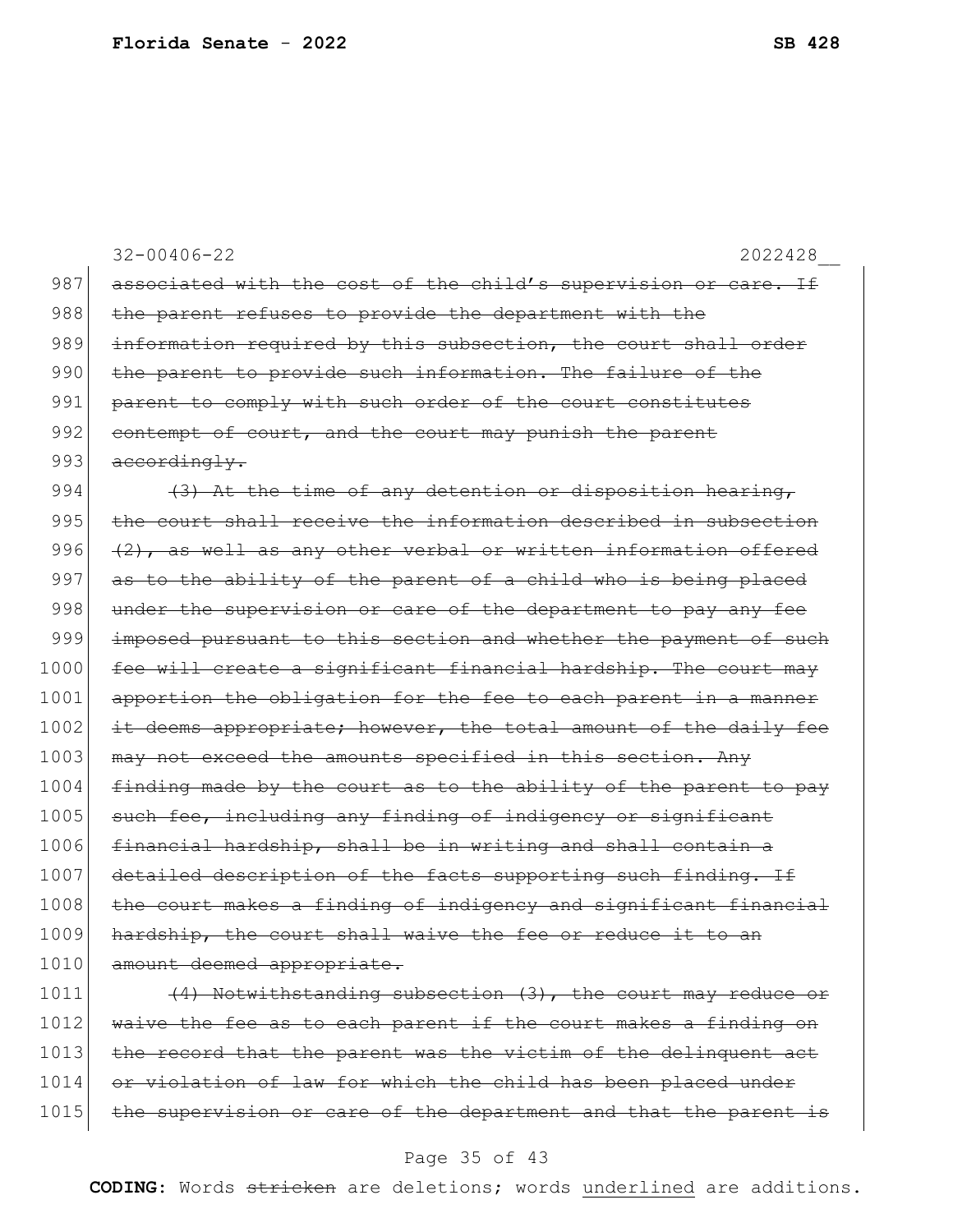```
32-00406-22 2022428__
```
1016 cooperating or has cooperated with the investigation of the  $1017$  offense.

 $1018$  (5) The court shall order the payment of any fees required 1019 in this section as part of the detention or disposition order. 1020 Such order must include specific written findings as to what 1021 fees are ordered, reduced, or waived. If the court fails to 1022 enter an order as required by this section, the parent is deemed 1023 to have an obligation to pay to the department a fee in the 1024 amount of \$1 per day for each day that the child is under the 1025 supervision of the department and \$5 per day for each day that 1026 the child remains in the care of the department.

 $1027$  (6) Notwithstanding subsection (1), with respect to a child 1028 who reaches the age of 18 prior to the detention or disposition 1029 hearing, the court may elect to direct an order required by this 1030 section to such child, rather than to the child's parent. With 1031 regard to a child who reaches 18 while under the supervision or 1032 care of the department, the court may, upon proper motion of any 1033 party, hold a hearing as to whether any party should be further 1034 obligated to pay any fee associated with cost of the supervision 1035 or care of such child. If the court does not enter an order 1036 under this subsection, it shall be presumed that the court 1037 intended for the parent to pay or to continue to pay the fees 1038 specified in this section. Any order entered pursuant to this 1039 subsection must include specific findings as to what fees are 1040 ordered, reduced, or waived as to the child.

 $1041$  (7) With respect to a child who has been placed under the 1042 supervision or care of the department and whose parent receives 1043 public assistance for any portion of such child's care, the 1044 department must seek a federal waiver to garnish or otherwise

#### Page 36 of 43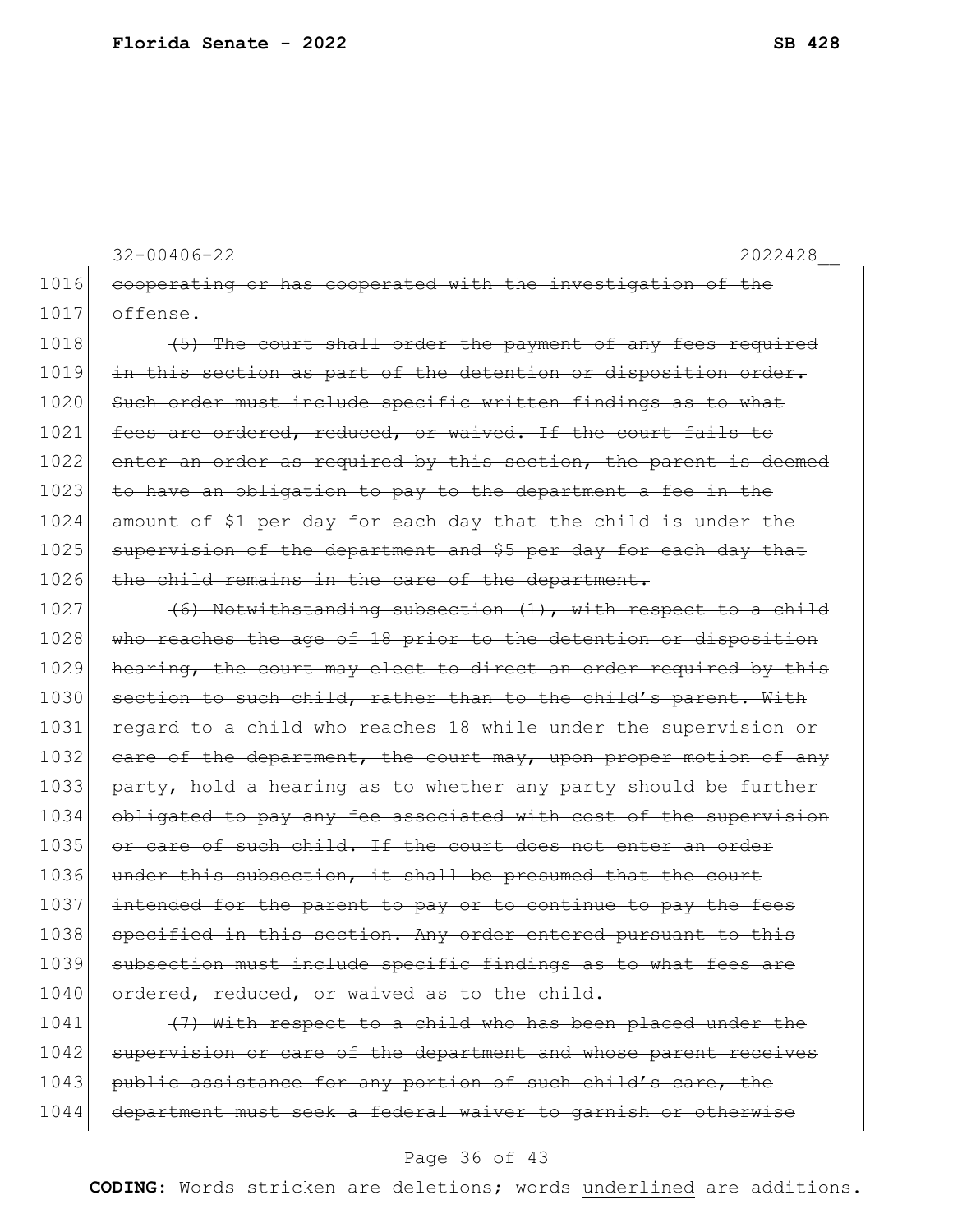32-00406-22 2022428\_\_ 1045 order the payment of a portion of the public assistance relating 1046 to such child, in an amount not to exceed the amount of the 1047 | parent's obligation, in order to offset the costs to the 1048 department associated with providing supervision or care of such  $1049$  child.  $1050$  (8) If any order entered pursuant to this section affects 1051 the guardianship of an estate, a certified copy of such order 1052 shall be delivered to the judge having jurisdiction over the 1053 <del>quardianship of the estate.</del> 1054 (9) The department may employ a collection agency for the 1055 purpose of receiving, collecting, and managing the payment of 1056 any fees ordered pursuant to this section that have gone 1057 delinquent or unpaid for 90 days or more. The collection agency 1058 must be registered and in good standing under chapter 559. The 1059 department may pay for the services of the collection agency 1060 from available authorized funds or from funds generated by any 1061 collections under this subsection. Alternatively, the department 1062 may authorize the collection agency to withhold a specified 1063 amount of any fee collected as payment for its services. 1064 (10) The department or the collection agency shall provide 1065 to the payor documentation of the payment of any fee paid 1066 pursuant to this section. Except as provided in subsection (9), 1067 all payments received by the department or the collection agency 1068 pursuant to this section shall be deposited in the department's 1069 Grants and Donations Trust Fund. 1070 (11) Under no circumstance shall the court or the 1071 department extend the child's length of stay in the department's 1072 supervision or care solely for the purpose of collecting the 1073 fees specified in this section.

#### Page 37 of 43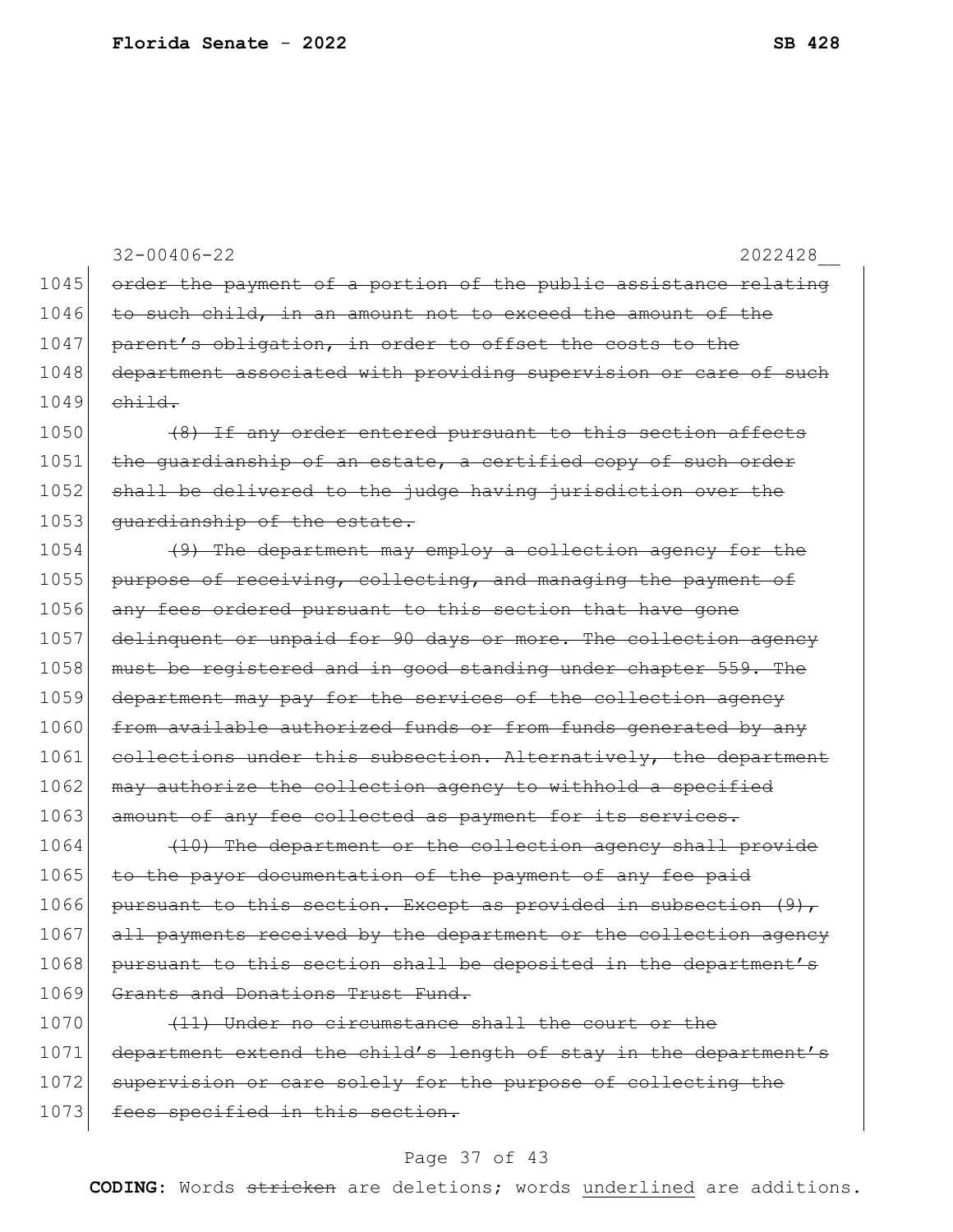|      | $32 - 00406 - 22$<br>2022428                                     |
|------|------------------------------------------------------------------|
| 1074 | (12) No parent or child shall be liable for any fee              |
| 1075 | provided in this section unless:                                 |
| 1076 | (a) The child is adjudicated delinquent, or has                  |
| 1077 | adjudication of delinquency withheld, for the offense that gave  |
| 1078 | rise to the supervision or care; or                              |
| 1079 | (b) The child is found to have violated an order of the          |
| 1080 | court, including any order of supervision or care, and the costs |
| 1081 | are associated with the violation of such order.                 |
| 1082 |                                                                  |
| 1083 | If any funds are paid for the supervision or care of a child who |
| 1084 | is determined not to meet the criteria specified in paragraph    |
| 1085 | (a) or paragraph (b), such funds shall be refunded to the payor  |
| 1086 | forthwith.                                                       |
| 1087 | (13) For purposes of this section, "parent" means any            |
| 1088 | person who meets the definition of "parent" or "legal custody or |
| 1089 | quardian" in s. 985.03.                                          |
| 1090 | Section 29. Paragraph (b) of subsection (2) of section           |
| 1091 | 985.12, Florida Statutes, is amended to read:                    |
| 1092 | 985.12 Civil citation or similar prearrest diversion             |
| 1093 | programs.-                                                       |
| 1094 | (2) JUDICIAL CIRCUIT CIVIL CITATION OR SIMILAR PREARREST         |
| 1095 | DIVERSION PROGRAM DEVELOPMENT, IMPLEMENTATION, AND OPERATION.-   |
| 1096 | (b) Each judicial circuit's civil citation or similar            |
| 1097 | prearrest diversion program must specify all of the following:   |
| 1098 | 1. The misdemeanor offenses that qualify a juvenile for          |
| 1099 | participation in the program.                                    |
| 1100 | 2. The eligibility criteria for the program.+                    |
| 1101 | 3. The program's implementation and operation.                   |
| 1102 | 4. The program's requirements, including, but not limited        |
|      |                                                                  |

### Page 38 of 43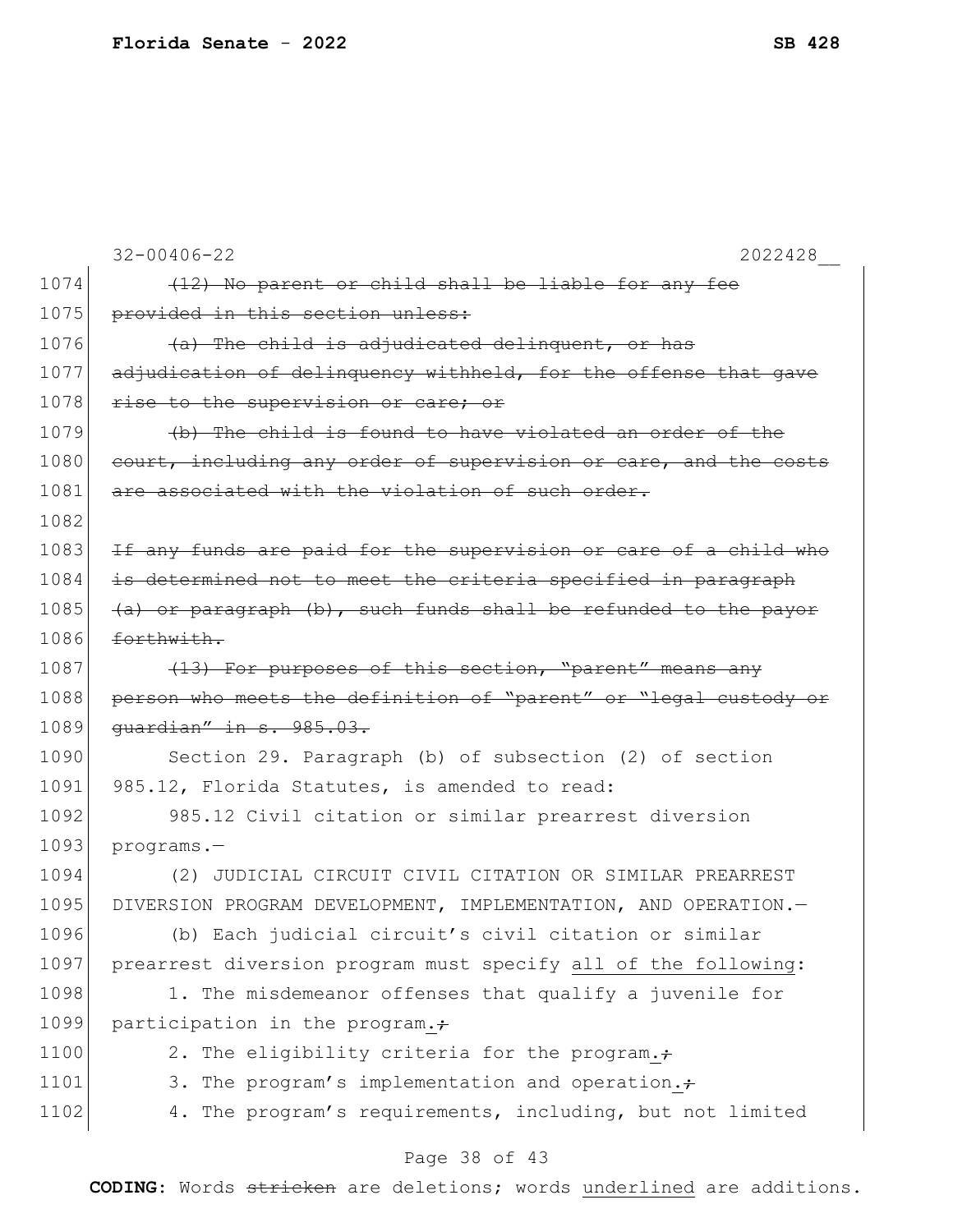|      | $32 - 00406 - 22$<br>2022428                                              |
|------|---------------------------------------------------------------------------|
| 1103 | to, the completion of community service hours, payment of                 |
| 1104 | restitution, if applicable, and intervention services indicated           |
| 1105 | by a needs assessment of the juvenile, approved by the                    |
| 1106 | department, such as family counseling, urinalysis monitoring,             |
| 1107 | and substance abuse and mental health treatment services <sup>+</sup> and |
| 1108 | 5. A program fee, if any, to be paid by a juvenile                        |
| 1109 | participating in the program. If the program imposes a fee, the           |
| 1110 | elerk of the court of the applicable county must receive a                |
| 1111 | reasonable portion of the fee.                                            |
| 1112 | Section 30. Subsection (2) of section 985.145, Florida                    |
| 1113 | Statutes, is amended to read:                                             |
| 1114 | 985.145 Responsibilities of the department during intake;                 |
| 1115 | screenings and assessments.-                                              |
| 1116 | (2) Before Prior to requesting that a delinquency petition                |
| 1117 | be filed or before prior to filing a dependency petition, the             |
| 1118 | department may request the parent or legal guardian of the child          |
| 1119 | to attend a course of instruction in parenting skills, training           |
| 1120 | in conflict resolution, and the practice of nonviolence; to               |
| 1121 | accept counseling; or to receive other assistance from any                |
| 1122 | agency in the community which notifies the clerk of the court of          |
| 1123 | the availability of its services. Where appropriate, the                  |
| 1124 | department shall request both parents or guardians to receive             |
| 1125 | such parental assistance. The department may, in determining              |
| 1126 | whether to request that a delinquency petition be filed, take             |
| 1127 | into consideration the willingness of the parent or legal                 |
| 1128 | quardian to comply with such request. The parent or quardian              |
| 1129 | must provide the department with identifying information,                 |
| 1130 | including the parent's or quardian's name, address, date of               |
| 1131 | birth, social security number, and driver license number or               |

## Page 39 of 43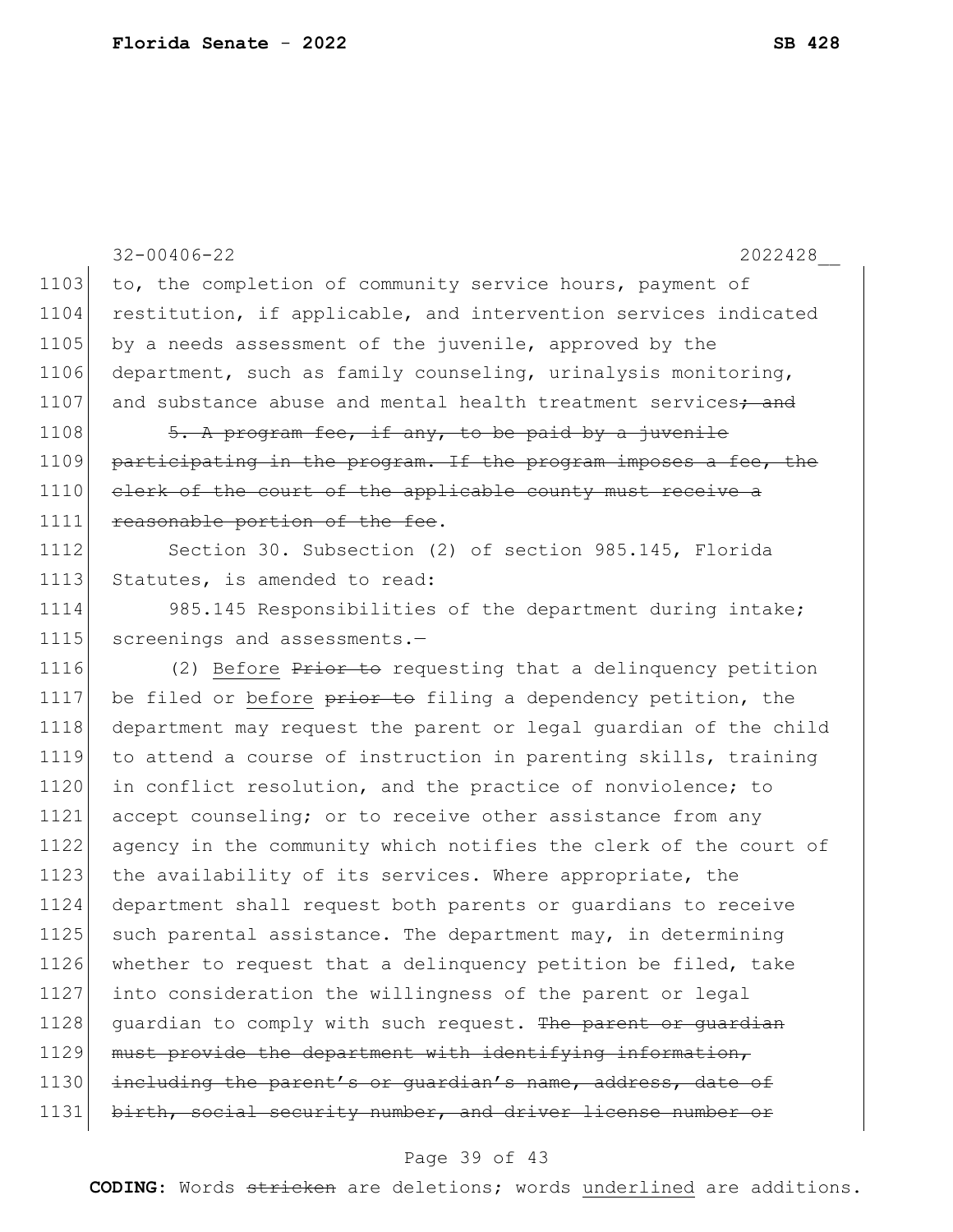32-00406-22 2022428\_\_ 1132 identification card number in order to comply with s. 985.039. 1133 Section 31. Paragraph (a) of subsection (6) of section 1134 985.155, Florida Statutes, is amended to read: 1135 985.155 Neighborhood restorative justice.-1136 (6) WRITTEN CONTRACT. 1137 (a) The board, on behalf of the community, and the 1138 juvenile, the juvenile's parent or guardian, and the victim or 1139 representative of the victim, shall sign a written contract in 1140 which the parties agree to the board's resolution of the matter 1141 and in which the juvenile's parent or guardian agrees to ensure 1142 that the juvenile complies with the contract. The contract may 1143 provide that the parent or quardian shall post a bond payable to  $1144$  this state to secure the performance of any sanction imposed 1145 upon the juvenile pursuant to subsection  $(5)$ . 1146 Section 32. Subsection (6) of section 985.18, Florida 1147 Statutes, is amended to read: 1148 985.18 Medical, psychiatric, psychological, substance 1149 abuse, and educational examination and treatment.-1150 (6) A physician must be immediately notified by the person 1151 taking the child into custody or the person having custody if 1152 there are indications of physical injury or illness, or the 1153 child shall be taken to the nearest available hospital for 1154 emergency care. A child may be provided mental health, substance 1155 abuse, or intellectual disability services in emergency 1156 situations pursuant to chapter 393, chapter 394, or chapter 397, 1157 as applicable. Such costs must be paid for by an approved 1158 provider with sufficient state or federal funding or compensated 1159 for by public or private medical insurance. The court may not 1160 After a hearing, the court may order the custodial parent or

#### Page 40 of 43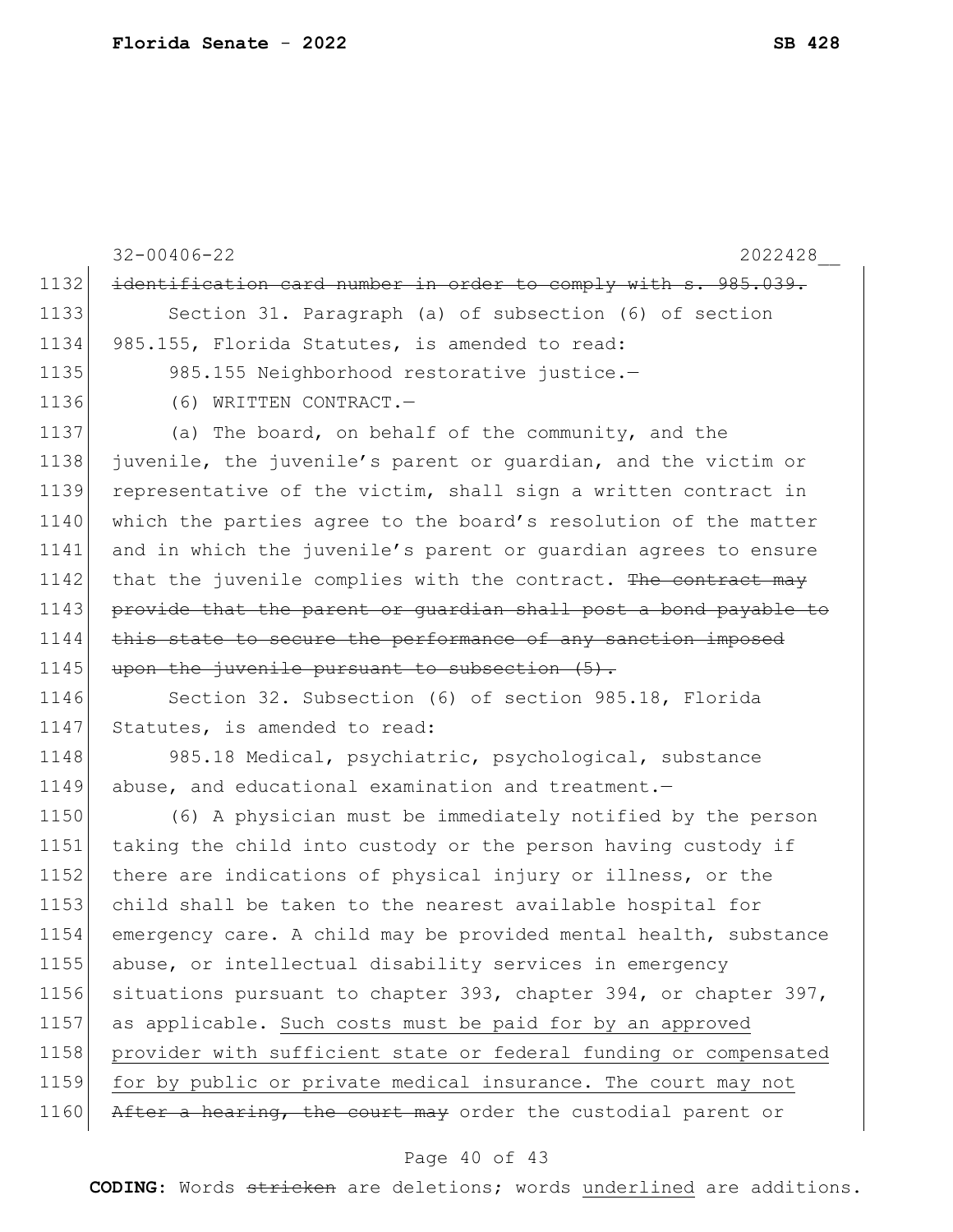|      | $32 - 00406 - 22$<br>2022428                                     |
|------|------------------------------------------------------------------|
| 1161 | parents, quardian, or other custodian, if found able to do so,   |
| 1162 | to reimburse the county or state for the expense involved in     |
| 1163 | such emergency treatment or care.                                |
| 1164 | Section 33. Section 985.331, Florida Statutes, is amended        |
| 1165 | to read:                                                         |
| 1166 | 985.331 Court and witness fees. In any proceeding under          |
| 1167 | this chapter, court fees may shall not be charged against, nor   |
| 1168 | witness fees allowed to be charged against, any party to a       |
| 1169 | delinquency petition or any parent or legal quardian or          |
| 1170 | custodian or child named in a summons. Other witnesses shall be  |
| 1171 | paid the witness fees fixed by law.                              |
| 1172 | Section 34. Section 985.514, Florida Statutes, is repealed.      |
| 1173 | Section 35. Section 985.038, Florida Statutes, is created        |
| 1174 | to read:                                                         |
| 1175 | 985.038 Fees and costs assessed before the effective date        |
| 1176 | of this act. - On and after July 1, 2022:                        |
| 1177 | (1) The balance of any fees or court-ordered costs imposed       |
| 1178 | against a child as defined in s. 985.03, including a child found |
| 1179 | to be dependent as defined in s. $39.01(14)$ , or the child's    |
| 1180 | parent or legal guardian, or a young adult eligible for          |
| 1181 | continued care pursuant to s. 39.6251, pursuant to ss. 322.245,  |
| 1182 | 775.083(2), 938.01, 938.03, 938.05, 938.055, 938.06, 938.08,     |
| 1183 | 938.085, 938.10, 938.13, 938.15, 938.19, 938.23, 938.27, 938.29, |
| 1184 | 938.35, 939.185, 943.0515, 944.485, 948.09, 960.28, 985.032,     |
| 1185 | 985.033, 985.039, 985.12, 985.145, 985.155, 985.18, 985.331, and |
| 1186 | 985.514, is unenforceable and uncollectable, and, on January 1,  |
| 1187 | 2023, the portion of any judgment imposing those costs is        |
| 1188 | vacated and discharged.                                          |
| 1189 | (2) The balance of any court-ordered costs imposed pursuant      |

## Page 41 of 43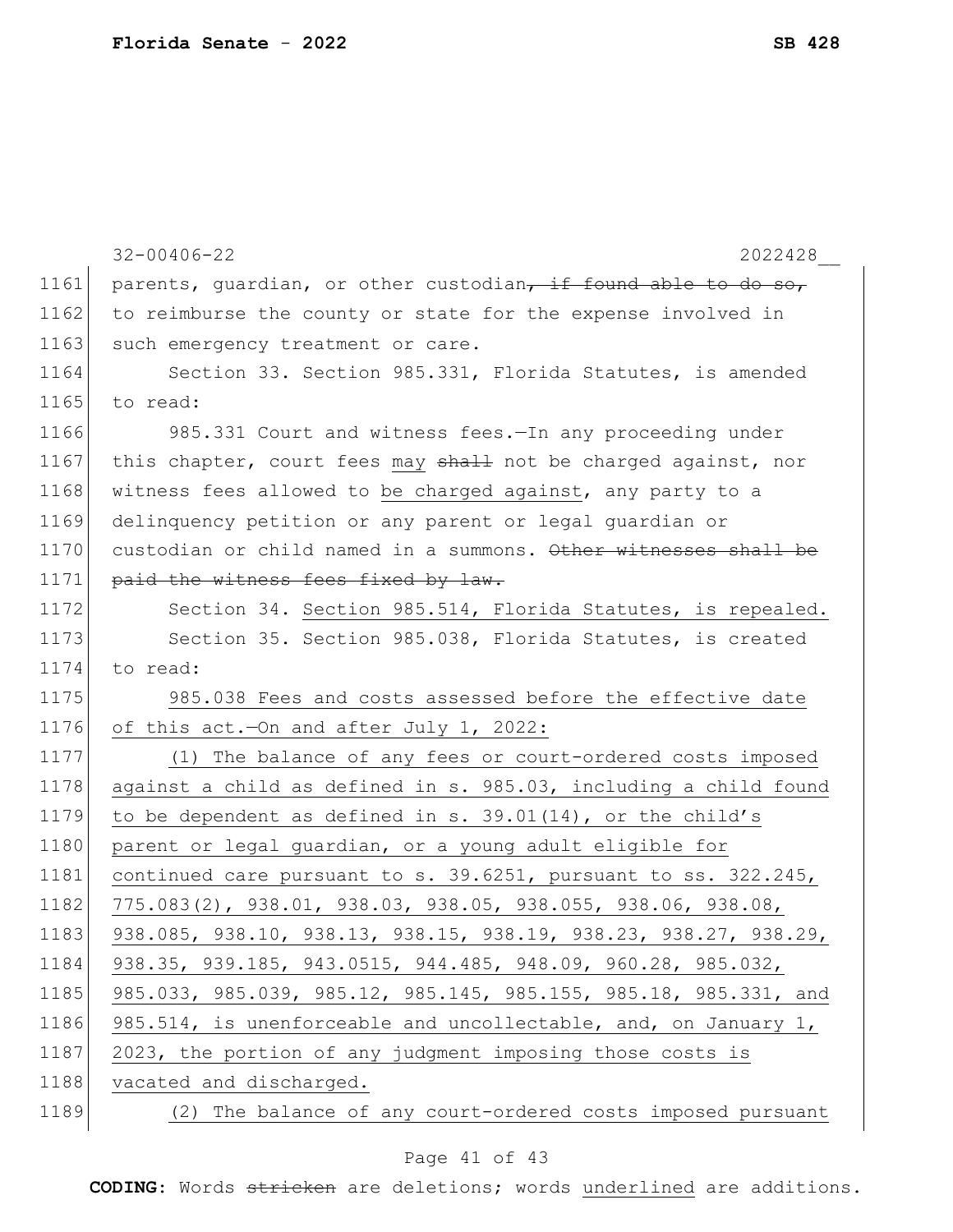|      | $32 - 00406 - 22$<br>2022428                                      |
|------|-------------------------------------------------------------------|
| 1190 | to ss. 27.52, 938.29, and 938.35 relating to the rendering of     |
| 1191 | legal services to a child as defined in s. 985.03, including a    |
| 1192 | child found to be dependent as defined in s. $39.01(14)$ , or the |
| 1193 | child's parent or legal guardian, or a young adult eligible for   |
| 1194 | continued care pursuant to s. 39.6251 by an attorney is           |
| 1195 | unenforceable and uncollectable, and, on January 1, 2023, the     |
| 1196 | portion of the judgment imposing those costs is vacated and       |
| 1197 | discharged.                                                       |
| 1198 | (3) All unsatisfied civil judgments or portions of                |
| 1199 | judgments based on unpaid costs, fees, reimbursements, or other   |
| 1200 | financial obligations imposed pursuant to a provision repealed    |
| 1201 | by this act on a child as defined in s. 985.03, including a       |
| 1202 | child found to be dependent as defined in $s. 39.01(14)$ , or the |
| 1203 | child's parent or legal guardian, or a young adult eligible for   |
| 1204 | continued care pursuant to s. 39.6251 are null and void and, for  |
| 1205 | all legal purposes, are vacated and discharged. Any procedures    |
| 1206 | necessary to accomplish the purposes of this section may not      |
| 1207 | require any affirmative action on the part of any delinquent      |
| 1208 | child, or the child's parent or legal guardian, or any            |
| 1209 | delinquent young adult subject to such judgment. Such procedures  |
| 1210 | shall be designed and implemented so as to accomplish the         |
| 1211 | vacatur and discharge of all such civil judgments or portions of  |
| 1212 | such judgments by January 1, 2023.                                |
| 1213 | (4) All warrants issued solely based on the alleged failure       |
| 1214 | of a child as defined in s. 985.03, including a child found to    |
| 1215 | be dependent as defined in s. 39.01(14), or the child's parent    |
| 1216 | or legal guardian, or a young adult eligible for continued care   |
| 1217 | pursuant to s. 39.6251 to pay or to appear on a court date set    |
| 1218 | for the sole purpose of payment of costs, fees, reimbursements,   |

## Page 42 of 43